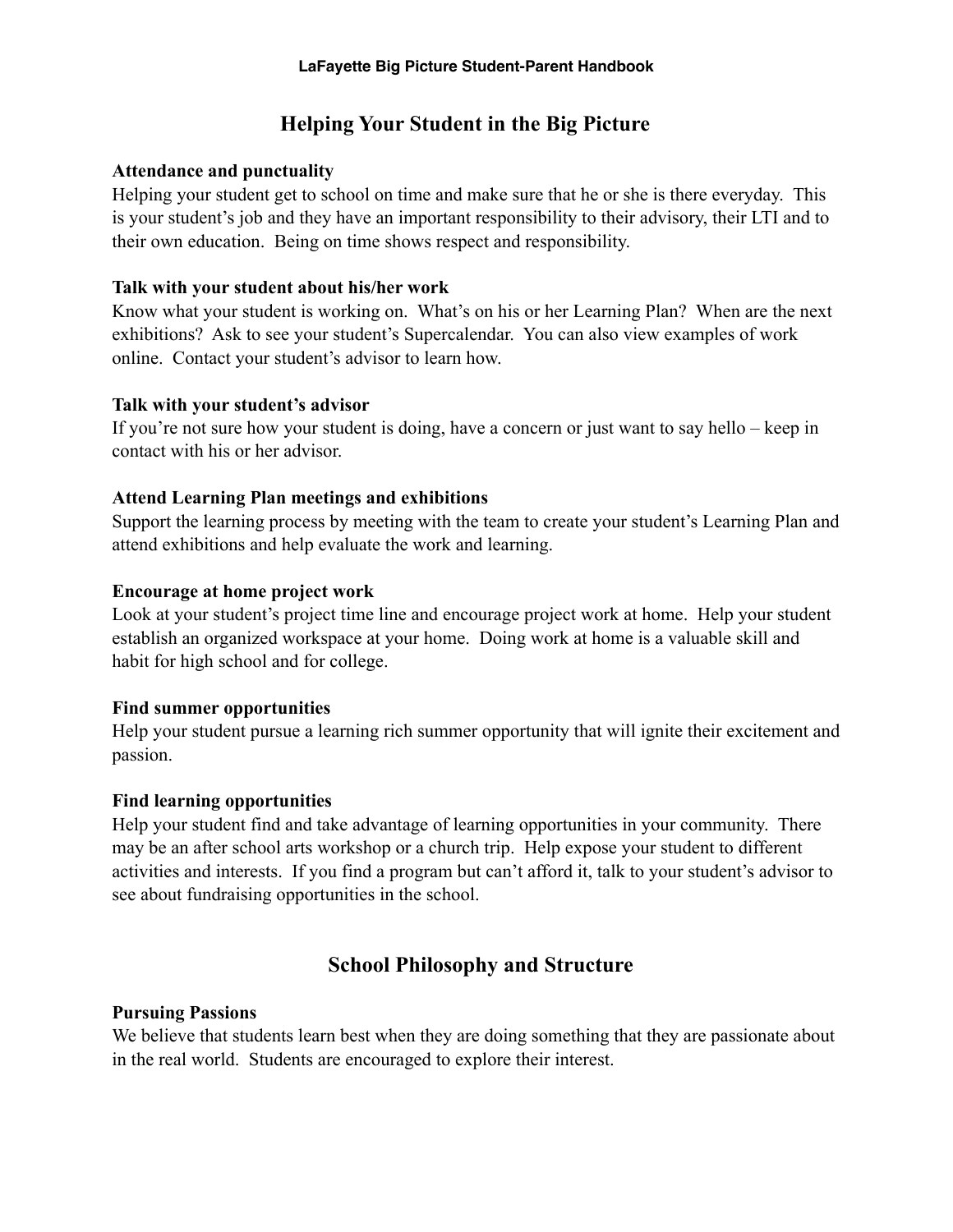#### **Learning Through Internship (LTI)**

One of the basic structures of Big Picture schools is that students spend two days a week out at an internship site. By Learning Through Internship (LTI), the student will learn math, science, reading writing and many more skills that he or she cannot learn in a classroom. LTIs are not meant to help students pick out a particular career. At their LTIs, students will learn the skills needed to go on to college and beyond.

#### **Personalized Learning**

Each student has an individual Learning Plan. The Learning Plan team (the student, parent, mentor and advisor) work together to create a challenging and exciting plan. Learning Plan meetings for your student will be held four times a year

#### **Assessment**

Students are expected to work toward the goals they've set, and reflect on their work and learning. Three to four times a year, the student will exhibit his or her work to you and a panel of evaluators. Through this process of planning, doing and reflecting, students discover how to take responsibility for their own learning. Also, each quarter, advisors write a narrative assessing student work and learning.

#### **Advisor**

Each student is part of a small 12 -16 person advisory group. Their advisor knows them well and helps them build a strong community while working on the goals in their individual Learning Plans. You will be in close communication with your student's advisor. This advisory will stay together for 4 years. Advisories go on trips together, debate issues, do community service, critique each other's work, plan school activities, and more.

## **Enrolling Families**

Families play an important role in a student's education. From helping the student plan his or her Learning Plan to participating in events, we rely on parents as an integral part of our community.

#### **Journal Writing**

Each student writes in a learning journal three times per week. This is a way for students to reflect on their life and learning as well as communicate with their advisor. Advisors read and respond to these journal entries each week.

## **Organization, Self-Motivation and Time Management**

These are probably three of the most important keys to success. At Big Picture schools, students must learn to organize themselves, motivate themselves and follow the project timelines they've created. The Supercalendar is a planner that students use to plan their day and project work.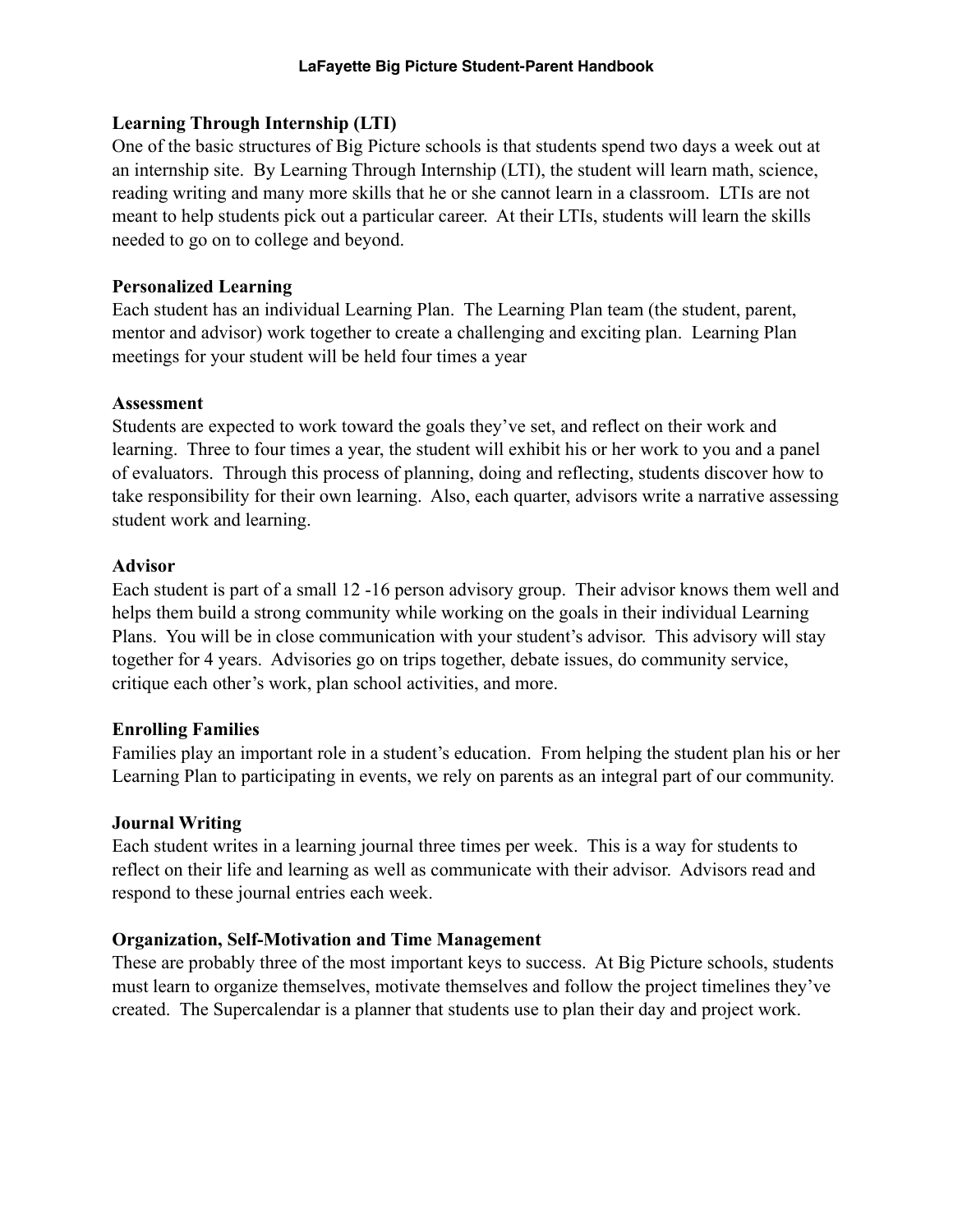## **Team Building**

Because advisory groups work closely, a strong team must be built. Camping trips, ropes courses and trust building activities are all an ongoing part of creating an advisory culture. Advisors invest time towards building a safe, caring learning environment for their students.

## **Respect and Diversity**

Respect and diversity are two important elements of life and learning at a Big Picture school. The students have a great deal of responsibility for their own learning. However, with the freedom to pursue their passions, comes the responsibility to create the kind of community that is a safe learning environment for all students. As a community we respect the diversity within our own community as well as throughout the world. The first month of each school year focuses on issues of respect and diversity. As a community we seek to understand our cultural, religious, ethnic, gender, and class differences as well as perspectives outside our community.

# **Group Work**

Although there are no formal yearlong classes, there are groups that meet at different times during the school year depending on the need and interests of students. Some examples are book groups (students pick books and meet weekly to discuss them), quantitative studies (where students learn mathematical skill to use in their project work), singing groups, and community service groups. These are not the focus of a student's Learning Plan, but rather a way for the student to meet their goals, get help and work collaboratively with other students.

## **Community Service**

All Big Picture schools strive to have a positive effect on their communities. Community service benefits the community and provides rich learning opportunities for students.

## **Mediation**

When there are conflicts between members of the school community, they are mediated to allow both parties to explain their thoughts and actions. Logical consequences are decided upon if further action needs to occur. Every decision is made one student at a time. Each situation is looked at separately to decide on the best decision for everyone involved.

## **Preparing for College**

All students are required to apply to college during their senior year. Although they may decide not to attend, we feel that every student should have the option of attending college. Therefore, all students create a college portfolio, visit colleges, go on interviews, take the ACT or SAT, write essays and fill out applications. In addition, we hold parent nights to help parents fill out financial aid paperwork and learn more about the college process. Students are also encouraged to take a college class at a local college before graduation, so that they have already had some college experience before they graduate.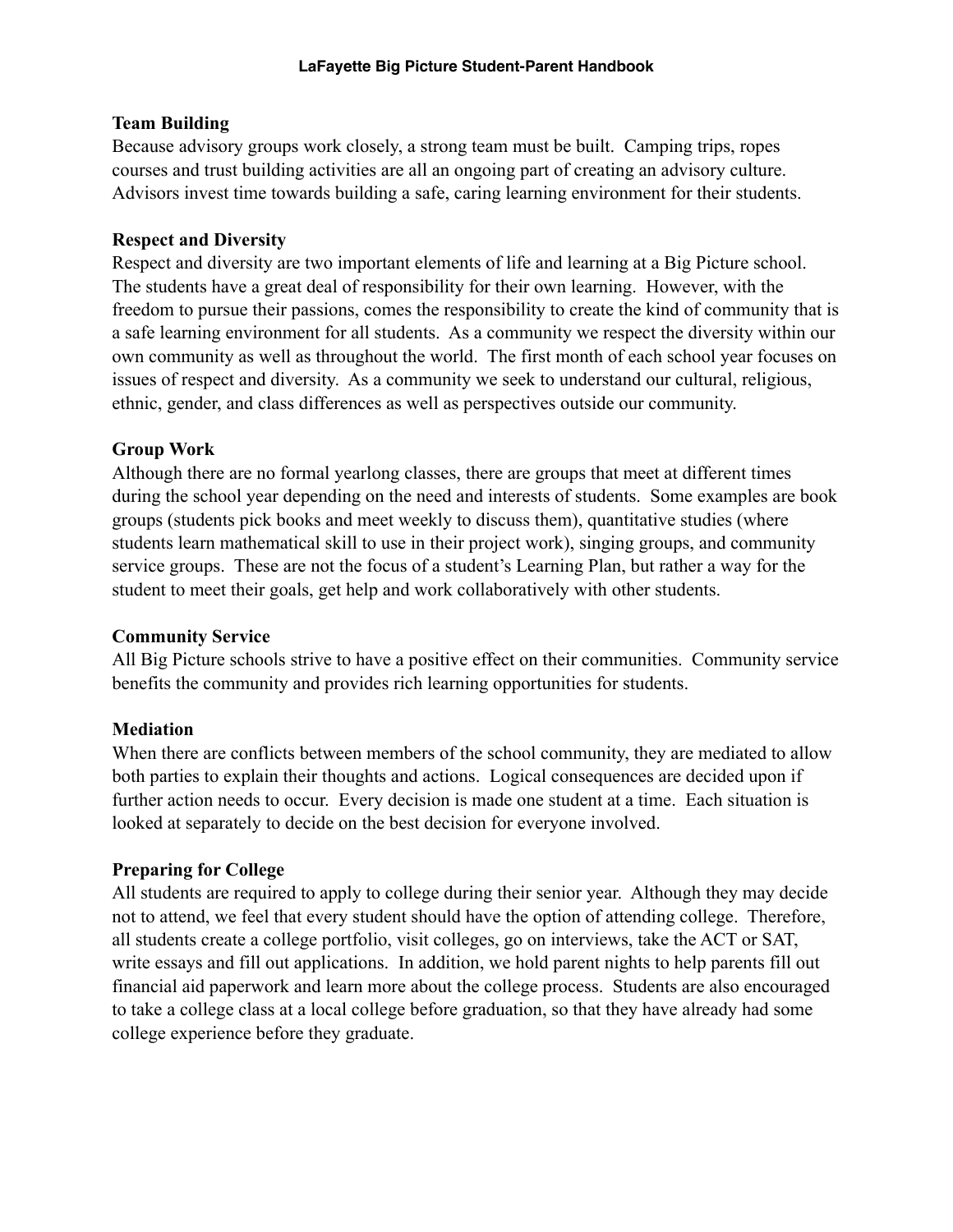# **Grade Expectations**

There are general expectations for students at Big Picture schools. Every student learns and grows at his or her own pace – the important thing is for students to show growth in each area. It is up to the advisor and Learning Plan team to determine these expectations bases on the needs of each student.

# **Big Picture 101**

During the first year, 9<sup>th</sup> grade students are expected to:

- Follow their interests in the real world (informational interviews, shadow days, and LTIs).
- Obtain an LTI in the first semester.<br>• Have positive impact on the community
- Have positive impact on the community (service learning, etc.).
- Meet with the full Learning Plan team at least four times a year.
- Reflect on gaps in their learning and address them through project work.<br>• Crosto at loost four Learning Plans during the year.
- Create at least four Learning Plans during the year.
- Complete the work in their Learning Plans.
- Build a portfolio of work online and save hard copies in their working portfolio and portfolio box.
- Exhibit their work publicly four times a year.
- Write in their journals three times per week.
- Schedule their Supercalendar every week.
- Come to school each day on time.
- Be responsible for their locations and actions.
- Show respect for others and themselves.
- Take responsibility for the learning process.
- Take advantage of opportunities and make summer plans.
- Take part in mediations if conflicts arise.
- Prepare for any state assessments including Living Environment and Integrated Algebra.

Specific First Year Expectations:

- Do at least one in-depth LTI project during the year.
- Read at least seven books during the year, keep the portfolio updated.
- Work on each Learning Goal area in depth.
- Understand the five Learning Goals.
- Utilize Richer Picture portfolio system.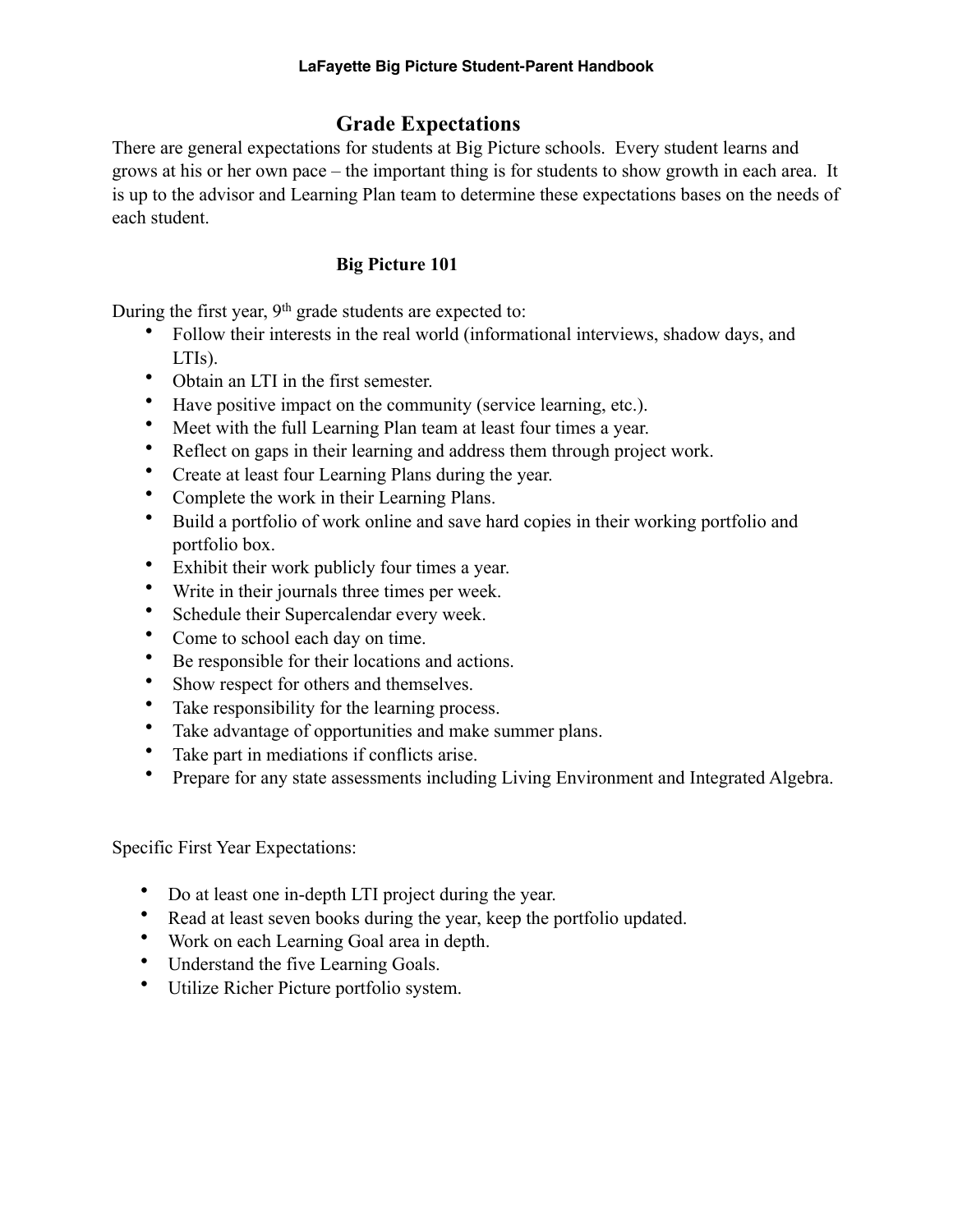Priorities for Advisors for the First Year:

- Develop a community with the advisory and school as a whole.
- Know each student and family well both personally and academically.
- Develop relationships with students, mentors and family.
- Understand the baseline of skills students have so that future goals are realistic and data driven.
- Develop a culture of respect and responsibility.
- Help students identify their passions/interests.<br>• Help students to take responsibility for their ov
- Help students to take responsibility for their own learning.<br>• Eoster a culture of documentation help them build portfo
- Foster a culture of documentation help them build portfolios.
- Write a 9<sup>th</sup> grade transcription in the spring.

Priorities for Principals for the First Year:

- Prepare 9<sup>th</sup> grade advisors (especially new advisors) for their work through a wellplanned summer orientation.
- Focus intensively on 9<sup>th</sup> grade students and advisors during the first quarter.<br>• Help advisors schedule the days in the first month of school so that 9<sup>th</sup> grade
- Help advisors schedule the days in the first month of school so that  $9<sup>th</sup>$  grade advisories have many different activities planned.
- Develop teamwork and trust among advisors so that 9<sup>th</sup> grade advisors get support from their colleagues.
- Do mediations with  $9<sup>th</sup>$  grade students to set the culture and tone of the school.

# **Big Picture 201**

During the second year, 10<sup>th</sup> grade students are expected to:

- Follow their interests in the real world (informational interviews, shadow days, and LTIs).
- Obtain an LTI in the first semester.
- Have a positive impact on the community (service learning, etc.).
- Meet with the full Learning Plan team at least four times a year.
- Reflect on their learning and address gaps through project work.
- Create at least four Learning Plans during the year.
- Complete the work in their Learning Plans.
- Build a portfolio of work online and save hard copies in their working portfolio and portfolio box.
- Exhibit their work publicly four times a year.
- Write in their journals three times per week.
- Schedule their Supercalendars every week.
- Come to school each day on time.
- Be responsible for their locations and actions.
- Show respect for others and themselves.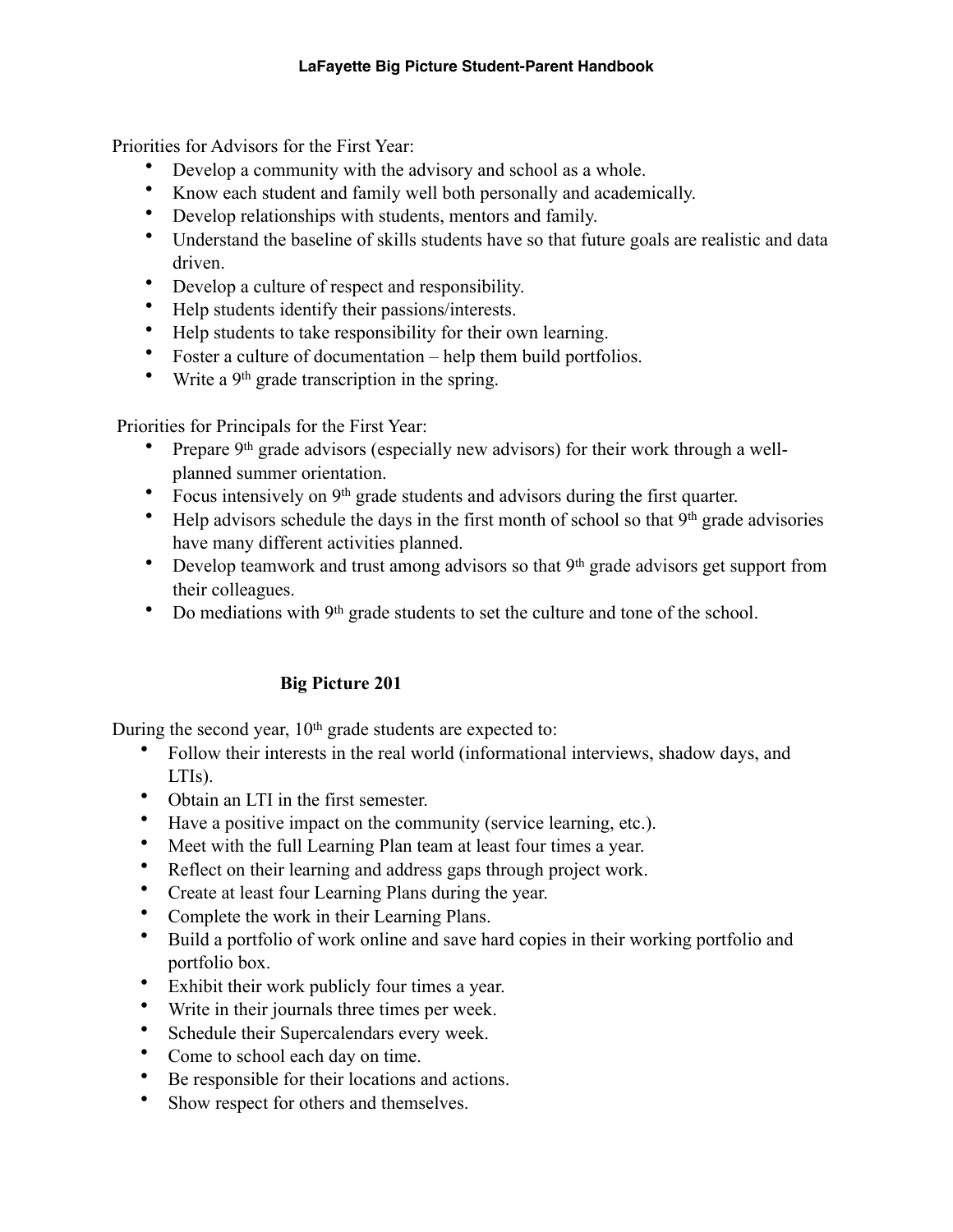- Take responsibility for the learning process.
- Take advantage of opportunities and make summer plans.
- Take part in mediations if conflicts arise.
- Prepare for any state assessments including Global History.

Specific Second Year Expectations:

- Do at least two in-depth LTI projects during the year.
- Read at least eight books during the year, keep the portfolio updated.
- Create a resume.
- Present a Gateway exhibition during third quarter.
- Apply to Senior Institute.
- Begin to visit colleges and look at requirements.
- Work on each Learning Goal area in depth.
- Create a graduation plan for the next two years to fill in Learning Goal gaps.
- Understand the five Learning Goals.
- Utilize Richer Picture portfolio system.

Priorities for Advisors for the Second Year:

- Help students continue to pursue their passions and interests.
- Help students to create more in-depth and authentic project work.
- Continue to foster a culture of respect and responsibility.
- Help students prepare their portfolios for the Gateway exhibition.
- Maintain relationships with students, families and mentors.

Priorities for Principals for the Second Year:

- Help advisors transition into Big Picture 201. Many advisors face new challenges in their second year.
- Be prepared to focus on 10<sup>th</sup> graders in December and January, and in late March, to support them intensively around Gateway exhibition preparation time.
- Support students in preparing for Gateway exhibitions by convening all 10<sup>th</sup> graders and giving them a pep talk about how important this passage is for them and the whole school.

# **Big Picture 301**

During the third year, 11<sup>th</sup> grade students are expected to be role models as they:

- Follow their interests in the real world (informational interviews, shadow days and LTIs).
- Obtain an LTI in the first semester.
- Have a positive impact on the community (service learning, etc.).
- Meet with the full Learning Plan team at least three times a year.
- Reflect on their learning and address gaps through project work.
- Create at least three Learning Plans during the year.
- Complete the work in their Learning Plans.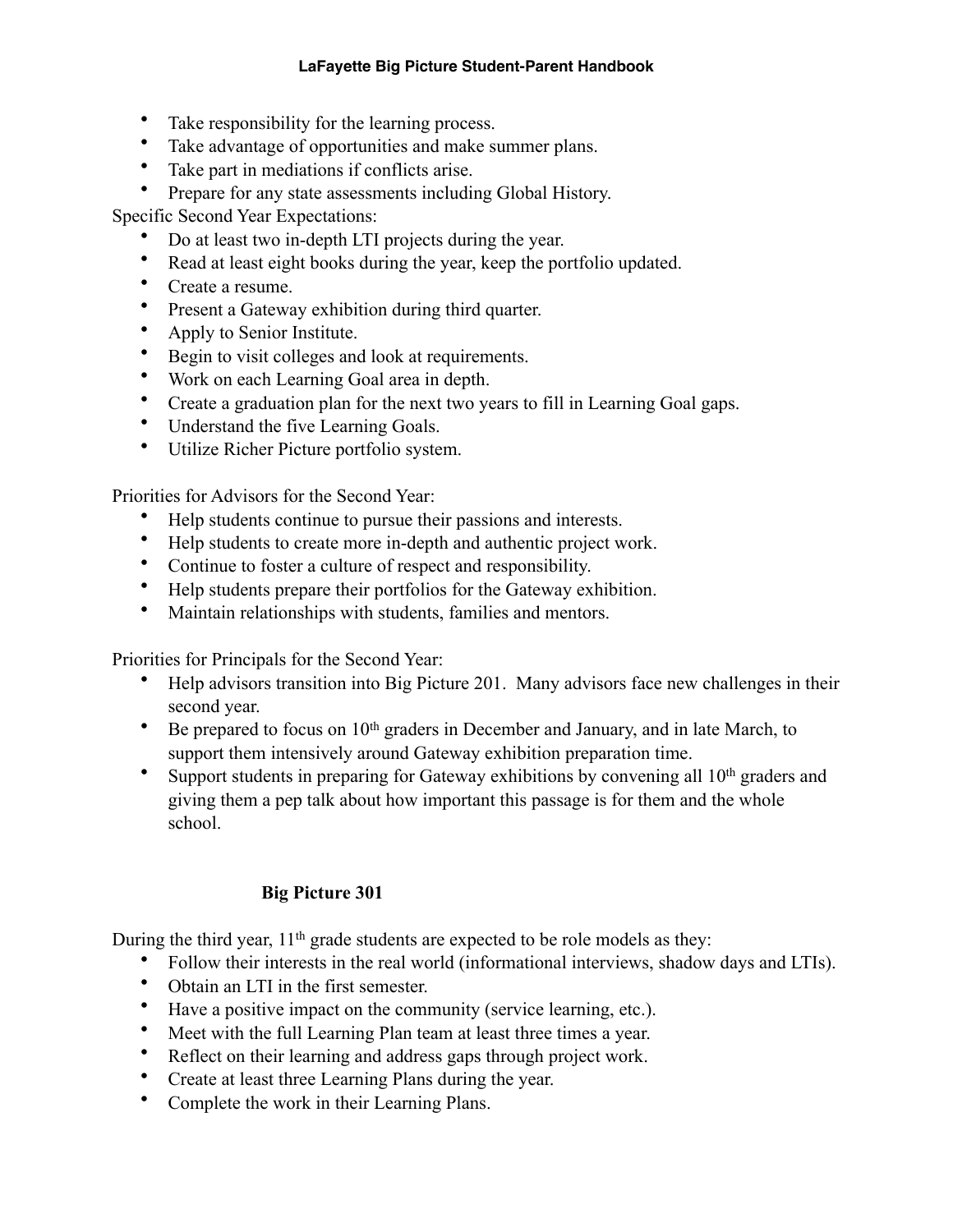- Build a portfolio of work online and save hard copies in their working portfolio and portfolio box.
- Exhibit their work publicly three times a year.
- Write in their journals three times per week.
- Schedule their Supercalendars every week.
- Come to school each day on time.
- Be responsible for their locations and actions.
- Show respect for others and themselves.
- Take responsibility for the learning process.
- Take advantage of opportunities and make summer plans.
- Take part in mediations if conflicts arise.
- Prepare for any state assessments including US History and Comprehensive English.

Specific Third Year Expectations:

- Demonstrate heightened personal qualities and depth of work.
- Play a leadership role in the school.
- Get a senior thesis project proposal approved by committee.
- Read at least six books, including two autobiographies.
- Write the first 25 pages of autobiography.
- Meet with the college counselor and share information with your Learning Plan team.
- Research five colleges and their requirements.
- Address any remaining gaps in college admissions requirements into the Learning Plan.
- Bring their family to college night.
- Visit at least three colleges.
- Create a draft of college essay.
- Begin to create a college portfolio (resume, transcripts, essay, awards, best work).
- Prepare for and take the PSAT in the fall.
- Prepare for and take the ACT or SAT in the spring.
- Schedule at least four college interviews for next year.
- Understand the five Learning Goals.
- Utilize Richer Picture portfolio system.

Priorities for Advisors for the Third Year:

- Help students meet all of their Learning Goals.
- Help students create more project depth at their LTIs.
- Help students to develop leadership skills within the school.
- Begin the college preparation process with students.
- Help students create senior thesis project proposals.
- Help students being their autobiographies.

Priorities for Principals for the Third Year:

• In the fall, expect  $11<sup>th</sup>$  graders to have good, deep LTI projects.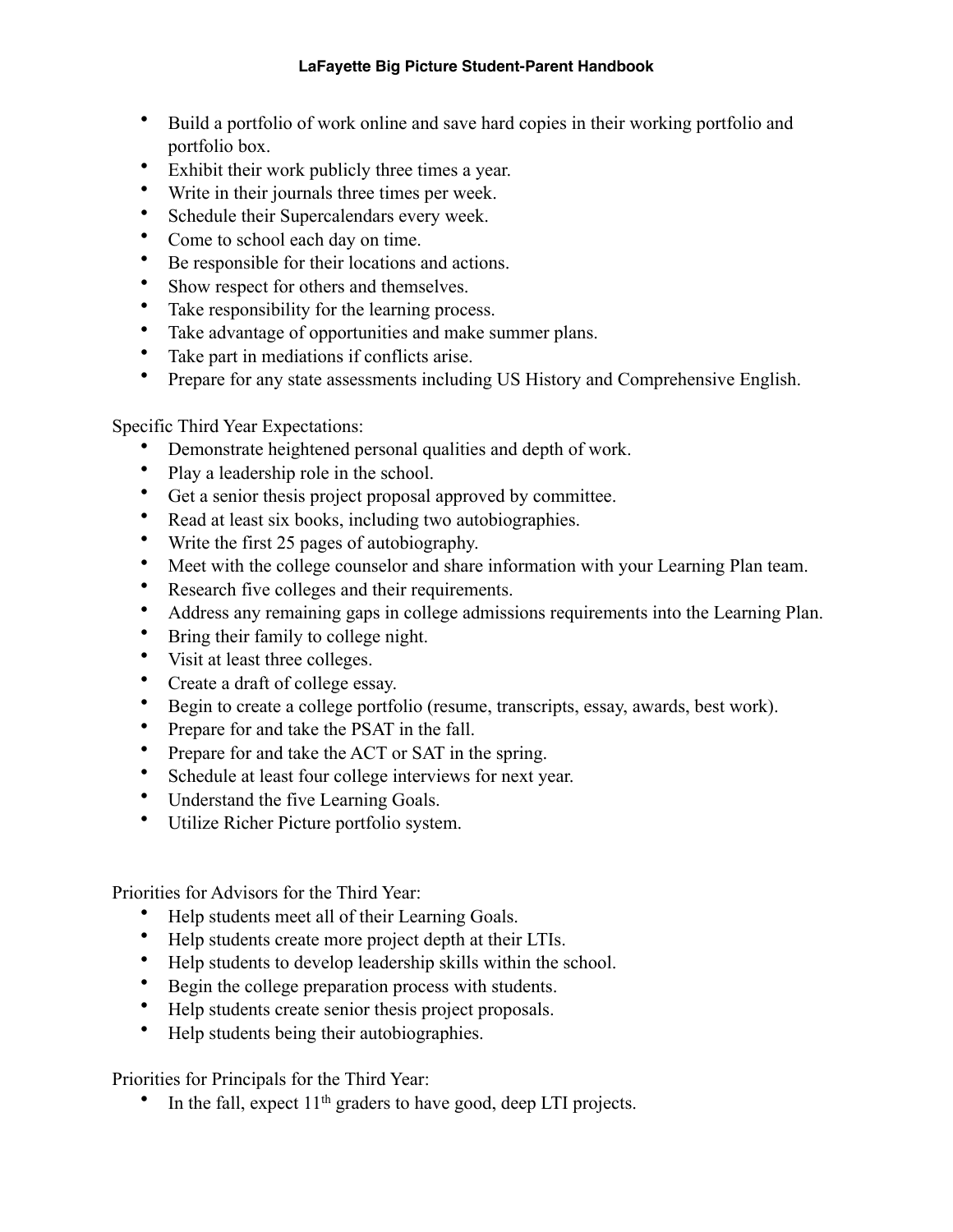- By midyear, start supporting the college process by working with the college counselor, college admissions officer, students and parents to find the best fit for each student.
- By midyear, highlight the autobiography for 11th graders by asking how their writing is going, by sharing examples of autobiographies that may interest them, or even by leading a reading group with an autobiography as the text.
- Support development of senior thesis project proposals.

# **Big Picture 401**

During the fourth year,  $12<sup>th</sup>$  grade students are expected to be role models as they:

- Follow their interests in the real world (informational interviews, shadow days, and LTIs).
- Obtain an LTI in the first semester.
- Have a positive impact on the community (service learning, etc.).
- Meet with the full Learning Plan team at least three times a year.
- Reflect on their learning and address gaps through project work.
- Create at least three Learning Plans during the year.
- Complete the work in their Learning Plans.
- Build a portfolio of work online and save hard copies in their working portfolio and portfolio box.
- Exhibit their work publicly three times a year.
- Write in their journals three times per work.
- Schedule their Supercalendars every week.
- Come to school each day on time.
- Be responsible for their locations and actions.
- Show respect for others and themselves.
- Take responsibility for the learning process.
- Take advantage of opportunities and make summer plans.
- Take part in mediations if conflicts arise.
- Prepare for any state assessments.

Specific Fourth Year Expectations:

- Demonstrate heightened personal qualities and depth of work.
- Play a leadership role in the school.
- Complete an in-depth senior thesis project.
- Meet consistently with their thesis mentor.
- Contact a resource related to the thesis at least every other week and keep track of these contacts.
- Write a 50 100 page autobiography.
- Prepare for and take the ACT or SAT.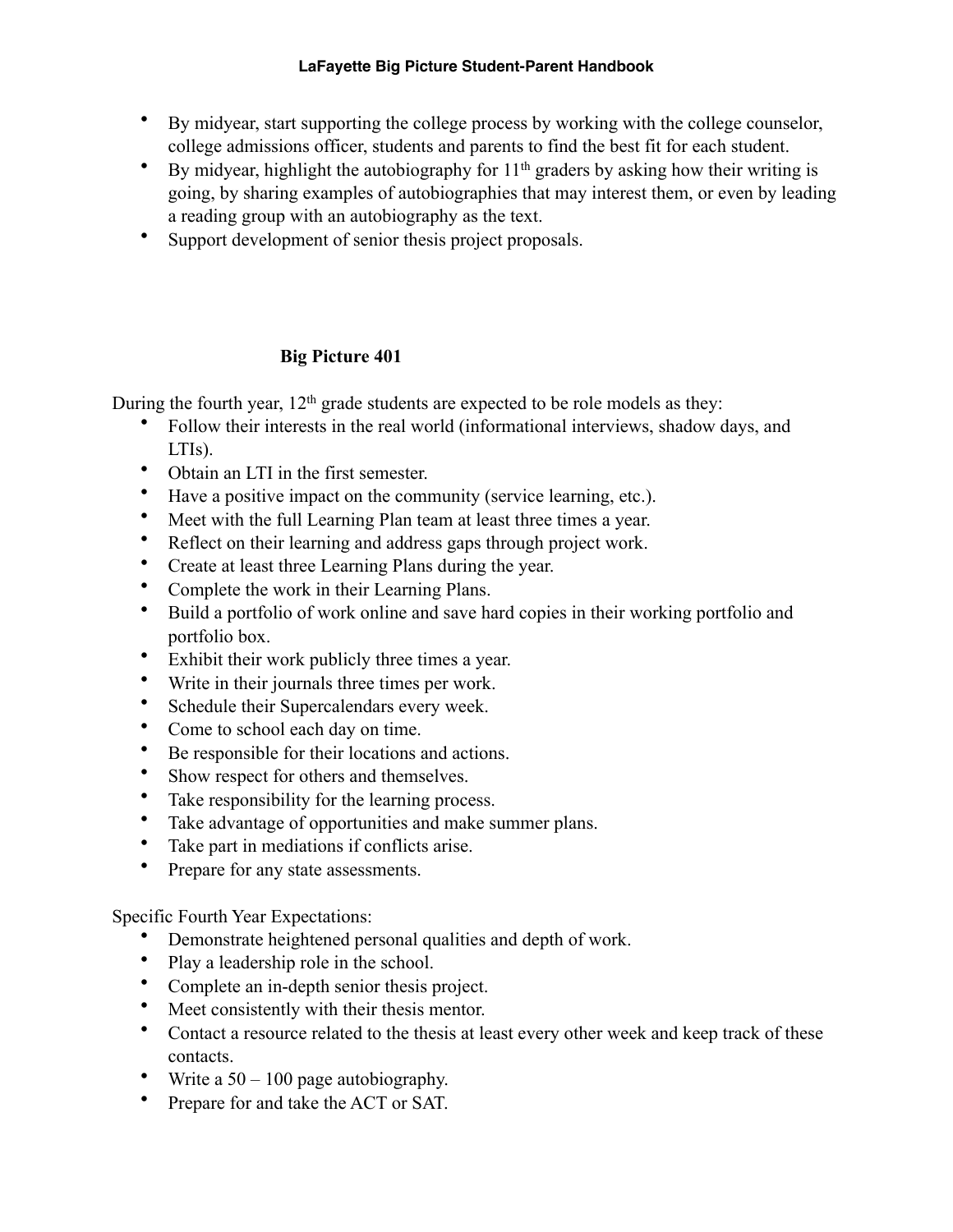- Complete a college portfolio.
- Visit and interview with at least four colleges.
- Apply for scholarships.
- Research and apply to colleges.
- Apply for financial aid.
- Read a book each month (9 total, including one autobiography), update portfolio.
- Create a post-high school plan.
- Present your work and reflection at a graduation exhibition.
- Understand the five Learning Goals.
- Utilize Richer Picture portfolio system.

Priorities for Advisors for the Fourth Year:

- Help students to have successful senior thesis projects, autobiographies, and college applications.
- Help students to prepare for college and independence.
- Foster a culture of leadership in the community.
- Help students prepare their final presentation portfolio for their graduation exhibition.
- Take part in and plan for senior/graduation activities.
- Write students letters of recommendation for college.

Priorities for Principals for the Fourth Year:

- Meet with seniors individually in December for a serious conversation about how they are doing and whether they are on track to graduate.
- Focus on students' college searches: know where they are applying, stay informed about acceptances and rejections, keep eyes open for financial aid opportunities.
- Write students letters of recommendation for college.

# **Helping the School**

What can you do to help support your student's learning on the school level?

# **Family Engagement Events**

At Big Picture schools, parents are an active part of the community. Each year there are several big events where the whole community comes together to celebrate:

• Open House usually happens around October. This event allows families to see the work and learning that the students have been doing.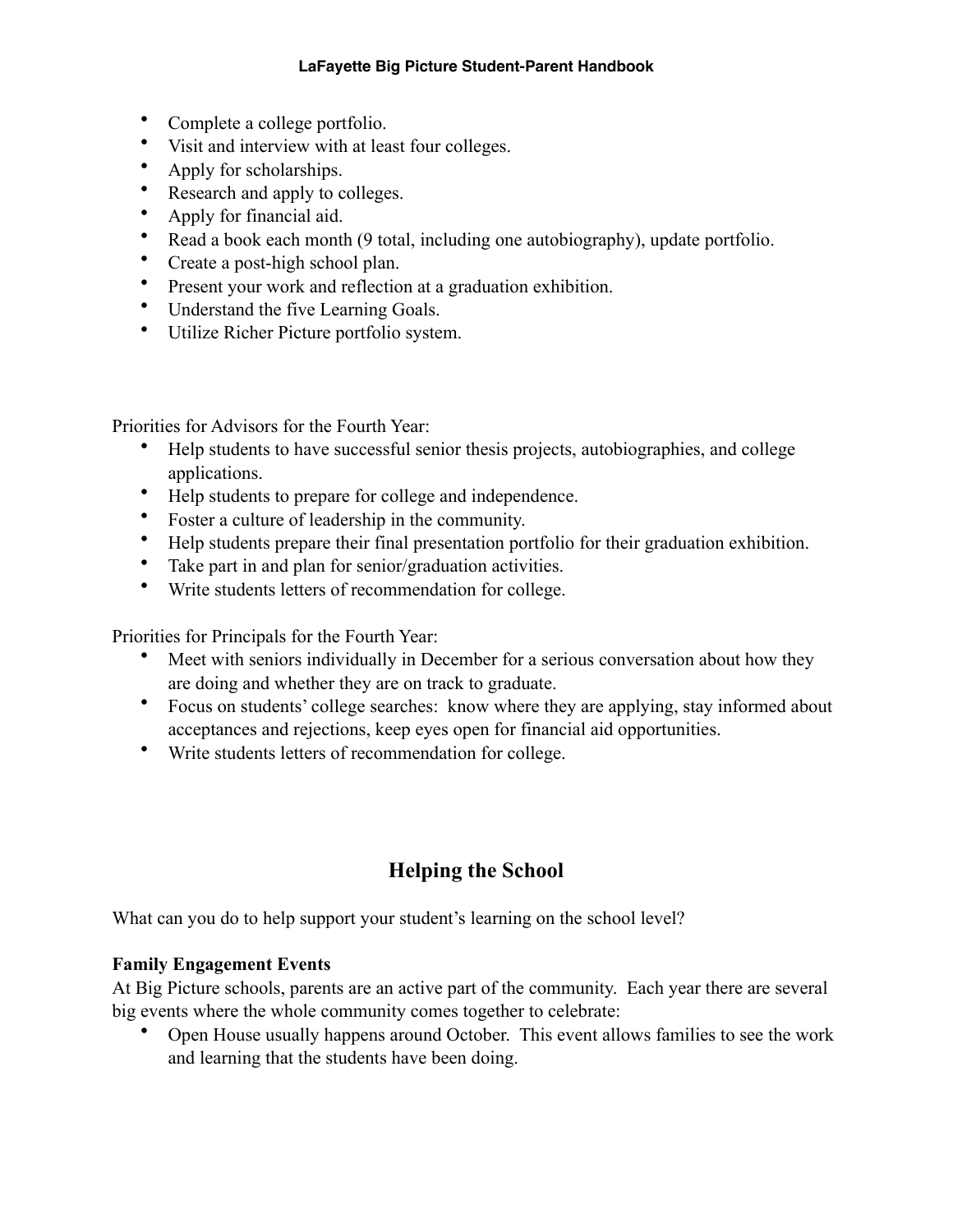• End of the Year Celebration is a community celebration of the students' work and learning throughout the year. Students received awards as they are ceremonially passed into the next grade.

#### **Big Picture Advisory Board**

Provides guidance to the Big Picture administration and staff regarding policies, practices, and perceptions. There is one parent representative on the Advisory Board and we meet three times per year.

## **Big Picture Parent Group**

Allows parents to gather to discuss issues, concerns, questions and events. This group helps support parents and students at Big Picture.

## **Mentoring**

Mentoring a student from the school is another way to share your skills and resources with the community.

# **The Big Picture Learning Cycle**

The Learning Plan is a description of all the work and learning your student plans to do over the quarter. At each exhibition, the Learning Plan team assesses the student's progress. A Learning Plan is not cast in stone; rather, it is updated and revised as the student develops. The Learning Plan is supposed to "fit" each student. It should be challenging but not become overwhelming to the student.

## **Learning Plan Team**

Each parent is a part of a student's Learning Plan team along with the advisor, student, mentor, and anyone else who may be useful to your student's learning.

## **Learning Plan meetings**

Learning Plan meetings happen four times a year. Meetings can be held at school or at home. The Learning Plan team gathers to create a detailed plan specifically for your student who will come with some ideas about how to pursue their interests. After you attend your student's first Learning Plan meeting, subsequent meetings will allow for progress checks and feedback.

## **Accountability**

Students are accountable for the work they plan into their Learning Plan as well as any advisory work. Advisors keep track of how the student is progressing through the work and will keep you updated. You can help your student be accountable by asking to see the Supercalendar and portfolio.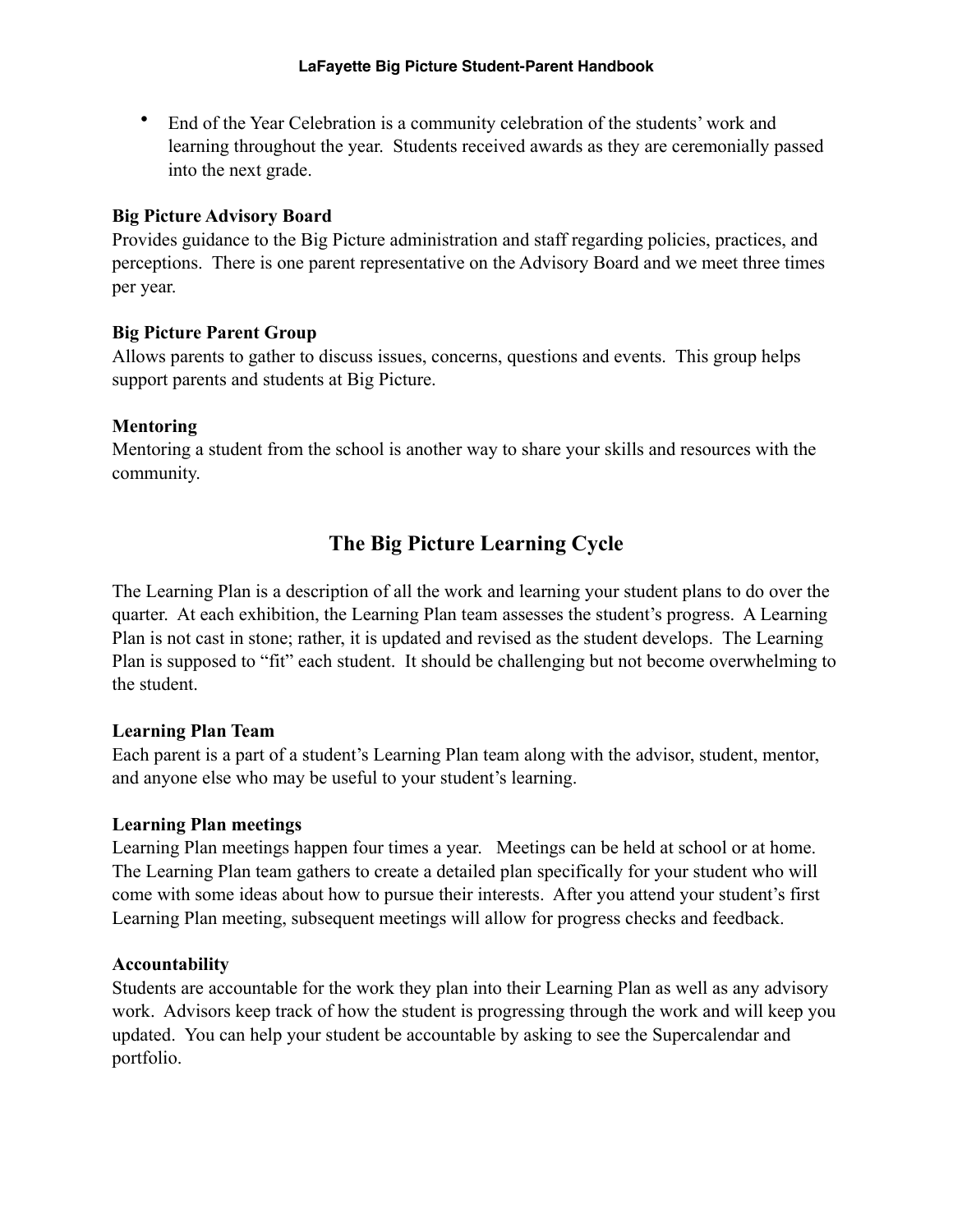## **Learning Goals**

In today's changing world, the most important thing students must learn is how to learn. The Learning Goals at Big Picture schools focus on reasoning and problem solving as well as skills like reading, writing and mathematical thinking.

Top Ten Questions to Ask Yourself About Your Student's Learning Plan

- **1.** How does the plan address your student's interests and passions?
- **2.** In what way did your student help to create the plan?
- **3.** How is the work authentic? Does it have a real world application?
- **4.** How is the plan challenging?
- **5.** How realistic is it?
- **6.** Which adults are listed as resources and mentors for your student?
- **7.** What are the specific goals for your student's next exhibition?
- **8.** How does the plan let the student use his/her hands and mind together?
- **9.** Which Learning Goals does the plan primarily address?
- **10.** How does the student feel about his/her Learning Plan?

# **The Learning Goals**

Students use the Learning Goals to help expand their project work and challenge themselves with new ideas. These are the five Learning Goals.

# **1. How do I prove it? Empirical Reasoning**

This goal is to think like a scientist: to use empirical evidence and a logical process to make decisions and to evaluate hypotheses. It does not reflect specific science content material, but instead can incorporate ideas from physics to sociology to art theory.

- What idea do I want to test? (essential question)
- What has other research shown?
- What is my hypothesis? How can I test it?
- What information (data) do I need to collect?
- How will I collect the information?
- What will I use as a control in my research?
- How good is my information?
- What are the results of my research?
- What error do I have?
- What conclusions can I draw from my research?
- How will I present my results?

# **2. How do I measure, compare or represent it? Quantitative Reasoning**

 This goal is to think like a mathematician: to understand numbers, to analyze uncertainty, to comprehend the properties of shapes, and to study how things change over time.

- How can I use numbers to evaluate my hypothesis?
- What numerical information can I collect about this?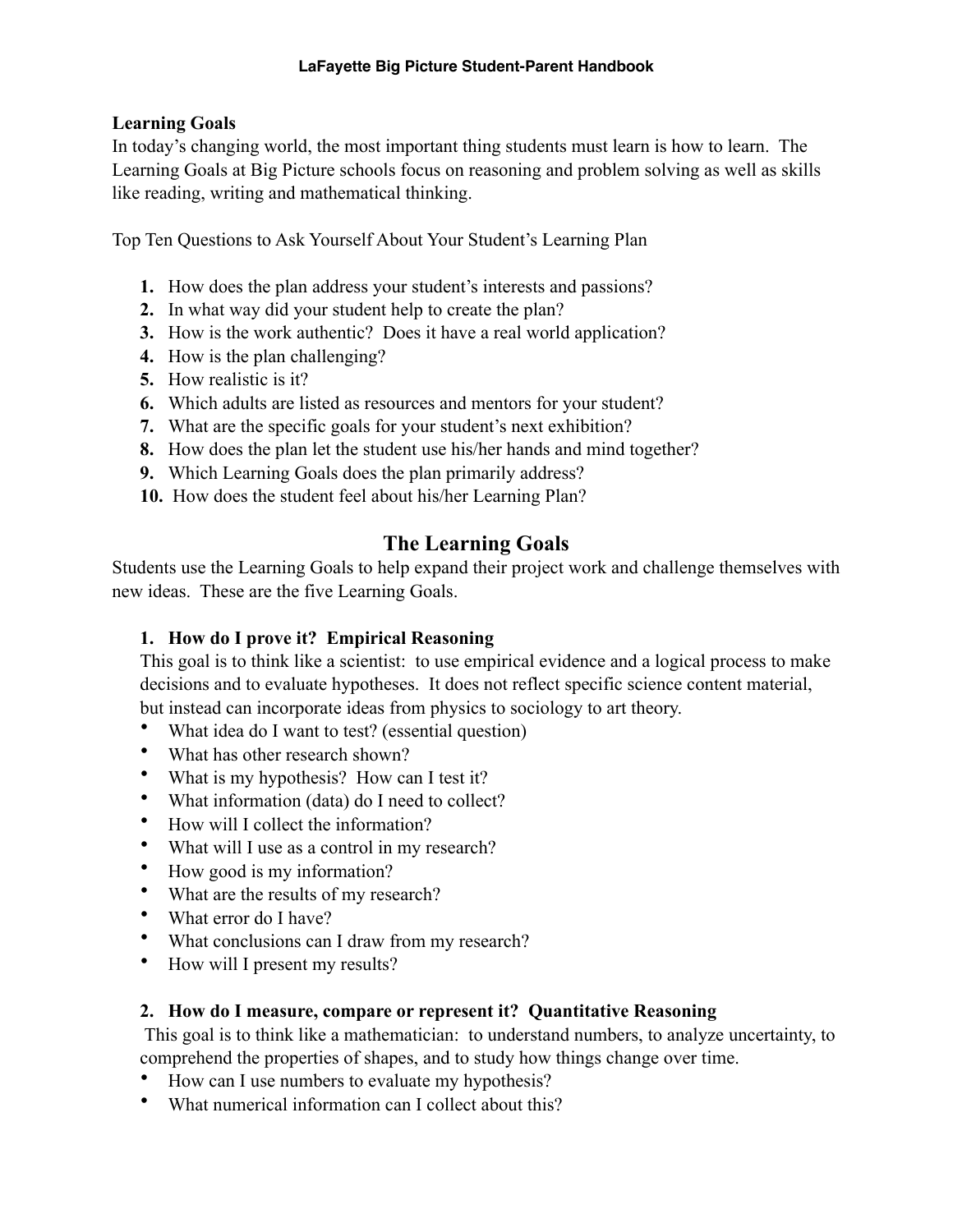- Can I estimate this quantity?
- How can I represent this information as a formula or diagram?
- How can I interpret this formula or graph?
- How can I measure its shape or structure?
- What trends do I see? How does this change over time?
- What predictions can I make?
- Can I show a correlation?

# **3. How do I take in and express ideas? Communication**

This goal is to be a great communicator: to understand your audience, to write, read, speak and listen well, to use technology and artistic expression to communicate, and to be exposed to another language.

- How can I write about it?
- What is the main idea I want to get across (thesis)?
- Who is my audience?
- What can I read about it?
- Who can I listen to about it?
- How can I speak about it?
- How can technology help me to express it?
- How can I express it creatively?
- How can I express it in another language?

# *4.* **What are other people's perspectives on this? Social Reasoning**

This goal is to think like an historian or anthropologist: to see diverse perspectives, to understand social issues, to explore ethics, and to look at issues historically.

•How do diverse communities view this?

- •How does this issue affect different communities?
- •Who cares about this? To who is it important?
- •What is the history of this? How has this issue changed over time?
- •Who benefits and who is harmed through this issue?
- •What do people believe about this?
- •What social systems are in place around this?
- •What are the ethical questions behind this?
- •What do I think should be done about this?
- •What can I do?

# *5.***What do I bring to this process? Personal Qualities**

This goal is to be the best you can be: to demonstrate respect, responsibility, organization, leadership, time management, and to reflect on your abilities and strive for improvement.

- How can I demonstrate respect?
- How can I empathize more with others?
- How can I strengthen my health and well-being?
- How can I communicate honestly about this?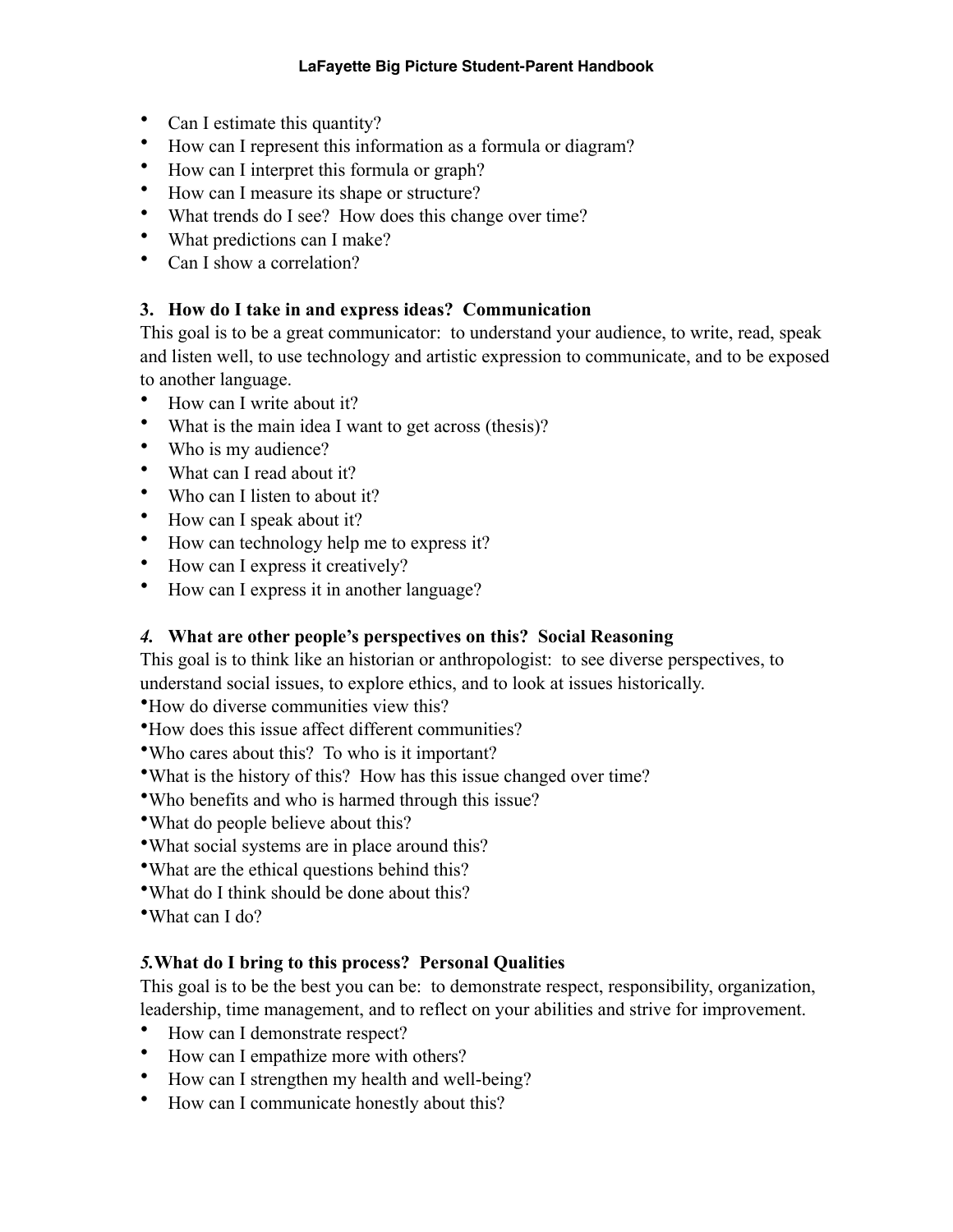- How can I be responsible for this?
- How can I persevere at this?
- How can I better organize my work?
- How can I better manage my time?
- How can I be more self-aware?
- How can I take on more of a leadership role?
- How can I work cooperatively with others?
- How can I enhance my community through this?

# **Learning Through Internship (LTI)**

## **Why LTI?**

The primary purpose of a student's Learning Through Internship (LTI) at a Big Picture school is to build knowledge, understanding and skills in the context of authentic work. By making the learning process real, students are encouraged to take responsibility for their own learning and become inspired life-long learners.

## **Mentors**

Each student has a mentor in the community who shares the student's interest. The mentor guides and coaches the student intern at the work site, while the student receives additional project support from the advisor back at school. The student is expected to contribute a substantial project of real consequence to the LTI site. The mentor becomes part of the student's learning team.

# **LTI Visits**

The advisor regularly communicates with the mentor to monitor and assess the student's progress. Together they plan authentic challenging projects, which become part of the student's Learning Plan. The best LTI projects occur when both the student and mentor are helped by the work.

## **Interest Exploration**

In order to pursue their passions, students must find out what they are passionate about. As part of advisory, students will begin to explore their interests. Exposure to new ideas, places, cultures and information is a part of the school experience.

## **LTI Search**

Students learn to make professional phone calls, conduct informational interviews and spend the day at workplaces around the community in order to find a good internship. A good internship is one that the student is interested in, where the mentor is a good match for the student and where there is the potential for real, rigorous project work which will help the student and the LTI site.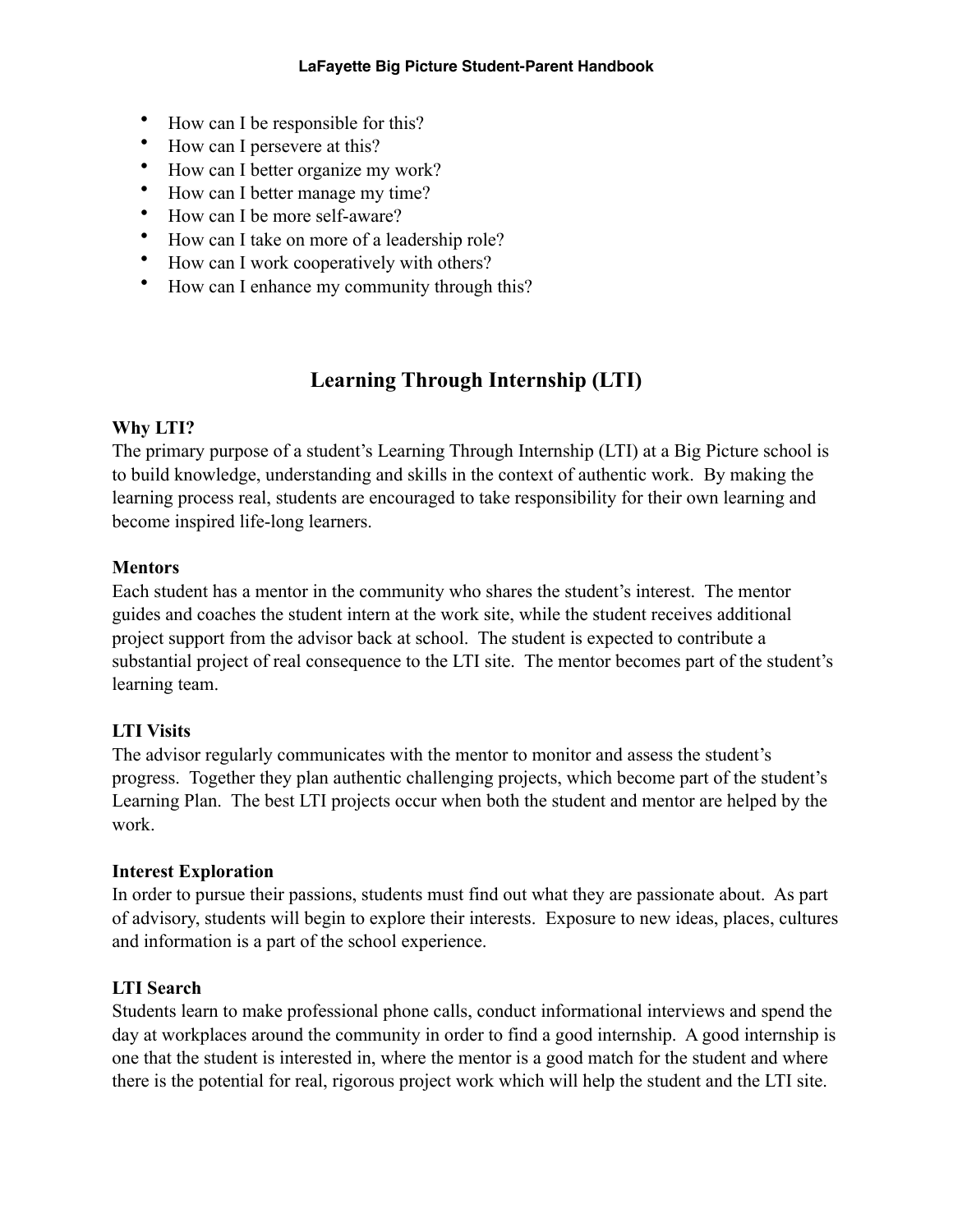# **LTI Set-Up**

Before each LTI is set up, the potential mentor goes through a police check to ensure that they are an appropriate placement for the student. At the set-up meeting, the advisor and student go over the student's Learning Plan with the mentor and talk about future goals.

## **Project Development**

About 2 weeks after the start of the LTI, the advisor, student and mentor sit down for a project meeting. This project will be added to the student's Learning Plan and exhibited at the student's exhibition.

# **Integrating the Learning Goals**

Often students will need to learn new skills in order to complete their LTI project. To do this they work with their advisor or other knowledgeable adults back at school. Math skills, new computer programs or research can all be done back at school with help from an advisor or other resource.

# **Exhibitions Overview**

Student's present their work and learning at the end of each quarter. The student's parents, mentor, advisor, peers and others come to reflect on and evaluate his or her process and products. The student creates visuals, an agenda and note cards to create a professional presentation. Your role is to help your student reflect on his or her work and to evaluate how the student has grown and worked toward the goals on the Learning Plan.

What Makes a Great Exhibition?

A well prepared presentation:

- Note cards
- Agenda
- Visuals
- Eye contact
- Speaking clearly

A packet for panelists (including Learning Plan, agenda, exhibition feedback form and sample work)

Evidence of Learning Plan work (shown organized in the student's Portfolio)

Evidence of the process the student went through (drafts, journal entries, Supercalendar, meeting notes)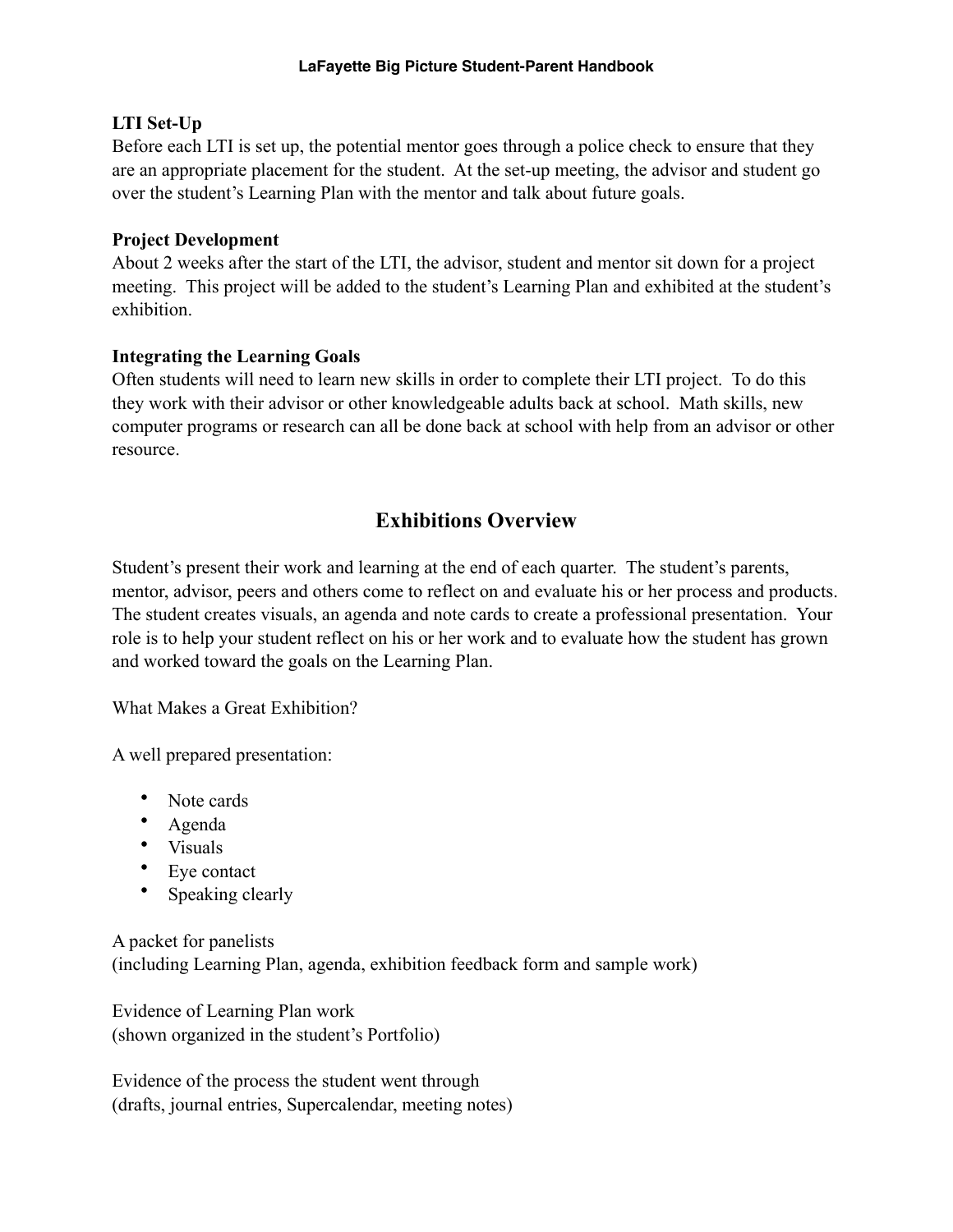Creative activities that involve the panelists

Honest self-reflection (discussion of growth and struggles throughout the quarter)

Evidence of improvement

(depth of learning, excitement about projects, more responsibility for his or her own learning)

Ten Great Questions to Ask at an Exhibition

- 1. What are you most proud of this quarter?
- 2. What have you learned most about?
- 3. What was the most challenging part of this quarter?
- 4. How could you have gone deeper with your work?
- 5. How was your work connected to your interests?
- 6. How have you worked with your mentor? How have other adults been resources?
- 7. Describe a day at your LTI.
- 8. Describe what role you play in advisory and in the school.
- 9. What did you think of this exhibition? How did it compare to your previous exhibitions?
- 10. What are some ways I could support your work next quarter?

# **Glossary of Terms Used at Big Picture Schools**

## **Advisor**

Groups of students are lead by a teacher who is referred to as the advisor. The advisor is the facilitator of each student's Learning Plan and LTI. The advisor has primary responsibility for each student's progress in his or her advisory but also teams with other advisors.

# **Advisor Narrative**

Each quarter, the advisor develops a written document for each student in his or her advisory. This document assesses and reflects on the student's work and makes recommendations for the following quarter.

# **Advisory**

Each student is part of an advisory group. This is the student's "home base" at the school. Each advisory is comprised of approximately  $12 - 16$  students. This group stays together with the same advisor for 4 years.

# **Big Picture Learning Goals**

The five general Learning Goals provide a framework for thinking about project depth and student learning. Expectations of Big Picture school graduates are focused around these five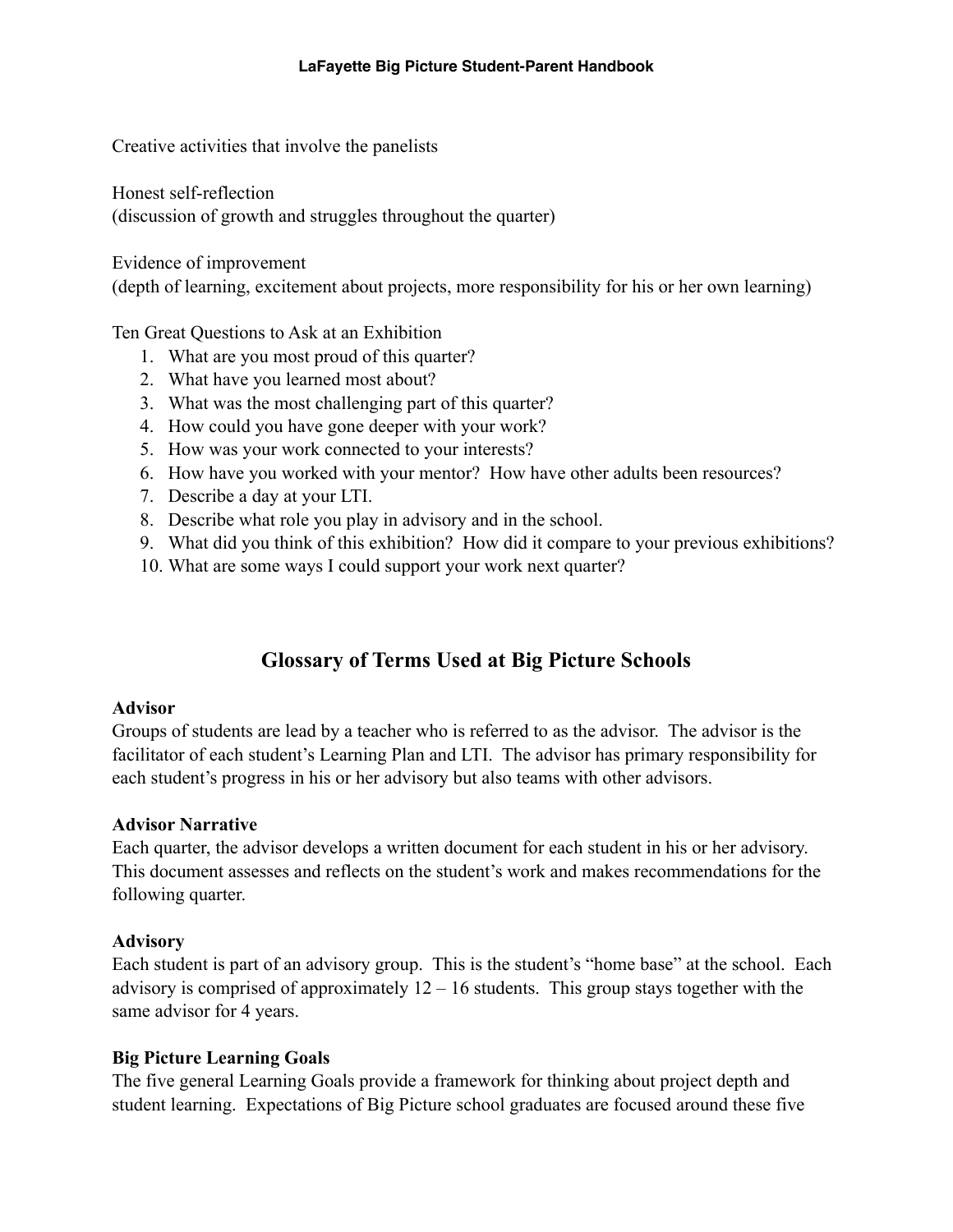main areas: Communication, Empirical Reasoning, Quantitative Reasoning, Social Reasoning, and Personal Qualities. Each area has detailed reasoning abilities associated with it. The Learning Goals are the guideposts for all real world project work conducted by students.

# **Exhibition**

Big Picture schools schedule exhibitions of work on a quarterly basis. Each exhibition within a school year has requirements based on the student's grade level and the status of the individual student's project work. It is through this exhibition of work that the student demonstrates his or her accountability for all facets of the Learning Plan. Exhibitions are presented to a panel of parents, students, advisors, mentor and others who provide specific feedback.

# **Intern**

A student from a Big Picture school who has an LTI in the community.

# **Journal**

The documentation of learning that each student does regularly to record thoughts, feelings, observations and plans around their education.

# **Learning Plan**

Each student has a personalized curriculum that is described in his or her Learning Plan. This incorporates the student's interests and passions and connects them, through project work, to the Learning Goals. The student and advisor develop the Learning Plan in conjunction with the parent or guardian and, the student's mentor. The Plan is updated on a regular basis. Our Learning Plans are created using the Richer Picture portfolio program

# **Learning Plan Meeting**

This is a meeting of the student, advisor, parent and mentor to discuss the Learning Plan. Each party contributes to the student's personalized plan. As students progress through their years at a Big Picture school, they become more and more responsible for running these meetings and documenting the outcomes, which are incorporated into the updated Learning Plan.

# **Learning Plan Work**

This is the detail of the Learning Plan that the student agrees to carry out. The work is presented at regularly scheduled exhibitions.

# **Learning Plan Team**

This group is made up of the student, advisor, parent/guardian and mentor. The team works together to plan and assess the student's learning.

# **LTI – Leaning Through Internship**

Based on the Big Picture philosophy, each student learns through pursuing his or her own interests and passions. By establishing an intern/mentor relationship with an adult in the community who has the same interest or passion and who works in that area, the student has the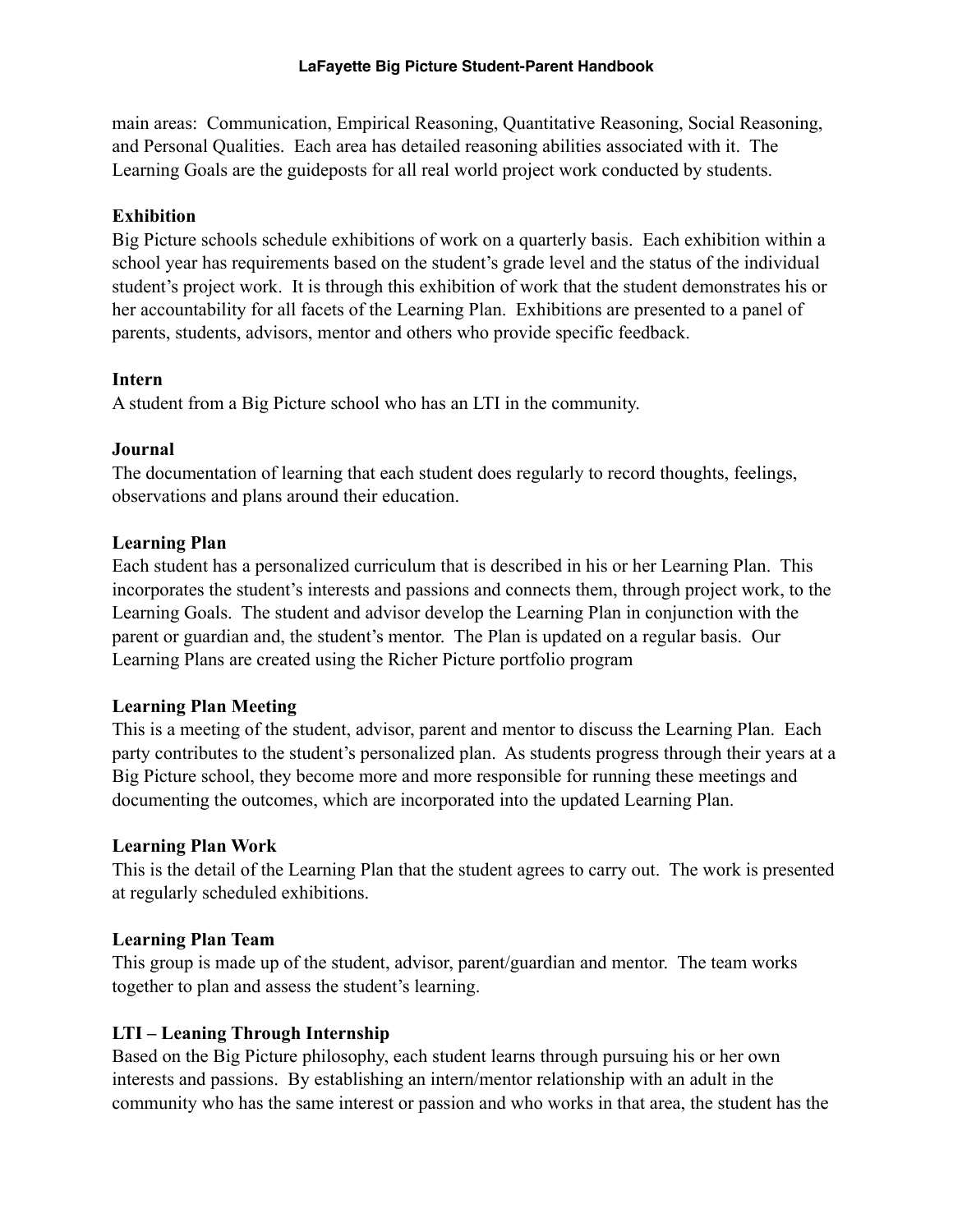opportunity to build skills and knowledge that are relevant and real. The student's advisor assists the intern and mentor in developing project work and supports that work back at school.

# **LTI Anthropology**

In the fist few weeks of a student's LTI experience, he or she conducts an investigation into the site that provides background and understanding of the context of the internship. The anthropology is conducted under the supervision of the mentor around such topics as how the organization is structured, how decisions are made, how people are expected to behave, and how people's work is evaluated.

# **LTI Project**

The authentic project a student does at the LTI site, including the product and associated research, investigation and reflection on the project. This work should be of value to the internship site and directly connect to the student's Learning Plan.

# **Mentor**

The adult guide at the workplace who becomes a part of the student's Learning Plan team.

# **Mentor Assessment**

At the end of each LTI, mentors are asked to assess the intern's LTI experience and performance. The mentor, advisor and student review the completed form together, which helps the student better understand their work and prepare for his or her next LTI. Excerpts may be used in the advisor's narrative.

# **Personalized Education**

The Big Picture philosophy of educating each student one at a time around their interests and passions.

## **Portfolio**

Each student keeps documentation of his or her work. It may be organized in a portfolio box, a portfolio binder, and digitally. Student's use the work in their portfolio as evidence of their learning growth.

## **Shadow Day**

In the search for the appropriate LTI site and mentor, Big Picture students take part in one or more shadow days, which are one-day experiences at a site of interest to the student. The student follows a potential mentor in the regular course of his or her work.

## **Personal Narrative**

Each quarter, the student assesses and reflects on the work, the goals that were established and accomplished, and the next stage of work. These written narratives are combined with the advisor's narrative, which is provided for the parents and maintained in the student's records.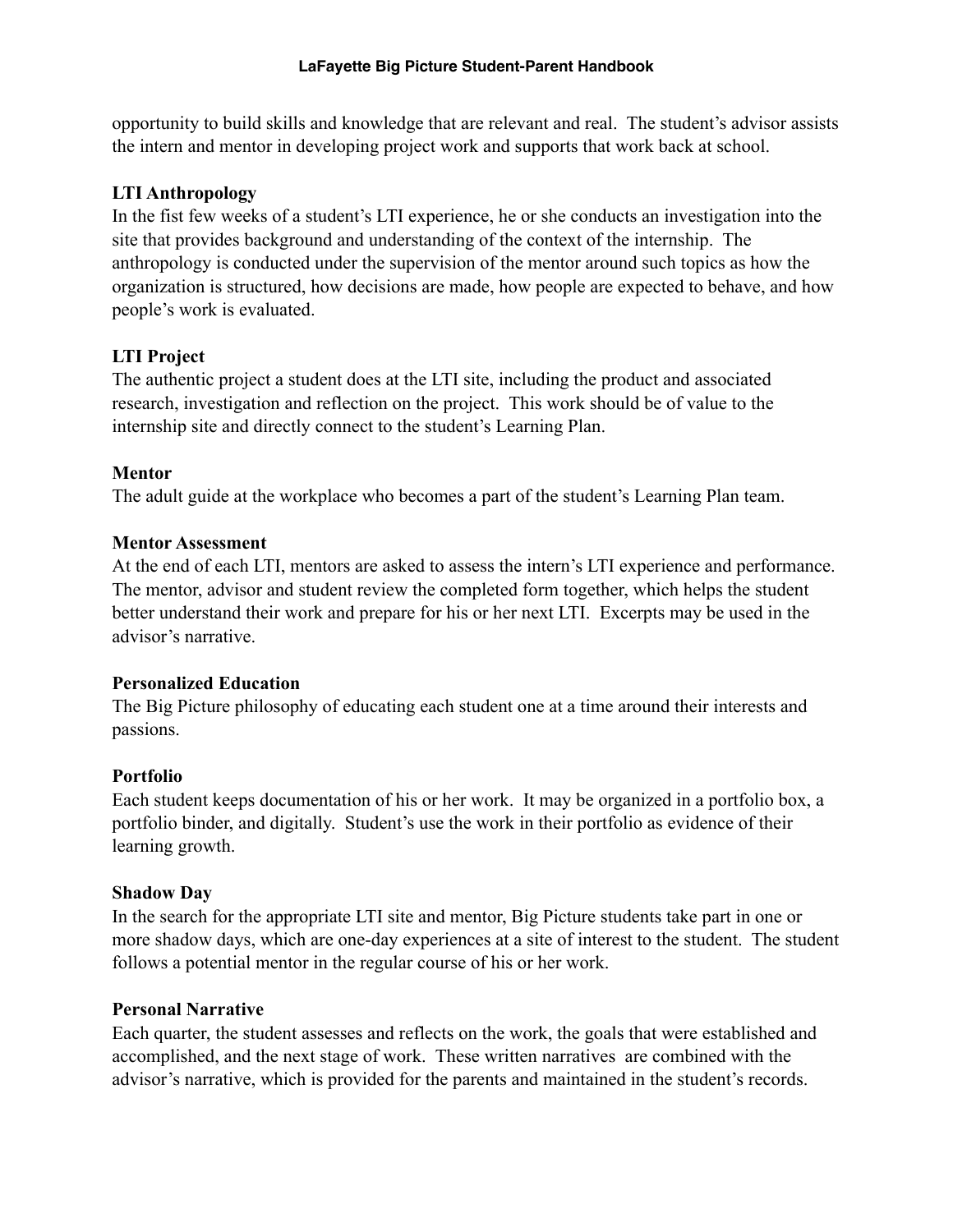# **Supercalendar**

The calendar the student uses to organize plans and activities and to keep track of important dates and deadlines.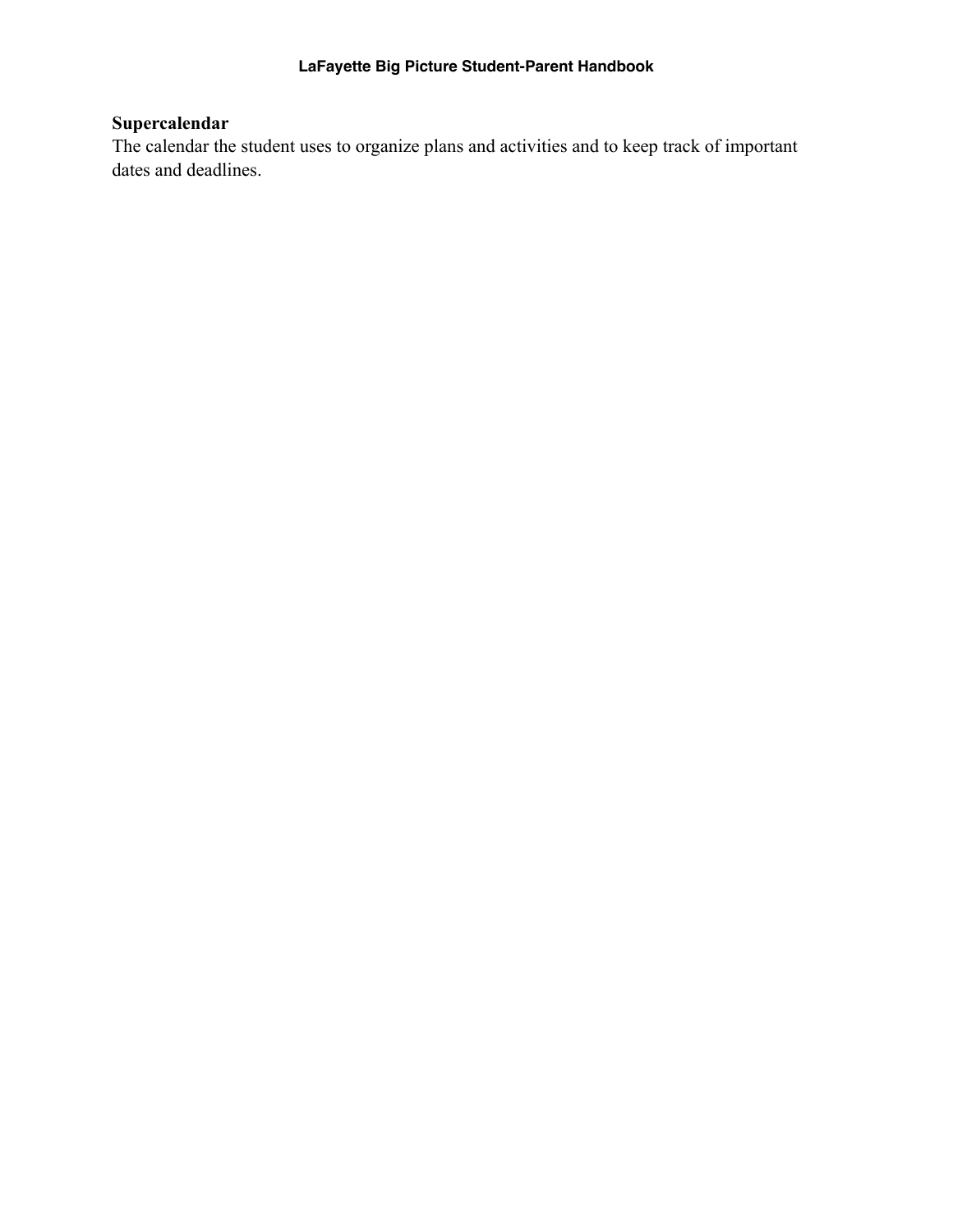# **GENERAL INFORMATION**

# ANNOUNCEMENTS

Announcements will be read during Pick Me Up each Monday, Wednesday, and Friday.

# **ASSEMBLIES**

Periodically scheduled assembly programs are held for the student body. Students are expected to demonstrate behavior that shows respect for the performers or participants of the program and the audience.

## ATTENDANCE POLICY

# GRADES 9 – 12 - ATTENDANCE PHILOSOPHY

It is the belief of the faculty and administration of LaFayette Big Picture School that there is a direct correlation between academic success and school attendance. We feel it is the responsibility of parents and students to ensure that students attend school on a regular basis. Our philosophy for attendance insists that regular attendance and participation is needed for optimal mastery. Also regular attendance is essential in preparation for the "real world" where promptness and responsibility are important ingredients for career success. We believe that the school and the home must work together to promote these essential values.

The attendance policy of LaFayette Big Picture School is designed to not only encourage all students to attend school on a regular basis but also to encourage their diligence in making up work missed during an absence. This policy is one, which hopefully will cause students to prioritize and to be selective in choosing activities, which take them out of school. The Advisor, regardless of the reason, legal or illegal, will record an absence. When a student is absent a student is expected to contact the advisor/ teacher(s) of the class(es) missed in order that the work can be made up as quickly as possible.

New York State Education Law requires students to be in attendance each day, except for the following legal reasons:

| <b>Sickness</b>      | Sickness or death |
|----------------------|-------------------|
| Medical appointment  | Impassable roads  |
| Religious observance | Required court ap |

Sickness Sickness or death in family Religious observance Required court appearance

Therefore, students are expected to be in school except in cases of emergency and/or for reasons listed below:

| Legal Excuses - | <b>Illness</b>             | Sickness/Death in Family      |
|-----------------|----------------------------|-------------------------------|
|                 | Court Appearance/Road Test | <b>Bus Tardy</b>              |
|                 | Inclement Weather          | Religious Observation         |
|                 | Medical Appointment        | <b>Educational Field Trip</b> |
|                 | College Visitation         |                               |

\*NYS Education Department has issued new guidelines regarding attendance. LaFayette Big Picture School will implement as soon as appropriate.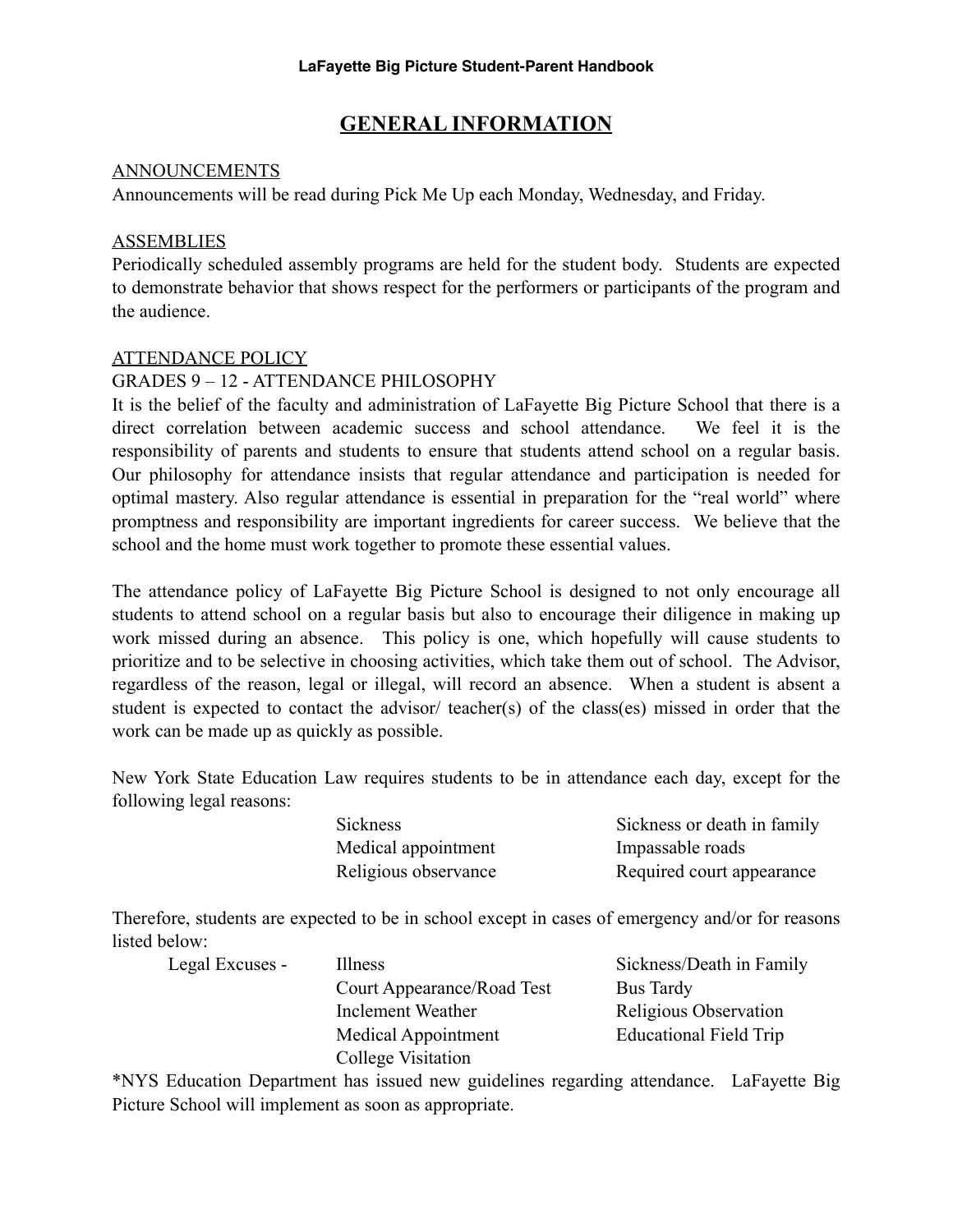Procedure for Absences

- 1. The parent or guardian is asked to call the school or email the advisor during the first morning of each absence.
- 2. If a phone call has not been made, a written excuse for the absence(s) is required upon the student's return. This excuse should state the date(s) of the absence(s), and be signed by the parent or guardian.
- 3. We will make every attempt to verify absences.

If it is necessary to be excused before the end of the school day, the parent or guardian is expected to sign the student out in the Office.

Extra curricular activities are also impacted by absences. Please see the LaFayette Junior/Senior High School extra curricular eligibility policy included in this handbook.

# CLASS ABSENCES

Lines of Responsibility for Making up Work:

- 1. It is the student's responsibility to arrange a meeting with the teacher to make up work and to complete it in a timely manner.
- 2. It is the teacher's responsibility to keep accurate, daily class attendance and to verbally notify each student when absenteeism becomes excessive.
- 3. It is the parents' responsibility to see that students attend school on a regular basis and not to schedule appointments or vacations in such a manner that a student's regular class attendance is jeopardized. Parental support in supervising a student's make-up work is desired.

 In the event a student is to be absent from school in excess of 5 consecutive days due to serious illness or injury, it is the parents' responsibility to notify the building administration to arrange for make-up or homebound instruction as soon as the student is able to do so. The nature of the make-up will be left to the discretion of the building administrator who will work closely with the parent and teacher. A student absent from school in excess of 5 consecutive days for reasons other than health are not eligible for homebound instruction.

4. Students/Parents will be notified by advisors/teachers when unmade-up absences become excessive.

## BUS EXPECTATIONS

- The bus driver is in complete charge of the bus and its occupants at all times. Bus rules are posted in each bus and it is our expectation that each student is familiar with the rules and complies with them at all times. Failure to do so will result in disciplinary action and possible removal from bus transportation.
- Any student wishing to be transported on a bus other than the one to which they are assigned, must submit a written request, signed by a parent/guardian in the Main Office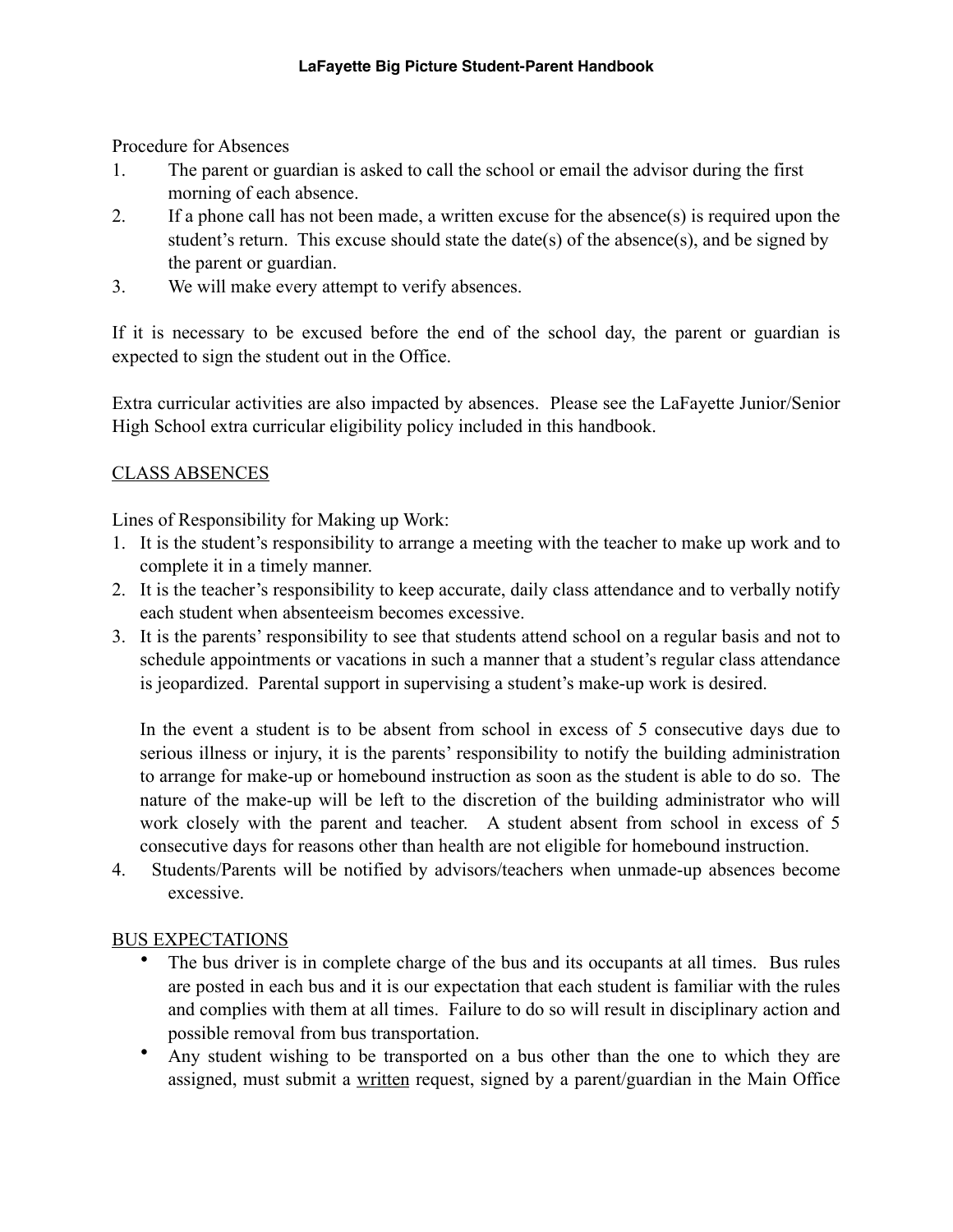immediately upon arrival at school. The request must be specific and contain a phone number for verification purposes.

• Upon arrival at school, the student is to enter the building immediately. There can be no loitering outside of the building.

# EMERGENCY CARD INFORMATION

It is essential that we are able to contact parents/guardians should an urgent need arise. We must therefore require current emergency information card. Students will receive these cards on the first day of school and we need them returned within 2 weeks. If an address or phone change occurs, please contact us immediately so we can update records.

# DRIVING TO SCHOOL

Driving to school is a PRIVILEGE, not a right. We afford this option to responsible students who demonstrate respect for the school community and whose parents provide their consent.

By signing the driving permission slip, both students and parents accept the following conditions:

- 1) All vehicles must be registered in the Office
	- a) A driver's license/permit must be provided. (We will copy and return the original.)
	- b) Registration/insurance/license plate information must be provided.
- 2) Driving to and from Internships or any off campus program or event which occurs during the school day is prohibited.
- 3) Upon arrival or when departing school, students may not linger in their cars but must immediately enter the building or exit the school grounds.
- 4) The parking lot is OFF LIMITS throughout the school day.
- 5) Students are expected to drive WITH CAUTION at all times, mindful of school buses and pedestrians. Reckless endangerment of any kind will immediately result in the revocation of driving privileges.
- 6) Excessive tardiness indicates a lack of student responsibility and, after fair warning, driving privileges will be suspended.
- 7) We reserve the right to have cars not registered with the school or driven by a student with suspended driving privileges towed from school property with the car owner/ operator responsible for the cost.

# FIELD TRIPS

All school-sponsored field trips are to follow these procedures:

- 1. Written permission must be obtained from parent (s) or guardian
- 2. You are to ride to and from the destination on school provided transportation
- 3. Reasonable conduct and dress are expected
- 4. Respect for chaperones is expected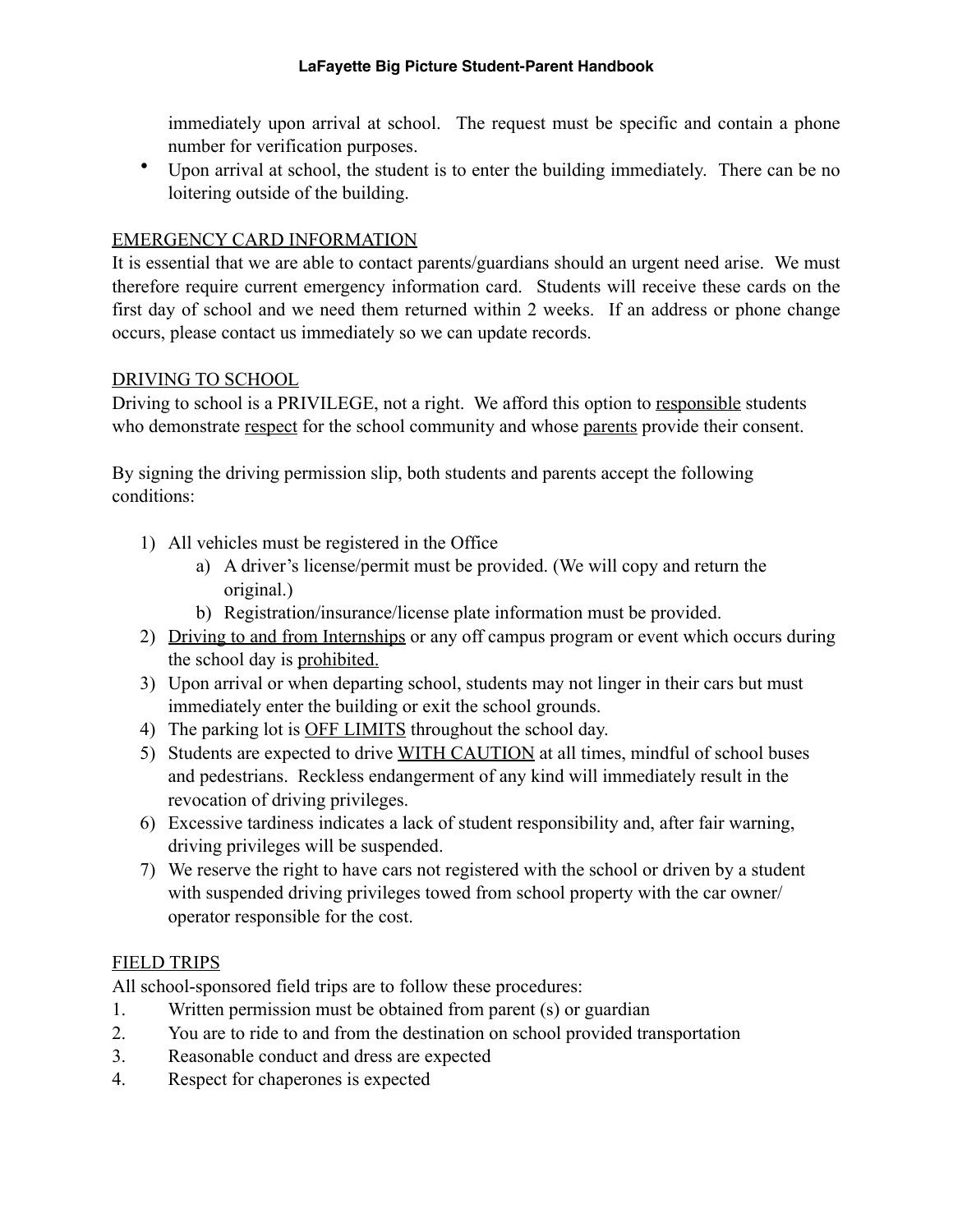## FIRE DRILLS

Fire drills are required by law. Eight are required by December 1<sup>st</sup> and another four before the end of school in June. When the alarm rings, you are to leave the building quietly and calmly in accordance with the exit plan posted in each classroom.

## HEALTH ISSUES

- 1. Physicals by State Ed Law are required at grades 1, 3, 7, & 10.
- 2. Accidents In the event of an accident while in school, go to the office immediately. If pertinent, you will be asked to fill out an accident report.
- 3. Physician's medications to be used in school If you are to receive medication during school, you must have a physician's written authorization and a written authorization from your parents. The medication is to be given to the principal and kept in her office for dispensation, not in your bag. This includes aspirin, Tylenol and other non-prescription drugs.

# PERSONAL PROPERTY AT SCHOOL

Personal property of great value (expensive jewelry, large sums of money, family heirlooms, cell phones, IPODS, computers, and so forth) generally should not be brought to school. There is no way in which the school can guarantee their protection from loss, theft, or breakage. The school is not responsible for lost or stolen property.

# SCHOOL CLOSINGS

In the event that emergencies, such as winter storms, make it necessary to close the school, announcements to this effect will be made over local radio stations WSYR and WHEN and the three TV stations - 3, 5, 9 and 10.

# TEXTBOOKS/SCHOOL EQUIPMENT

Students are responsible for all books, calculators and other equipment assigned to them. If the bindings are broken, the book written in, partially damaged, or lost, you will be required to pay for the book's damage or replacement. A check is to be made out to the school for the amount and given to the teacher or Main Office.

## VISITORS TO THE SCHOOLS

We welcome parents and community members to visit our buildings. Our expectation is that all visitors are mindful of our schools as places of learning and that the policies and procedures for each building are respected. All visitors must abide by the rules for public conduct contained in the Code of Conduct.

## VISITS BY PARENTS

Parents are always welcome at school. We also encourage parents to become active in the Big Picture Parents Group. Please check our website and newsletter for meeting dates and times.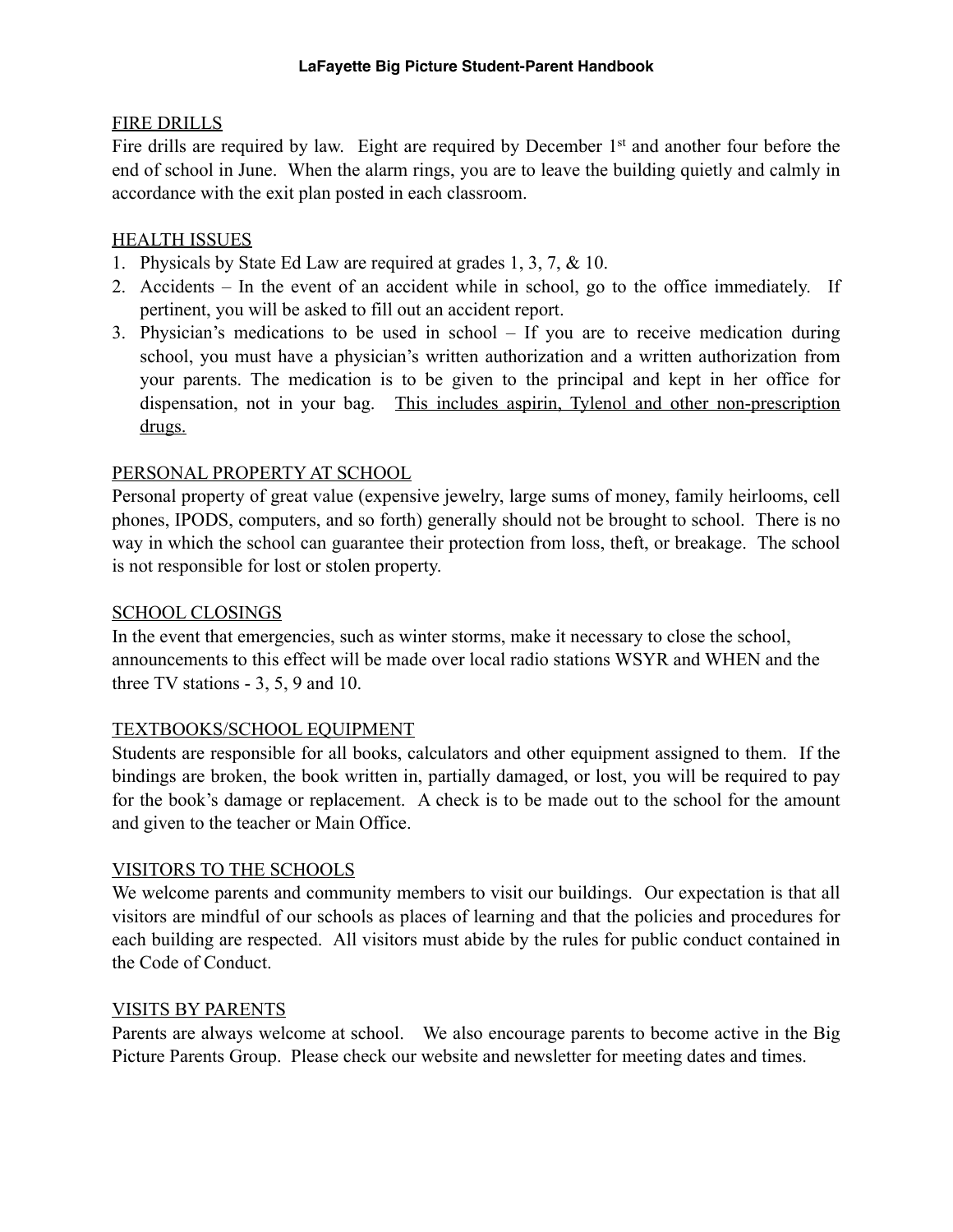#### VISITS BY STUDENTS

No student visitors will be allowed during the school day unless approved by administration for educational purposes such as student exchange programs, a student moving to the District, etc. Even these arrangements are to be made at least two days prior to the scheduled visitation.

#### INTERSCHOLASTIC SPORTS

LaFayette Big Picture Students can participate in Co-Curricular activities the Junior/Senior High School.

| MEN'S             | <b>WOMEN'S</b> |
|-------------------|----------------|
| Football          | Cheerleading   |
| Soccer            | Soccer         |
| Cross-Country     | Cross-Country  |
| <b>Basketball</b> | Volleyball     |
| Wrestling         | Softball       |
| Lacrosse          | Tennis         |
| Baseball          | Basketball     |
| Tennis            | Lacrosse       |
|                   |                |

Students who represent LaFayette in extracurricular/athletic activities are the school's and community's ambassadors. Their behavior and performance are reflected both in LaFayette and other communities. We are proud of our students' performance in representing our school and community.

LaFayette Junior-Senior High School Clubs and Activities

- $\checkmark$  Class Cabinets: Students elected by their class serve in many different capacities throughout the year.
- $\checkmark$  French Club is open to students in all levels of French (I, II, III, IV). The students play French games, sing French songs, dance French folklore dances and experience French cuisine. The French Club meets every first Wednesday of the month from 2:45 to 3:30 in room 124.
- $\checkmark$  Jazz Ensemble and Pit Orchestra: Students must be an active member of the Jr/Sr High Instrumental Music program. Students will be invited to be a member of the Jazz Ensemble if they meet the requirements of the standard instrumentation of a Jazz Ensemble. The selection and invitation to students will be at the discretion of the Jazz Ensemble director. All students must meet the eligibility requirements established by the Instrumental Music Director as well as the Academic Eligibility requirements established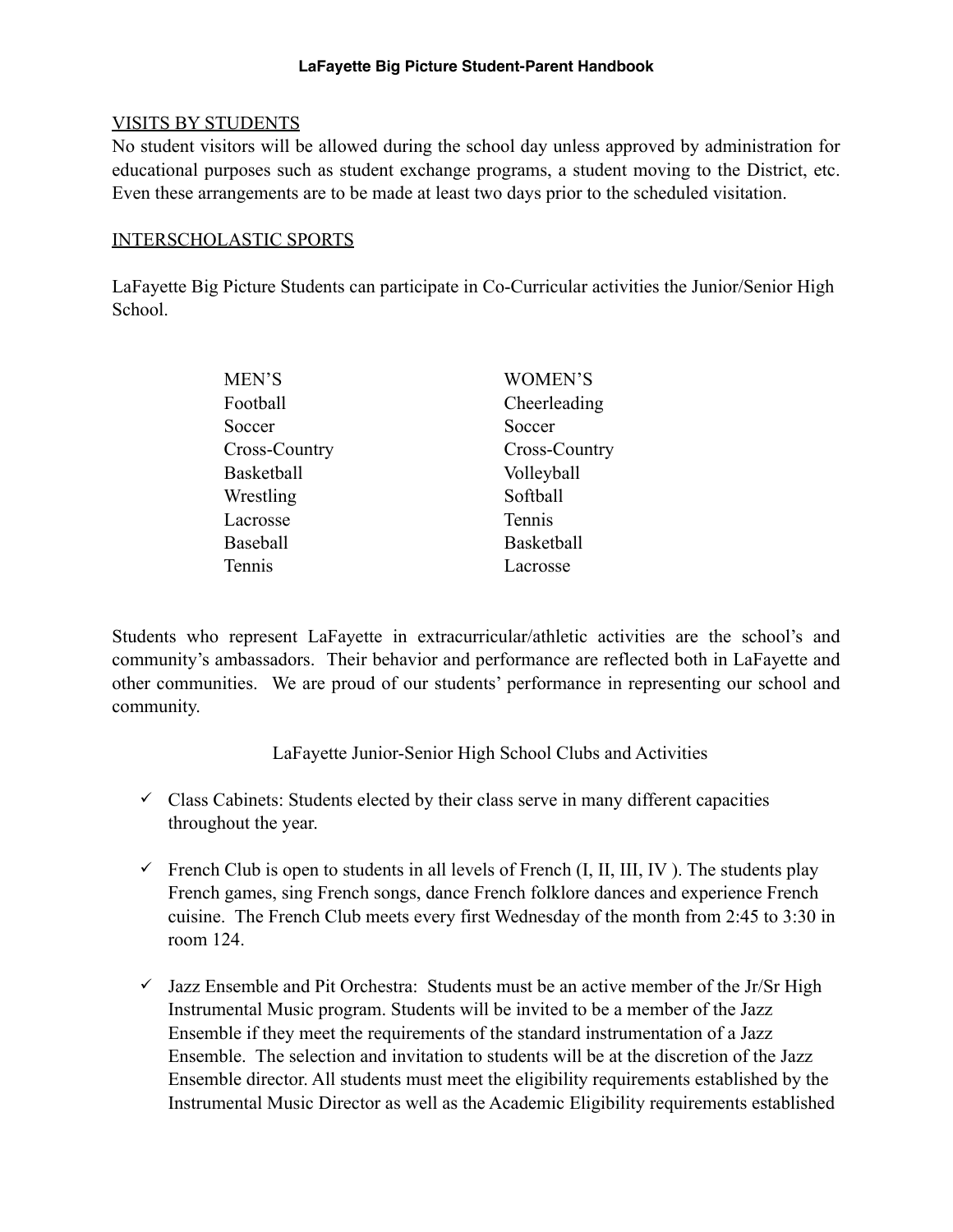by the school. The above criterion is also true for selection to be a member of the Pit Orchestra for the Drama Production.

- $\checkmark$  Jr. High Book Club is open to grades 7 through 9. We read books from a variety of genres and meet to discuss them. Students book talk their choices at each meeting. Students choose titles/genres to read with my input. Meetings are generally every other week, but the schedule varies depending on students' needs and activities.
- $\checkmark$  Jr. High Math League is open to 7<sup>th</sup> and 8<sup>th</sup> graders only. Students need not be accelerated, just love to solve untraditional math problems. We meet weekly to practice and have 3 meets after school, competing against other schools in Onondaga County. Students can participate in a sport and be on the math team
- $\checkmark$  Junior High Science Olympiad is open to 15 students in Grades 7-9. Students participate and compete in a number of events related to science and technology. Some events test knowledge while others involve construction. Information on joining will be announced in September. The competition is in February. Meetings will be held in between.
- $\checkmark$  School Newspaper
- $\checkmark$  Mock Trial Team is open for students in grades 9-12. Each year the participating schools are given a court case. The team must thoroughly study and learn the facts of the case, study and learn the associated law, and be able to present both the prosecution and defense sides of the case. The schools compete against each other in a very rigorous tournament that starts in February and ends in April or May, depending on how far the team advances. Practice begins in December and lasts for the duration of the season. There is usually practice everyday after school.
- $\checkmark$  The Musical is on the 3rd Friday and Saturday of March. Auditions are held on the Monday and Tuesday of November before Thanksgiving recess. All Jr. Sr. High school students are encouraged to audition.
- $\checkmark$  National Junior Honor Society is for grades 7, 8, 9. Students with cumulative grade point averages of 85 or higher are eligible to apply for membership. Selection is based on scholarship, citizenship, character, service, and leadership. Our activities consist of college visits, community service activities, fundraising for community service/ scholarships, teacher appreciation luncheon, and buddy program for incoming seventh graders. Meetings are held once per month, on Monday afternoons after school. Inductions will be held twice per year--once in the fall and once in the spring.
- $\checkmark$  National Senior High Honor Society is for grades 11 and 12. Students with cumulative grade point averages of 85 or higher are eligible to apply for membership. Selection is based on scholarship, citizenship, character, service, and leadership. Activities are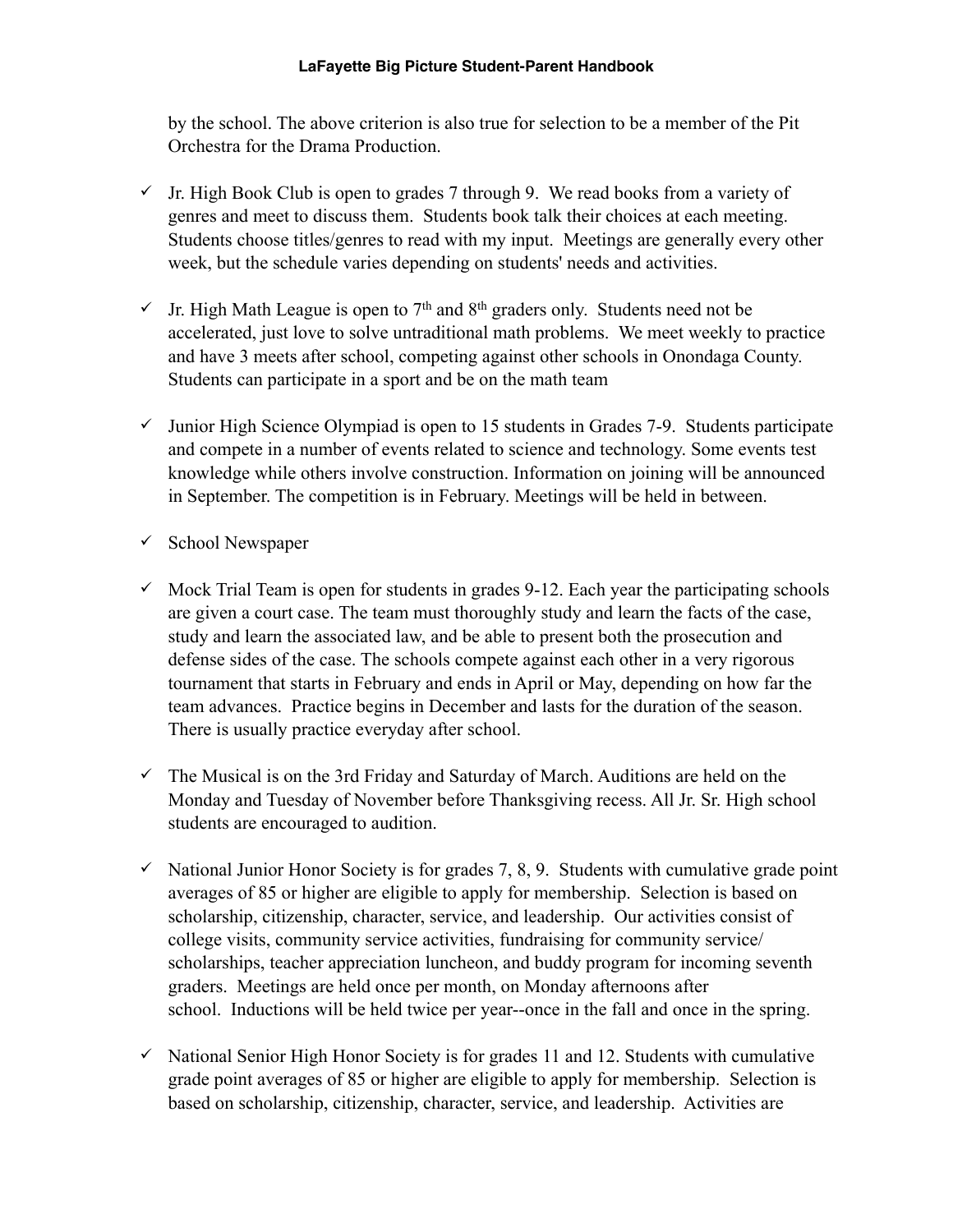planned each year. We hold an annual Blood Drive for the American Red Cross and students participate in the Walk for Breast Cancer.

- $\checkmark$  Outdoor Education Club is open to grades 7-12. We participate in hands-on projects, archery, have guest speakers (outdoor careers), and field trips. Meetings on Tuesday/ Thursday afternoons, and occasional Saturday meetings(Earth Day, game dinners, hunter safety)
- $\checkmark$  Sr. High Book Club is open to grades 10 12. Students continue reading from different genres. Titles/genres depend on students' interests. We tend to read from a very wide variety of topics ranging from classics to political humor. Sr. High students have very busy schedules so we meet irregularly and try for once a month.
- $\checkmark$  Senior High Math League is for any student in grades 9 to 12. We have four meets in the regular season on the first Tuesdays of October, November, December and January. Fabius Pompey and East Syracuse are in our division and we compete against them during these four meets. In February, there is the all county math meet with all the county's high schools. All students are eligible to participate. The major requirement is that they be willing to try their hand at math problems. If they score in the top thirty in the county, they are invited to join Team Onondaga to compete at the state level some time in March.
- $\checkmark$  Senior High Science Olympiad is open to 9th through 12th graders in good academic standing. Event takes place in February, preparation starts in November. Our school competes with other schools in a variety of science related activities.
- $\checkmark$  Spanish Club: All Spanish students are welcome to join. As a member of this club, you will dance, participate in the Day of the Dead activities, have a carnival, have a piñata, and participate in the Cultural Fair. The Spanish Club meets after school.
- $\checkmark$  Student Council is open to all students in grades 7-12. We are a group that plans activities for our students, staff, and community. We perform community service acts as well as raise money for charities. Student Council promotes school spirit as well as fosters the leadership of our student body. We welcome all students to join at any time of the year. We meet every Tuesday at 2:45 in the LGI.
- $\checkmark$  Teen Institute is open for students in grades 9-12. Teen Institute holds a prevention conference each fall that focuses on leadership development, while enhancing self-esteem and group interaction skills. The main focus of the retreat is alcohol and other drug prevention. Students that attend Teen Institute then return to their school community with an action plan that focuses on alcohol and drug prevention. Meeting time will be determined at the beginning of each school year.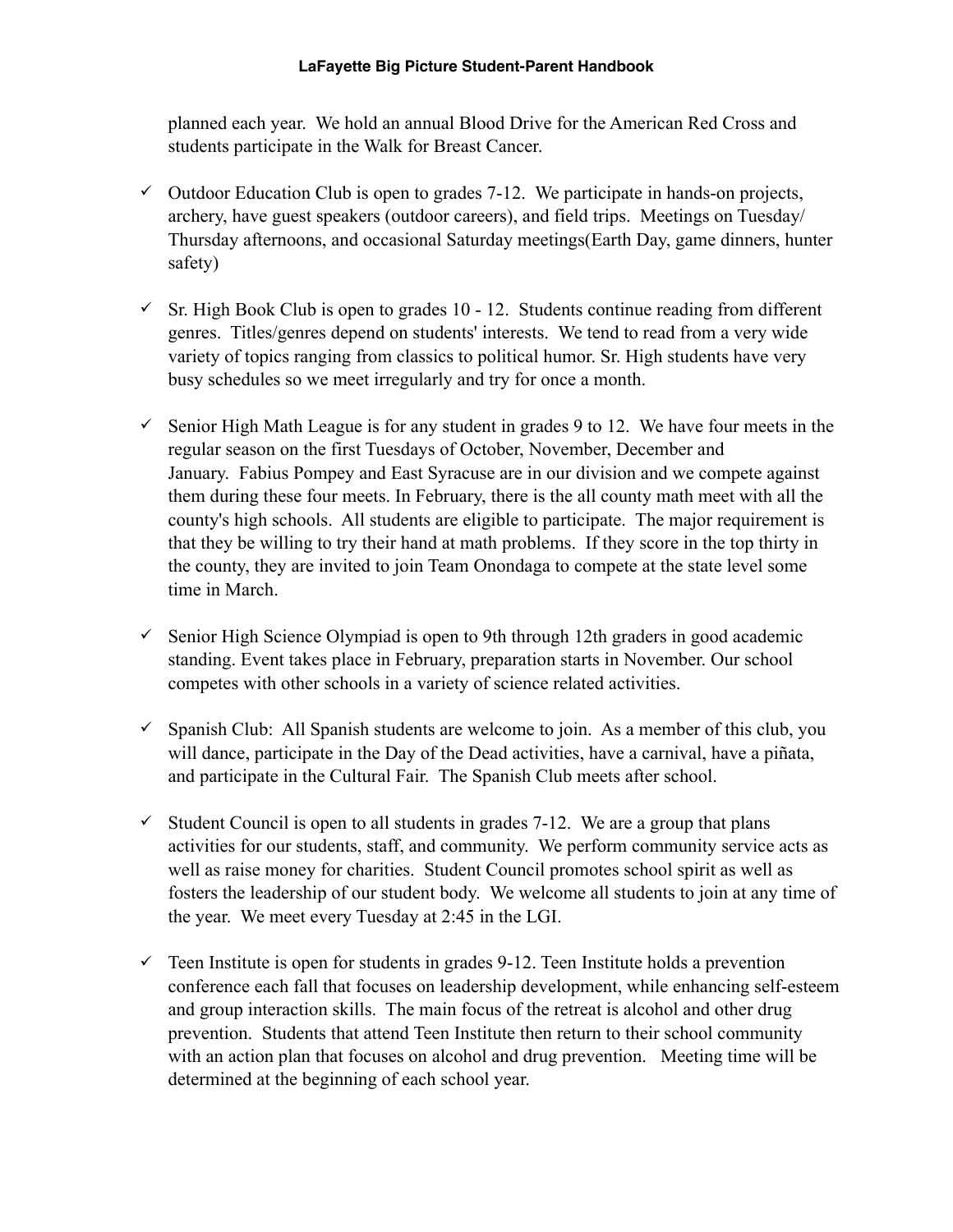- $\checkmark$  Yearbook is open for all students in grades 7-12. Students interested and participate in Photography and design layout on the computer. Our fund raising is selling Carmel Apples at Apple Fest, soliciting ads from businesses and community. We utilize the skills and interests of students. We decide in September a meeting time that is convenient for the majority
- $\checkmark$  Youth Construction Initiative Program (Y.C.I.P.) is a two year program for eligible juniors and seniors. The program can enroll 25-30 students each year. The goal of the program is to prepare students of color, women and low income high school students with job skills in the construction trades. Students are exposed to career possibilities, job preparation, as well as life skill workshops. Students are exposed to computer technology and safety and first aid training. Students attend field trips to agricultural and technical colleges. Students will also be given opportunities for work and apprenticeship training.

## **Co-Curricular Code of Conduct Final Revised Version – 5/2/11**

Developing a co-curricular code of conduct, such as with any code of conduct, must pre-suppose an intrinsic code of honor. Because participation in co-curricular activities is a privilege, not a right, we have an expectation that a code of honor is inherent in all clubs, on all teams, in any activity. The following Co-Curricular Code of Conduct relies on honorable behavior at all times, in all places, with all people. Anything less will result in the loss of the privilege to participate in a co-curricular activity.

#### **Policy**

Since participation in Co-Curricular activities is a privilege and students are representatives of the LaFayette School District, student members are held to higher behavioral expectations. These expectations are in effect 24 hours a day, 7 days a week. All students must adhere to the Co-Curricular Code of Conduct beginning the first day of school or the first day of participation if the activity begins prior to the start of the school year. Students are not allowed to participate until all appropriate paperwork is completed and turned in to the respective coach/advisor of the group.

# **Penalty for breaking the Co-Curricular Code of Conduct**

#### **First violation:**

Student found in violation of the Co-Curricular Code of Conduct will be immediately removed from participation in all co-curricular activities they are participating in at the current time. The removal will last 10 weeks from the time of the dismissal. At the midpoint of the suspension the student will have the option to petition the review committee to possibly have the suspension lessened.

#### **Second violation (within the same academic year):**

Students found in violation of the Co-Curricular Code of Conduct will be immediately removed from participation in all Co-Curricular activities for 6 months from the time of the incident with no opportunity for review.

"Honesty is the best policy. If I lose my honor, I lose myself." Shakespeare

#### **Behavioral Expectations**

 Infractions that will result in administration of the aforementioned penalty include, but are not limited to: Class I & II Infractions as per LaFayette Junior-Senior High School Code of Conduct

• Possession of a dangerous weapon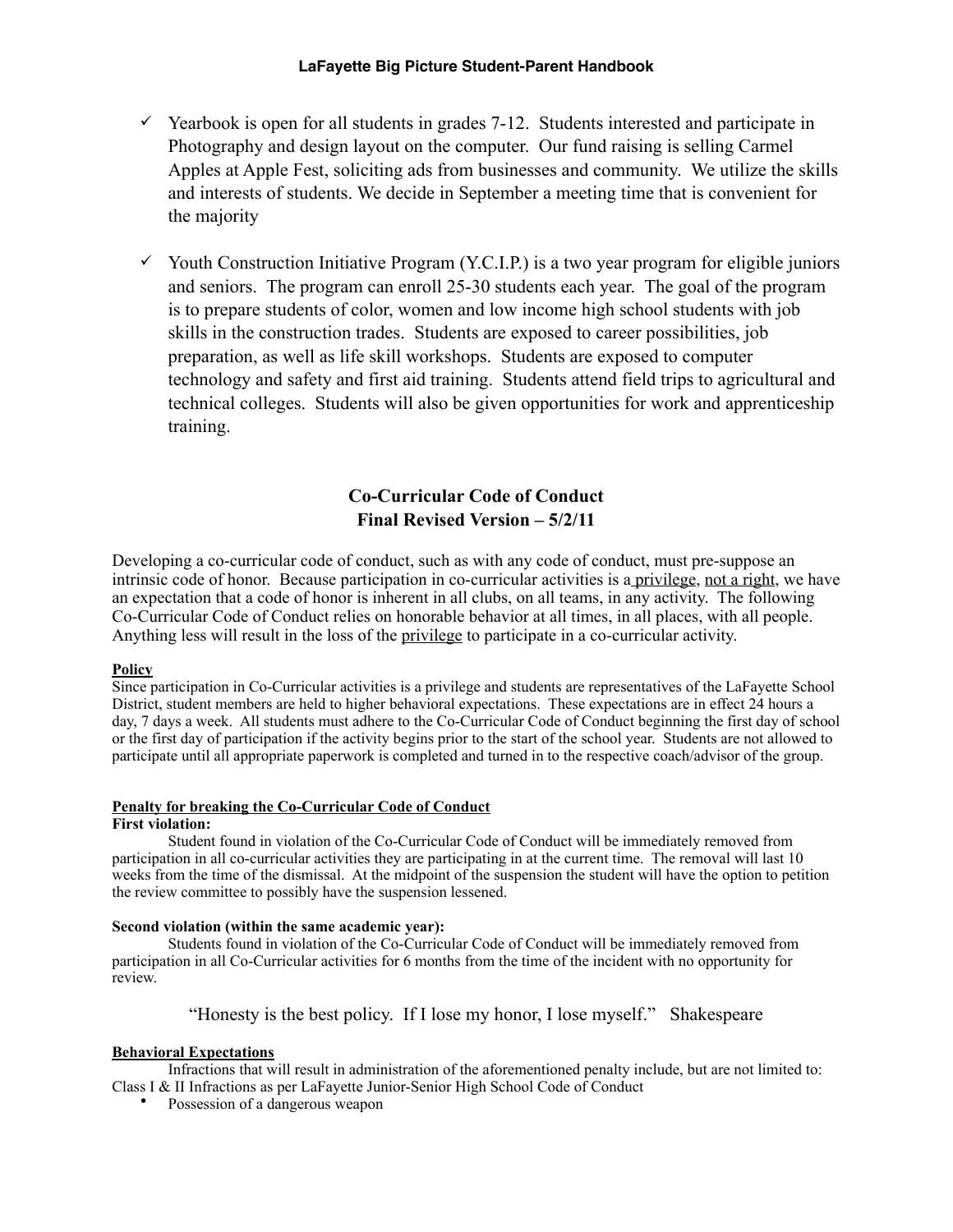- Possession/distribution/consumption or facilitation of use of drugs or alcohol<br>Assault
- Assault<br>• Arson
- Arson<br>• Bomb
- Bomb Threats<br>• Theft
- Theft<br>• Cyber
- Cybercrime

#### **Review committee**

The review committee will consist of: 1 Teacher/Advisor 1 Administrator

1 Athletic Director

1 Teacher/Coach

1 Guidance counselor

#### **Option**

At the time of the review, student may be accompanied by a parent, guardian or other chosen advocate.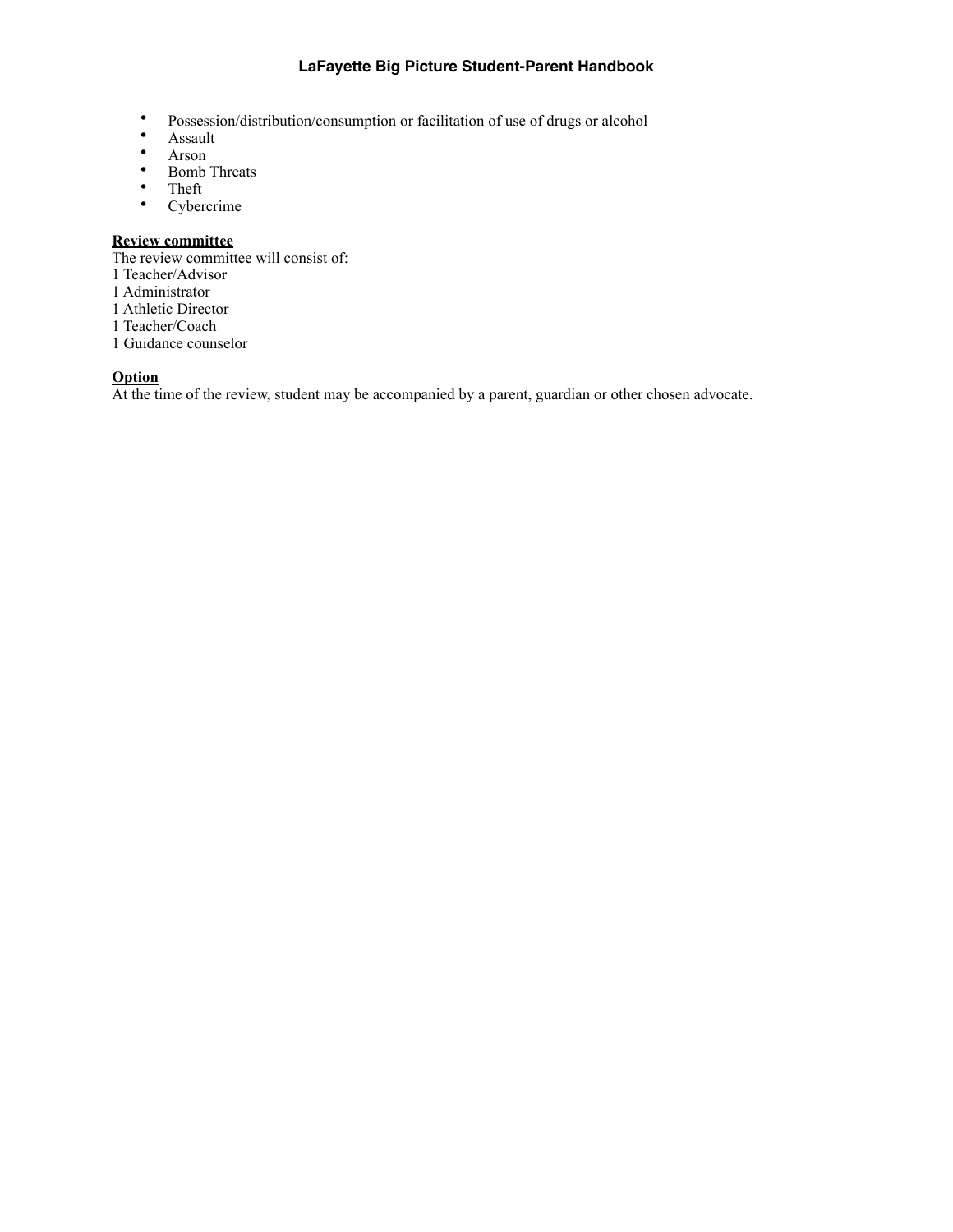#### **Code of Conduct Violation Form**

| Name Name                                                                                                                                                                                                                                                                                                                                                                                                                                                                                                                                                                                                                                                                   | Date                 |
|-----------------------------------------------------------------------------------------------------------------------------------------------------------------------------------------------------------------------------------------------------------------------------------------------------------------------------------------------------------------------------------------------------------------------------------------------------------------------------------------------------------------------------------------------------------------------------------------------------------------------------------------------------------------------------|----------------------|
| Violation                                                                                                                                                                                                                                                                                                                                                                                                                                                                                                                                                                                                                                                                   |                      |
| It has been determined by administration that your conduct on was in violation of the Co-Curricular<br>Code of Conduct.                                                                                                                                                                                                                                                                                                                                                                                                                                                                                                                                                     |                      |
| As per the policy, we are revoking your privilege to participate in any co-curricular activity (listed below) for a ten                                                                                                                                                                                                                                                                                                                                                                                                                                                                                                                                                     |                      |
| A review committee will be available to you at the <u>end</u> of the first five weeks (date: ).<br>If you would like the committee to consider a reduction at the 5 week point, you must submit a plan within<br>5 days of the date of this letter. Your petition for suspension reduction must include a documentation of<br>community service and/or counseling. Suggestions and stipulations for this plan are attached.<br>There is no guarantee that the committee will reduce the suspension period.<br>٠<br>$\bullet$<br>If you would like to meet with the review committee after the first 5 weeks (not before), please indicate<br>$\bullet$<br>on $\blacksquare$ |                      |
| <b>Co-Curricular Activities Subject to the Code of Conduct</b>                                                                                                                                                                                                                                                                                                                                                                                                                                                                                                                                                                                                              |                      |
| All sports - Modified, JV, Varsity and Cheerleading                                                                                                                                                                                                                                                                                                                                                                                                                                                                                                                                                                                                                         | International Clubs  |
| Class Cabinets, Class Offices – Grades 7, 8, 9, 10, 11, 12                                                                                                                                                                                                                                                                                                                                                                                                                                                                                                                                                                                                                  | Stage Band/Jazz Band |
| <b>Student Council</b>                                                                                                                                                                                                                                                                                                                                                                                                                                                                                                                                                                                                                                                      | Vocal Ensemble       |
| School Newspaper                                                                                                                                                                                                                                                                                                                                                                                                                                                                                                                                                                                                                                                            | Outdoor Ed Club      |
| Science Olympiad                                                                                                                                                                                                                                                                                                                                                                                                                                                                                                                                                                                                                                                            | Chess Club           |
| Drama Club                                                                                                                                                                                                                                                                                                                                                                                                                                                                                                                                                                                                                                                                  | Drug Quiz Team       |
| Yearbook                                                                                                                                                                                                                                                                                                                                                                                                                                                                                                                                                                                                                                                                    | Native American Club |
| Math League                                                                                                                                                                                                                                                                                                                                                                                                                                                                                                                                                                                                                                                                 | Prom Court           |

Teen Institute Homecoming Court

\*\*In addition, the National Junior Honor Society and National Honor Society are National organizations with Codes of Conduct that the organization must implement.

#### **Options for Penalty Reduction at 5 Weeks**

- 1. Any documented (director/supervisor must attest to hours) voluntary community service from a recognized non-profit organization such as United Way agencies. (mandated 20 hours);
- 

Mock Trial **ECOS** 

- Apple Festival Community gardens (garlic farm) Senior citizens Vera House School service (after school
- 
- 
- hours only)
- Other volunteer activities will be considered
- Church related<br>• Soun kitchen
- Soup kitchen<br>• Salvation Arm
- Salvation Army<br>•  $SPCA$
- SPCA<br>• Hospit
- Hospital Volunteer
- 2. Counseling is recommended in addition to the 20 hours of community service.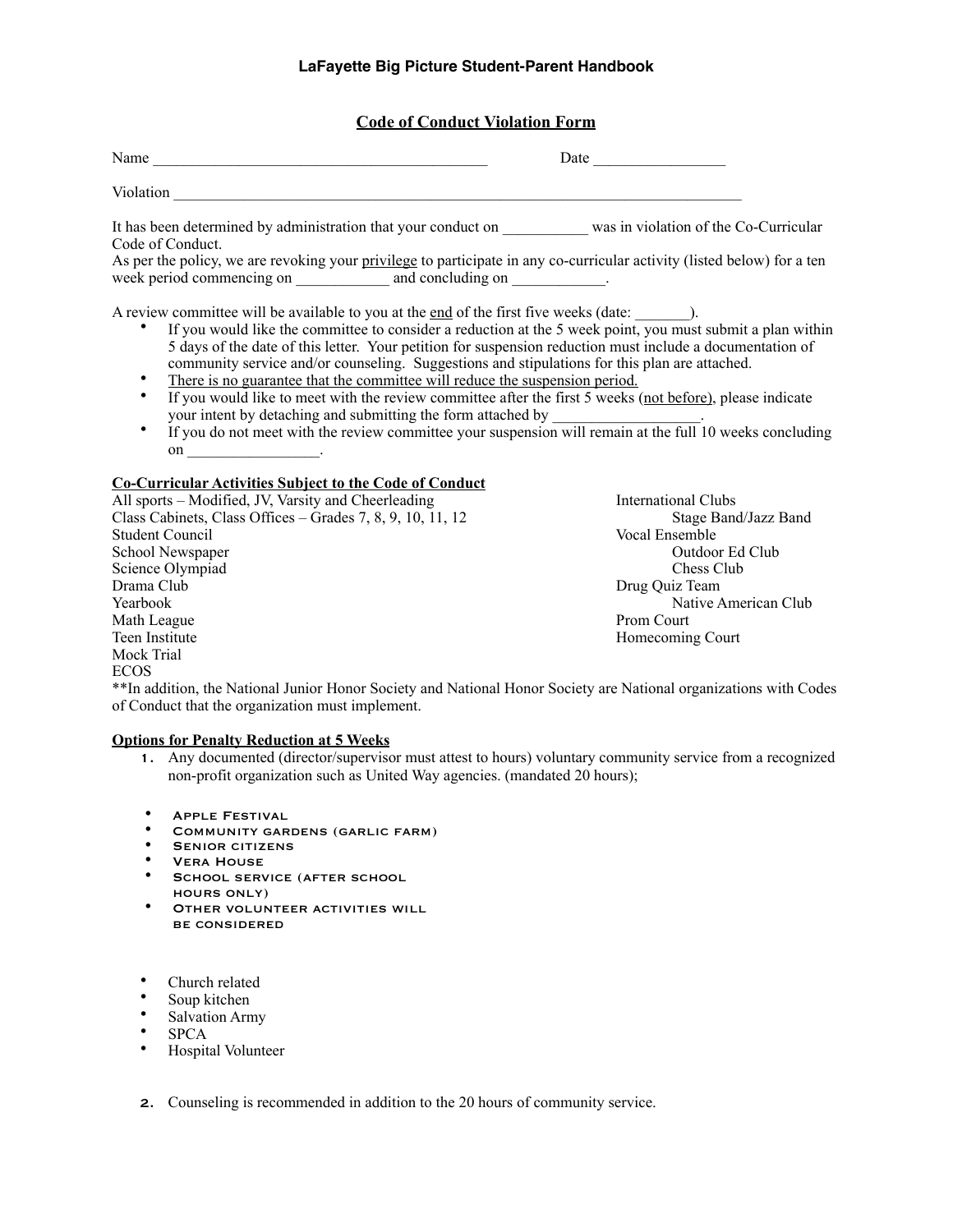| Name<br><u> 1989 - Johann Harry Harry Harry Harry Harry Harry Harry Harry Harry Harry Harry Harry Harry Harry Harry Harry</u>                                                                                                  | Date                                                                                                 |
|--------------------------------------------------------------------------------------------------------------------------------------------------------------------------------------------------------------------------------|------------------------------------------------------------------------------------------------------|
|                                                                                                                                                                                                                                | I respectfully request a meeting with the Review Committee to consider a reduction of my suspension. |
|                                                                                                                                                                                                                                | Co-Curricular Activity/Activities                                                                    |
| Signed Simple and the settlement of the settlement of the settlement of the settlement of the settlement of the settlement of the settlement of the settlement of the settlement of the settlement of the settlement of the se |                                                                                                      |

Co-Curricular Eligibility Policy for the LaFayette Big Picture School Students will be eligible and will remain eligible when Learning Plan goals are met or in the process of being met according to the timeline set.

The student's advisor will notify the principal if the student becomes ineligible.

The student will remain ineligible until goals are met and/or the next Learning Plan is developed.

# School Attendance/Course Load

All students are expected to attend school regularly and participate in the entire school day. All students must carry a minimum of  $6$  credits or the approved equivalent in order to be eligible for participation. With approval, seniors may carry 5 credit hours.

All students must be in school before 9 am on the day or, or in the case of a weekend activity, the school day prior to the activity in order to participate. Students who provide an acceptable excuse will be allowed full participation. Administration reserves the right to review chronic tardies and/or absences.

Acceptable excuses include but are not limited to: Illness Sickness/Death in Family Medical Appointment Court Appearance/Road Test Bus Tardy Inclement Weather Religious Observation Educational Field Trip College Visitation

#### **Penalty**

Violation of the attendance rule will result in students not being allowed to participate in the practice/meeting, or event of that day. If the violation occurs on a Friday or day before a holiday, the penalty will occur during the next practice/meeting or event.

#### **Transportation**

All students are required to use transportation provided by the school to and from all out-ofdistrict co-curricular events. Students will be allowed to leave an event with a parent/guardian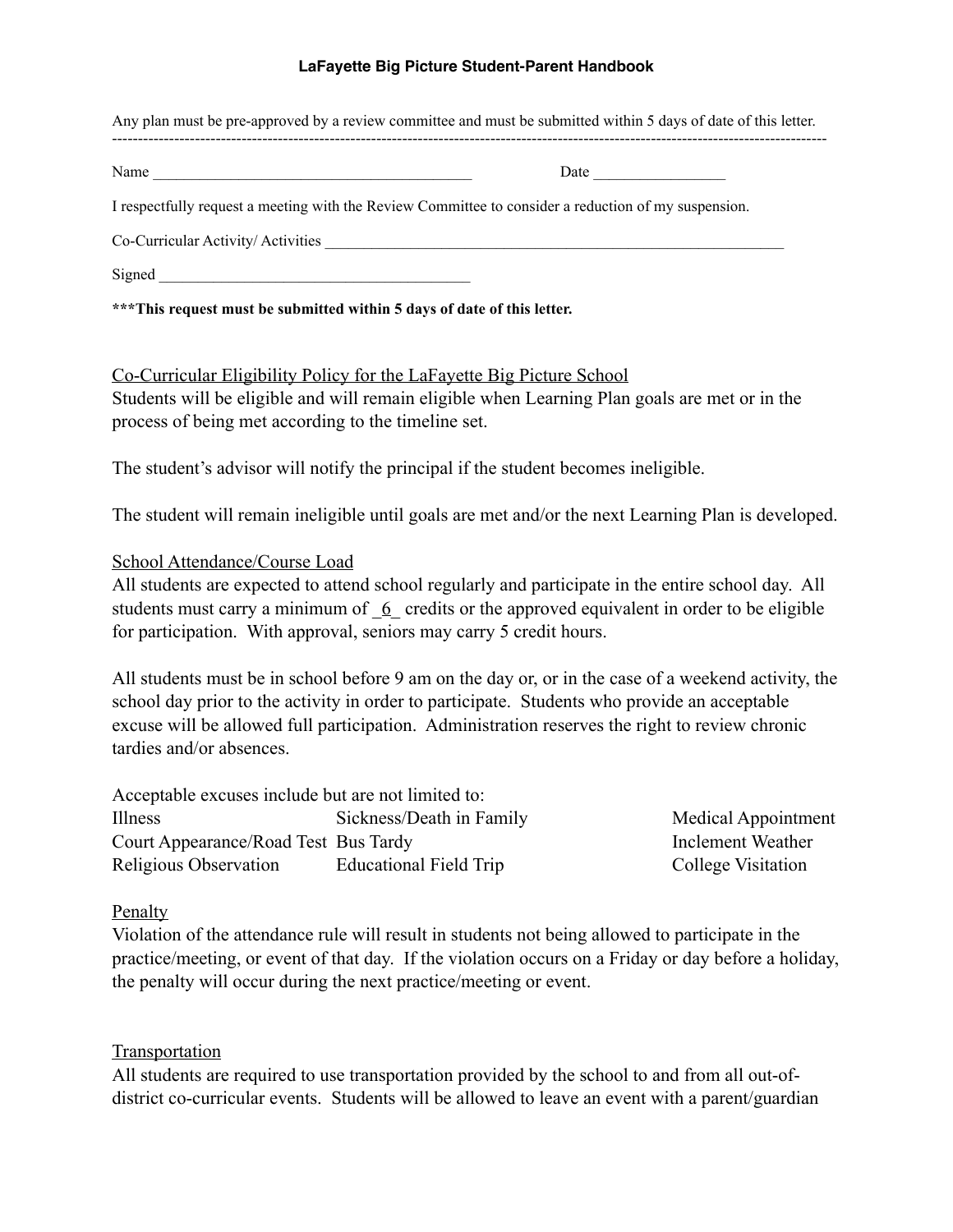provided their parent provides written permission to the coach/advisor. In extreme circumstances in which a participant can not ride the bus to an event, permission must be granted by the principal for the student's parent/guardian to provide transportation. Any violation will result in a mandatory meeting/conversation between the coach/advisor and parent/guardian before the student is eligible to resume participation.

#### **Equipment**

Students will return all equipment, uniforms, costumes, or other supplied materials immediately upon conclusion of the activity. Students are allowed to use these items at appropriate times only. Failure to comply will result in suspension from subsequent activities until item(s) are returned or restitution is made.

#### ISS/Late Detention

Any student assigned an In School Suspension or a 5:30 Detention will not be permitted to participate in any co-curricular activities on the date they serve the discipline.

#### Notes:

Students are expected to abide by any specific rules for their activity as determined by the advisor/coach.

Any infraction that occurs that is not specifically covered in this document but that an advisor/ coach feels deserves punishment, may be handled by the Co-Curricular Advisory Board.

## GENERAL ACADEMIC INFORMATION

The NYS diploma types for the graduating class of 2011 are:

 Regents diploma Regents diploma with honors Regents diploma with an advanced designation Regents diploma with an advanced designation with honors Local diploma IEP diploma

Please discuss diploma options with your advisor to determine which diploma type is best for you.

Graduation Requirements NYS Regents Examinations – Minimum passing score of 65% required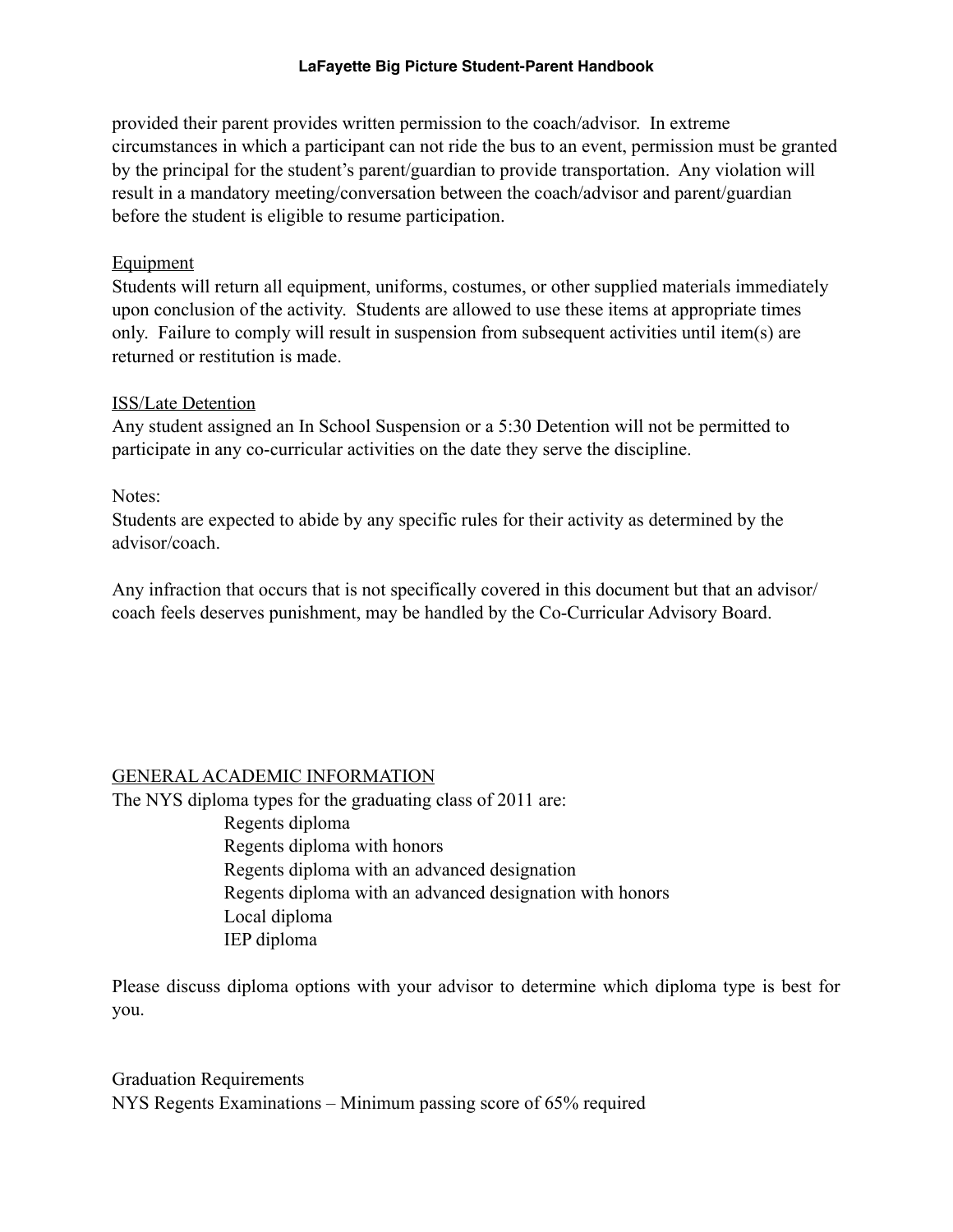Honors Diploma may be achieved by scoring an average of 90% on all required regents exams for diploma type

| Regents Diploma           |
|---------------------------|
| $English - ELA$           |
| Global History            |
| U.S. History              |
| <b>Integrated Algebra</b> |
| Science $(1)$             |
|                           |
|                           |
|                           |
|                           |

#### Minimum Course and Credit Requirements

| Regents w/Advanced Designation |      | Regents Diploma |
|--------------------------------|------|-----------------|
| English                        | 4    | 4               |
| <b>Social Studies</b>          | 4    | 4               |
| Mathematics                    |      | 3               |
| Science                        |      | 3               |
| Art/Music/OCC Ed               |      |                 |
| Health                         | 0.5  | 0.5             |
| LOTE                           | $3*$ |                 |
| Physical Education             | 2    | 2               |
| Electives                      | 1.5  | 3.5             |
| <b>TOTAL</b>                   | 22   | 22              |

\* Students may substitute five credits in Occupational Education, Art or Music classes under certain circumstances to waive LOTE; however, continuing with a Language Other Than English is strongly recommended for college bound students.

Note: In individual cases, local diploma may be available

#### **At the LaFayette Big Picture school, a student's portfolio will be reviewed at the end of the year to determine if a student has earned credits for course equivalents.**

#### **Classification**

**Class status and promotion will be determined by the completion of goals.** 

**Underclassman:** 

| 101 | Traditionally 9 <sup>th</sup> grade  |
|-----|--------------------------------------|
| 201 | Traditionally 10 <sup>th</sup> grade |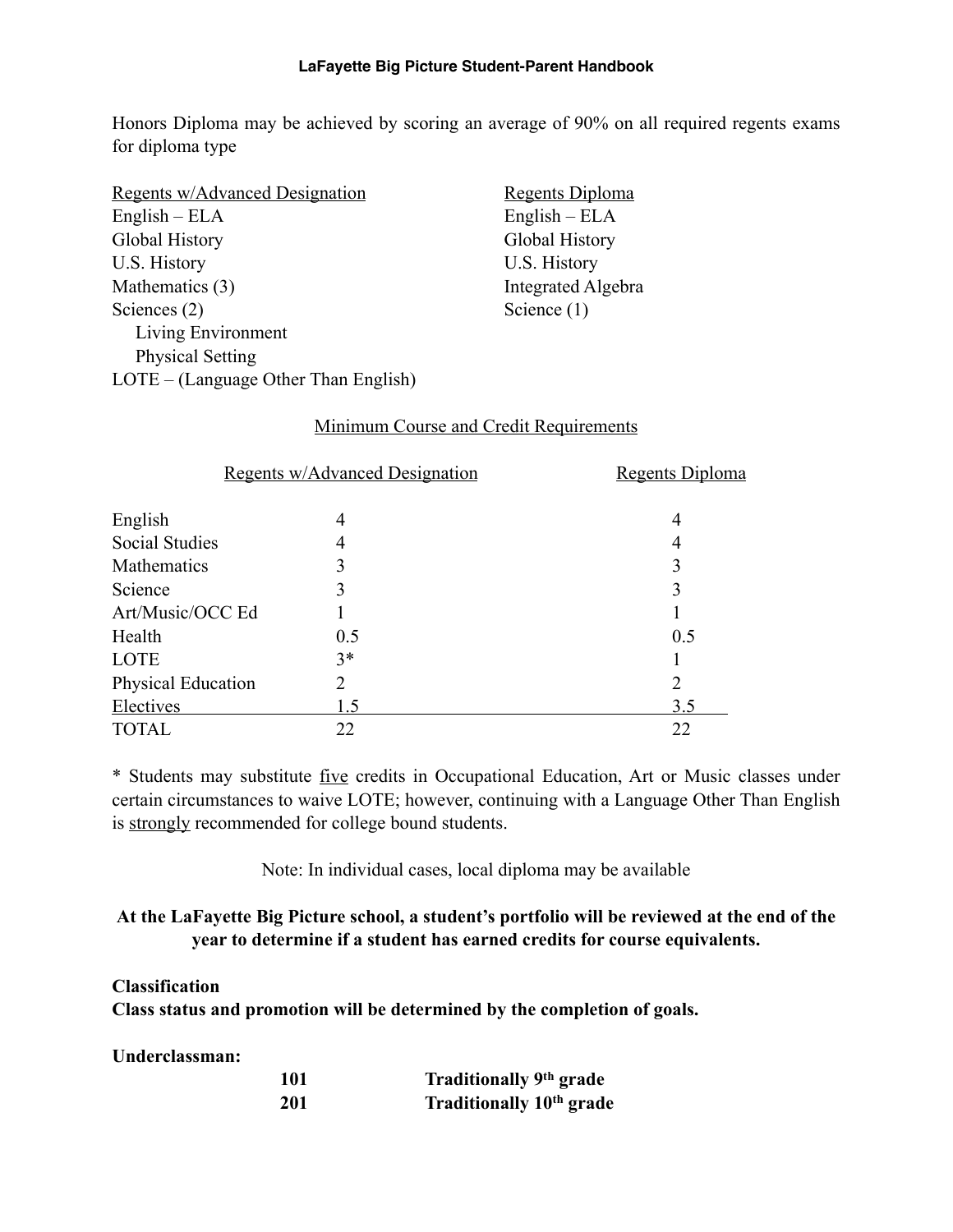| <b>Senior institute:</b> | 301 | <b>Successful Gateway Exhibition</b> |
|--------------------------|-----|--------------------------------------|
|                          |     | Traditionally 11 <sup>th</sup> grade |
|                          | 401 | Traditionally 12 <sup>th</sup> grade |

#### Online Courses

LaFayette offers NovaNet, a comprehensive, online curriculum for high school students used at LaFayette Central Schools for credit recovery. The courses will be available for full time students at risk for a delay in graduation due to course failure, credit shortage, and/or health related issues. A selection criteria will be in place and students must apply and receive administrative and Guidance approval to enroll. Progress will be monitored and reported to Guidance.

#### SUMMER SCHOOL

LaFayette Big Picture school students will be required to attend summer school to complete any unmet goals from the year. A student will not be allowed to 'level up' until all goals are met.

A 201 student cannot enter Senior Institute unless he/she has successfully completed a Gateway Exhibition.

#### ACADEMIC INTEGRITY / CHEATING / PLAGIARISM POLICY

This is a District-wide policy to which every student in every subject will be held accountable.

Academic integrity is essential for authentic learning. Not only will the student develop a good work ethic, but also the student will become a confident life-long learner.

#### DEFINITION OF CHEATING:

Webster's Collegiate Dictionary defines cheating as violating the rules dishonestly or practicing fraud or trickery.

Some examples of academic honesty include borrowing a friend's note to study from, explaining to another student how to do example Math problems.

Academically, some specific examples of cheating include but are not limited to: bringing a cheat sheet to a test; getting answers to a test ahead of time from other students; having someone else (peers, siblings, parents) do the homework, assignment or project (this is often referred to as "helping"); and/or turning in an older sibling's work as one's own.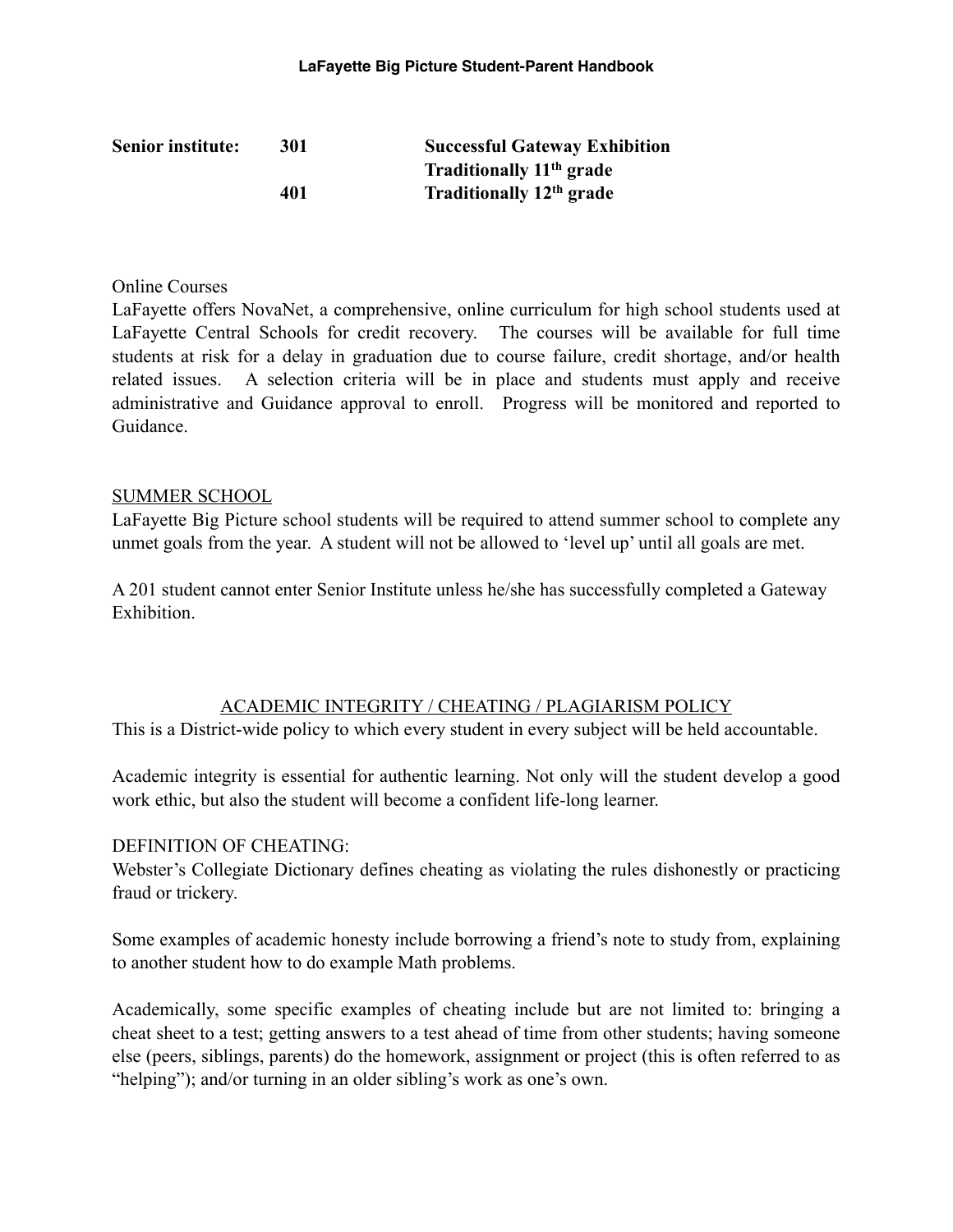#### DEFINITION OF PLAGIARISM:

Plagiarism is defined by Webster's as stealing or passing of the ideas, words or images of another as one's own; using a created production without crediting the source; committing literary theft; and/or presenting as new and original an idea or product derived from an existing source.

Examples of academic integrity include using quotations in a research project and citing the sources, using a previously created image as the basis for an art project and citing the source.

Some specific examples of plagiarism include but are not limited to: copying information, ideas, or images from books, encyclopedias, web sites, etc., and not indicating the source, buying a paper/essay off the internet, paying someone to do the work for you, inventing sources or page number references.

Students may be asked to turn in assignments both as a hard copy and on a computer disc in order to facilitate checking for plagiarism.

Students will be asked to sign a statement acknowledging their understanding of cheating and/or plagiarism and the consequences if they are caught.

Students will suffer the consequences of cheating regardless of the amount of plagiarism in the piece. In other words, whether the whole assignment or only part of it includes copying, the consequences will be the same.

## CONSEQUENCES:

Grades 9-12 – Zero credit for the assignment, no make up. Written documentation (referral) of the incident.

Should a student be caught cheating/plagiarizing on more than one occasion, a parent-teacheradministrator meeting will be held.

## CODE OF CONDUCT

This Code of Conduct is responsive to NYS Project S.A.V.E. (Safe Schools Against Violence in Education), Education Law 280, Section 100.2 effective July 1, 2001. Parents/Guardians are essential partners in our endeavor to maintain a safe and orderly environment where all children can learn.

We will collaborate with you to ensure our mutual responsibility for a safe and productive school year. We are all accountable. We will communicate our concerns to problem solve together. We will exhibit flexibility and adaptability when necessary. We will strive for cross-cultural understanding to enhance an atmosphere of respect. We will use our critical thinking skills to evaluate and respond to issues which may be divisive. We will be creative and innovative to address any obstacles which stand in the way of our ability to be successful students.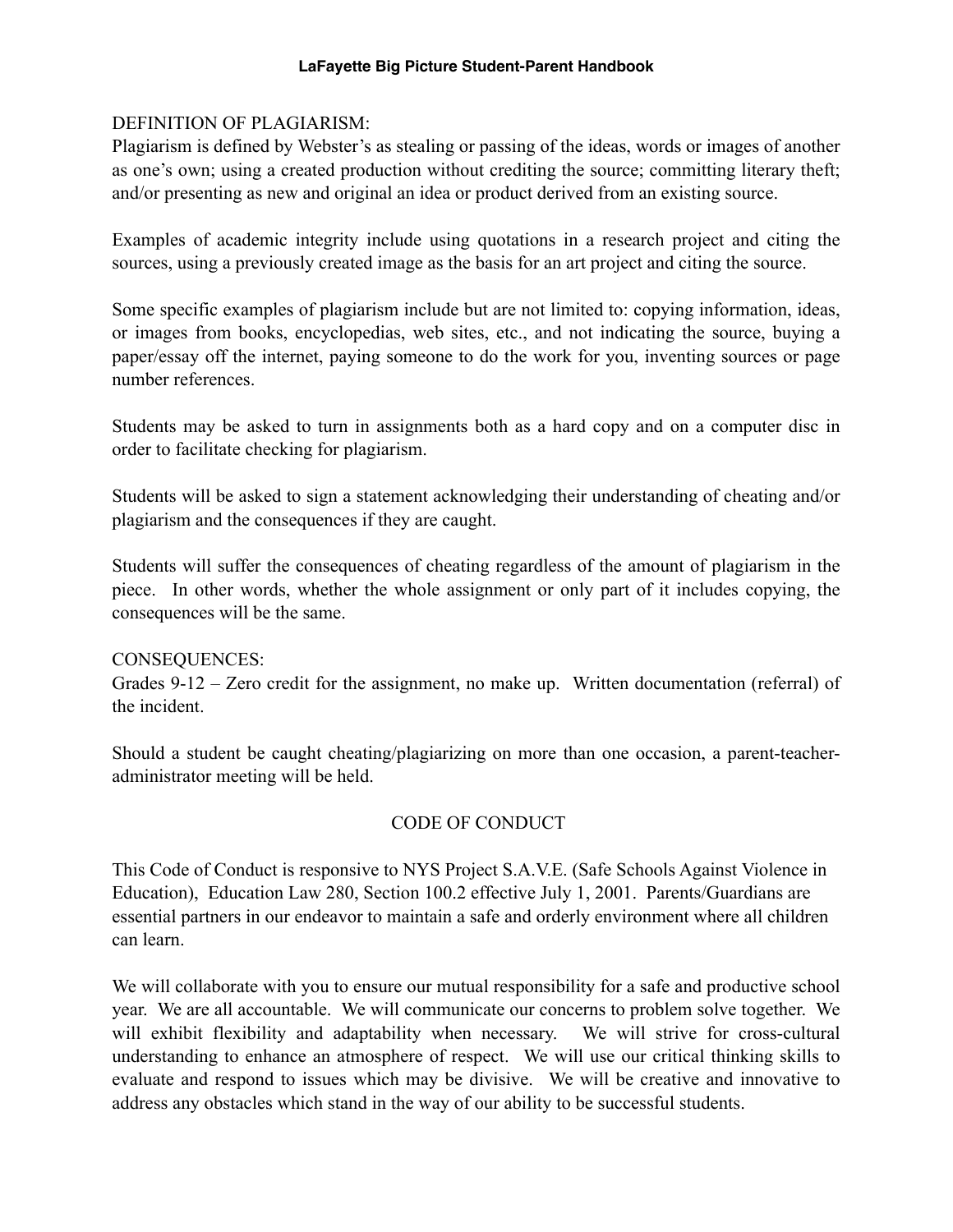The Disciplinary Policy is a guide for disposition of standard discipline cases and indicates what can be expected when a student breaks a rule. Discipline cases with extenuating circumstances will be subject to administrative discretion. Recurring offenses by an individual may be subject to an increased level of discipline with the expectation of parental/guardian involvement for effective resolution.

Disciplinary Procedures

|  | Note: ASD After School Detention (2:30-3:30) |
|--|----------------------------------------------|
|  | ISS In School Suspension                     |
|  | OSS Out of School Suspension                 |

Definition of Terms

A. Detention – Detaining a student after school hours. After School Detention – Time frame determined by schedule and staffing. Student will be detained after school hours with an expectation that the student will work on school assignments. Bus transportation will be available

B. In School Suspension – (ISS) – Removing a student from his/her normal schedule and placing him/her in an alternate location with supervision. Students are expected to complete work during this time. ISS is generally assigned as one full day, but may be modified.

C. Out of School Suspension – (OSS) – Administration may exercise the authority to remove a student from school for up to 5 days. At the time of the suspension, parental/guardian notification is required and all attempts will be made to contact the parent/guardian by phone. Written notification will also be provided prior to suspension. During suspension, a student is entitled to 2 hours per day of tutoring to be arranged through Guidance. You and your son/ daughter have the right to an informal conference with administration at which time he/she may give his/her version of events, and, upon request, you may question complaining witnesses. Please call the school if you wish to schedule a conference. During the course of this suspension, students are not permitted to attend any school functions, enter any school buildings or come on to any school property. A violation of this requirement may result in prosecution for trespassing and further school discipline.

D. Suspension from Transportation – If a student does not conduct him/herself properly on a bus, the bus driver is expected to bring such misconduct to the building principal's attention. Students who become a serious disciplinary problem may have their riding privileges suspended by the building principal or superintendent. In such cases, the student's parent will become responsible for seeing that his or her child gets to and from school safely. A student subjected to a suspension from transportation is not entitled to a full hearing pursuant to Education Law 3214. However, the student and the student's parent will be provided with a reasonable opportunity for an informal conference with the building principal, and all parties involved, to discuss the conduct and the penalty involved if applicable.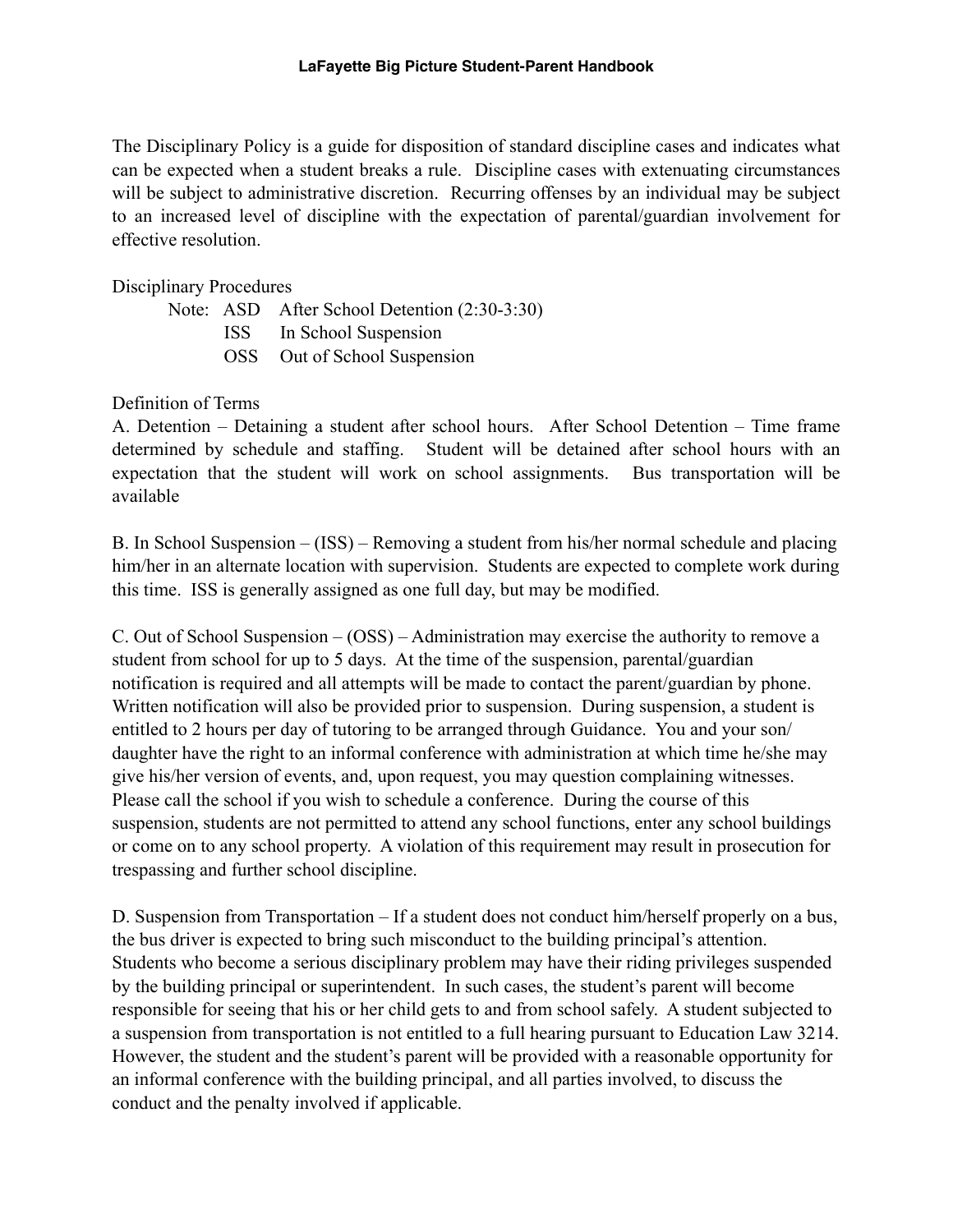E. Suspension from Athletic Participation, Extra-Curricular Activities and Other Privileges – A student subjected to a suspension from athletic participation, extra-curricular activities or other privileges is not entitled to a full hearing pursuant to Education Law 3214. However, the student and the student's parent will be provided with a reasonable opportunity for an informal conference with the district official imposing the suspension to discuss the conduct and the penalty involved.

F. Teacher Removal of a Disruptive Student – A student who, despite previous intervention strategies, has failed to comply with classroom expectations and interferes with classroom instruction and/or learning. Grounds for removal include but are not limited to the following;

- 1. Refusal to comply with teacher's direction
- 2. Excessive arguing with teacher
- 3. Consistent talking
- 4. Poses a danger e.g. physical and/or verbal behavior which in any way threatens staff or students.

Students will be removed for a minimum of three class periods (maximum of 5) from that class only. The student will be permitted to attend all other classes. For the duration of the removal, the following conditions apply;

If the student poses an immediate danger, the teacher will

- 1. Remove the student, explain the reason and allow an opportunity for the student to be heard within 24 hours or next school day.
- 2. Supply class work for the student.
- 3. Inform the principal of reasons for removal and demonstrate previous intervention strategies applied.

If the student does not pose an immediate danger, the teacher will

- 1. Before removing, explain basis for removal and allow student to informally present his/her version of relevant events
- 2. Inform principal of reasons for removal

Principal's responsibilities triggered by teacher removal are

- 1. Notification of the parents within 24 hours of the reasons for the removal
- 2. On request, student/parent must be given an opportunity to discuss reasons with principal. Teacher will be asked to attend for clarification.
- 3. If student denies the charges, student/parent must be given explanation of basis for removal and an opportunity to present his/her version. This should take place within 24 hours of removal.
- 4. Principal must decide, by the close of business on the day following the opportunity to be heard by the principal, whether or not the discipline will be set aside. Principal may only set aside discipline if:
	- The charges against the student are not supported by substantial evidence
	- The student's removal is in violation of the law
	- The conduct warrants suspension and the suspension will be imposed.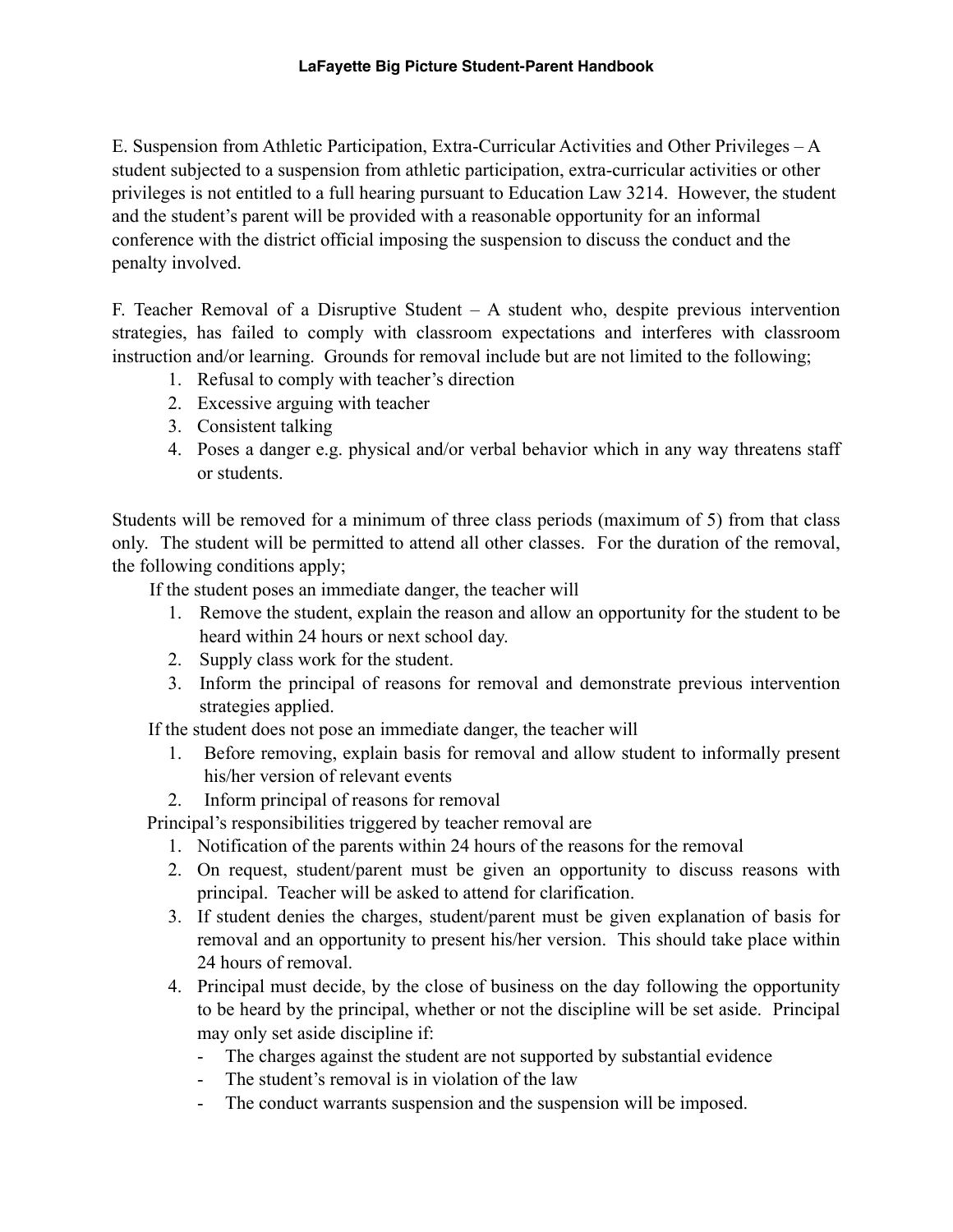There will be a minimum one-day suspension period for students who are removed from the classroom by the teacher more than four times in a semester. The District may reduce the suspension period on a case by case basis consistent with law.

G. Chronic Offenders - If consequences are deemed ineffective after numerous attempts to modify behavior which interrupts the educational process, an informal meeting with the principal will occur. Parents/guardians will be contacted to take the student home for the remainder of the day. A conference will be arranged. Parental involvement will be mandated as a key component to rectify misbehavior.

H. Disruptive Student – An elementary or secondary student under the age of 21 who is substantially disruptive of the educational process or substantially interferes with the teacher's authority over the classroom.

I. School Property – In or within any building, structure, athletic playing area, playground, parking lot or land contained within the real property boundary line on a public elementary or secondary school, or in/on a school bus as defined in Section 142 of the NYS Vehicle and Traffic Laws.

J. School Function – Any school sponsored extra-curricular, co-curricular or other event or activity.

K. Violent Student – A student under the age of 21 who:

 $\sim$  Commits an act of violence upon a school employee, or attempts to do so.

 $\sim$  Commits, while on school property or at a school function, an act of violence upon another student or any other person lawfully on school property or at a school function, or attempts to do so.

- $\sim$  Possesses, while on school property or at a school function, a weapon.
- $\sim$  Displays, while on school property or at a school function, what appears to be a weapon.
- $\sim$  Threatens, while on school property or at a school function, to use a weapon.

 $\sim$  Knowingly and intentionally damages or destroys the personal property of any school employee or any person lawfully on school property or at a school function.

 $\sim$  Knowingly and intentionally damages or destroys school property.

L. Weapon – A firearm as defined in the Gun-Free Schools Act (18 USC Section 921) as well as any other gun, BB gun, pistol, revolver, shotgun, rifle, machine gun, disguised gun, dagger, dirk, razor, stiletto, switchblade knife, gravity knife, brass knuckles, sling shot, metal knuckle knife, box cutter, cane sword, electronic dart gun, Kung Fu star, electronic stun gun, pepper spray or other noxious spray, explosive or incendiary bomb, or other device, instrument, material or substance that can cause physical injury or death when used for such purposes.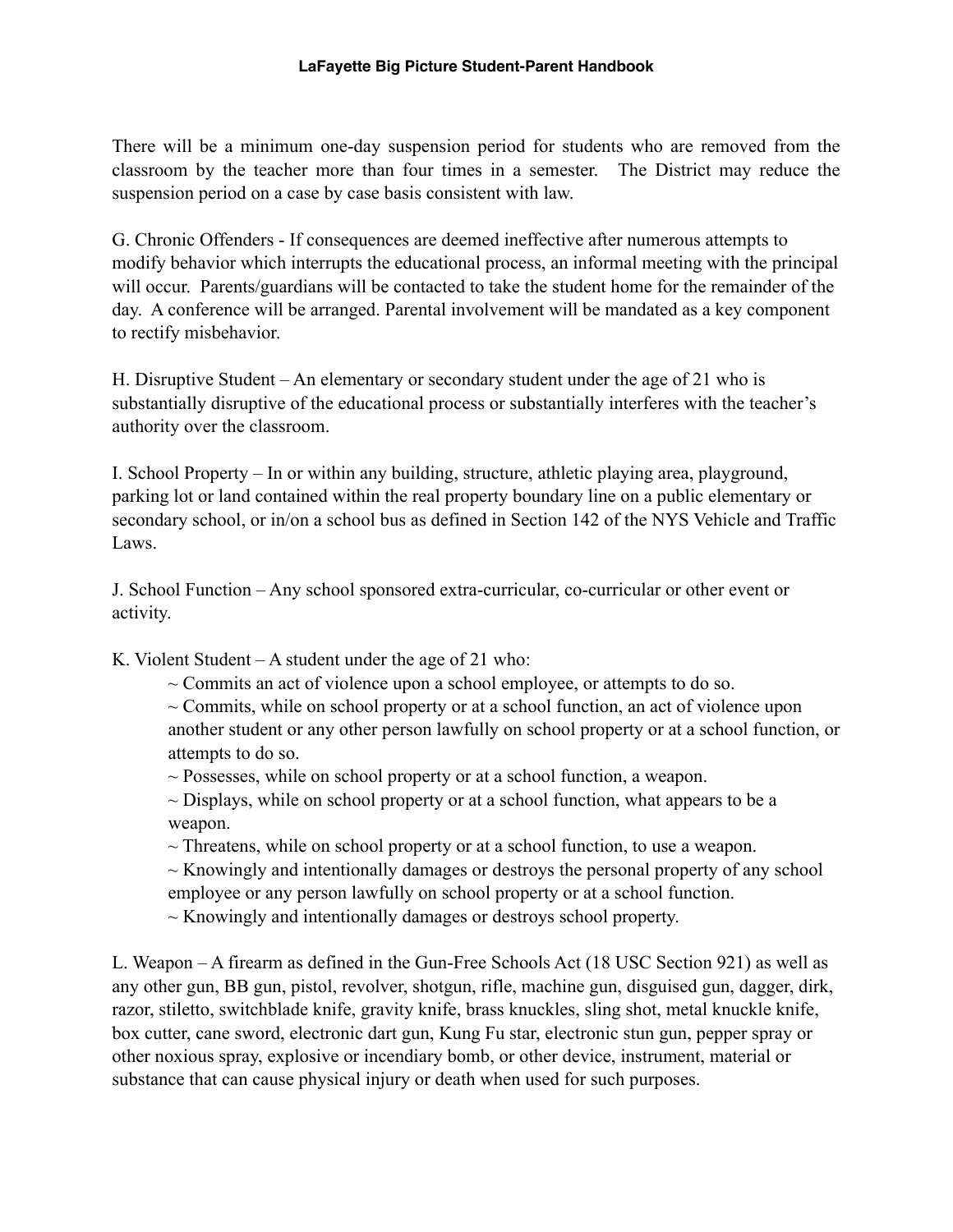M. Bullying - School bullying can be described as a situation in which one or more students (the bullies) single out a student (the victim) and engage in behaviors intended to harm that child. Bullying can be direct or indirect:

Direct Bullying – the bully confronts the victim face to face. Examples include verbal harassments, threats, physical attacks or social embarrassment.

Indirect Bullying – the bully attacks the victim's social standing or reputation, usually when the victim is not around. Examples would include spreading malicious gossip, writing insulting graffiti, organizing a peer group to ostracize classmates, staring, pointing at the victim.

Cyber Bullying –includes:

- Harassment repeated rude and insulting messages
- Flaming a message that contains angry and vulgar language
- Cyber Stalking persistent threats of harm that make a person fear for his/her safety
- Denigration cruel gossip that damages someone's reputation or friendships
- Impersonation breaking into someone's account, posing as that person, and sending messages to make him/her look bad or to get him/her into trouble
- Trickery fooling someone into sharing secrets that are then sent to others
- Exclusion barring someone from a group, such as a buddy list or game

LaFayette Big Picture School will not assume responsibility for cyber bullying which occurs offcampus, but will assist in a resolution to maintain an environment necessary to fulfill our academic mission. (Also see Technology and Right to Privacy).

We encourage students to report online bullying. Do not delete the offending message, preserve the evidence and tell an adult.

N. Sexting – The use of a cell phone to take and send a sexually explicit photo to another cell phone use, with or without the consent of the person pictured. Federal law regards child pornography as "any visual depiction of a minor (any person under the age of 18) engaging in sexually explicit conduct." New York law regards a "child" as less than 16 years of age and violations of New York's child pornography laws are listed as felonies.

O. Hazing – Hazing means committing an act against a student, or coercing a student into committing an act, that creates a risk of emotional, physical, or psychological harm to a person, in order for the student to be initiated into or affiliated with a student organization, or for any other purpose. The term hazing includes, but is not limited to:

- 1. Any humiliating, degrading or dangerous activity demanded of a student to join a group, regardless of the student's willingness to participate (conduct has the potential to endanger the mental or physical health or safety of a student).
- 2. Any hurtful, aggressive, destructive or disruptive behavior such as striking, whipping, sleep deprivation, restraint or confinement, calisthenics or other activity that subjects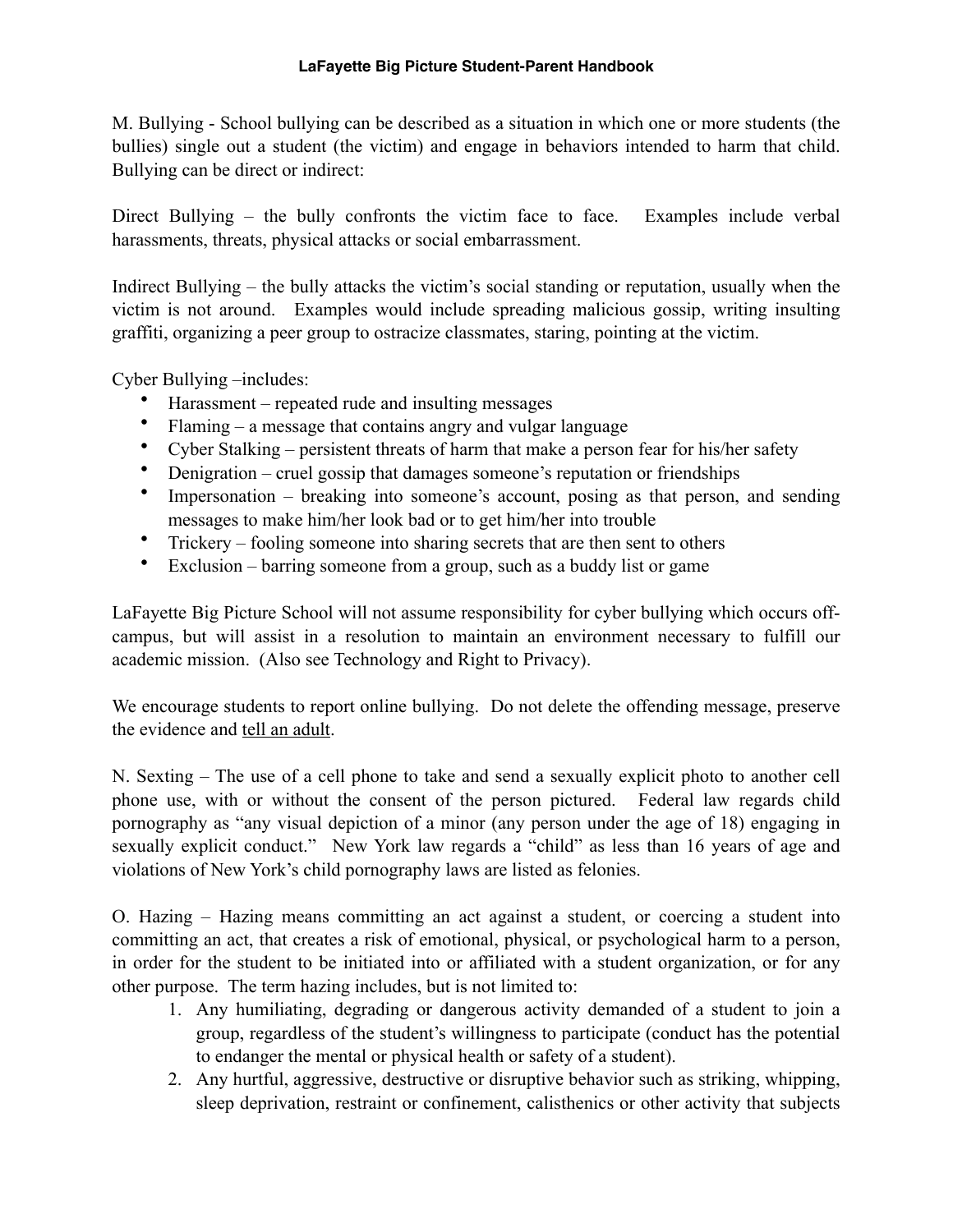the student to an unreasonable risk of harm or that adversely affects the mental or physical health or safety of the student.

- 3. Substance Abuse use or abuse of tobacco, alcohol or illegal drugs.
- 4. Any activity that intimidates or threatens the student with ostracism, that subjects a student to emotional, physical or psychological stress, dignity of the students or discourages the student from remaining in school.
- 5. Any activity that causes the student to perform a task or act that involves violation of state or federal law or of school district policies or regulations.

Reporting Hazing – In order for the Board of Education to effectively enforce this policy and to take prompt corrective measures, it is essential that all victims of hazing, and persons with knowledge of hazing report the incident immediately to the appropriate supervisor. The district will promptly investigate all complaints of hazing either formal or informal, verbal or written. To the extent possible, all complaints will be treated in a confidential manner. Limited disclosure may be necessary to complete a thorough investigation.

P. Informal Conference – Pursuant to New York State Education Law section 3214(3), the suspending authority must notify the student of the charged misconduct, and if the student denies the charges, provide the student with an explanation of the suspension. On request, the student and the student's parents must be given an opportunity for an informal conference with the building principal. At the informal conference, the student and/or the student's parent has a right to present the student's version of the incident and to question the complaining witnesses against the student. When suspension of a student for five days or less is proposed, the district must immediately provide the parents with written notice delivered by personal messenger, express mail, or an "equivalent means reasonably calculated to assure receipt" within 24 hours of the decision to propose suspension. Although notification of the proposed suspension must be provided where possible by telephone if the district has the parent's phone number, oral notification is not sufficient notice even when followed by same day regular mail notification.

Q. Technology and the Right to Privacy - We respect the right for staff and students to be notified if they will be videotaped, audiotaped, recorded, photographed and/or imaged in any manner. Any unauthorized videotaping, audiotaping, photographing, recording and/or imaging of a student or staff member will be regarded as a violation of this right to privacy and will result in one or more of the following consequences dependent upon the situation and implications of the offense;

> Out of School Suspension In School Suspension Notification of Law Enforcement Superintendent's Hearing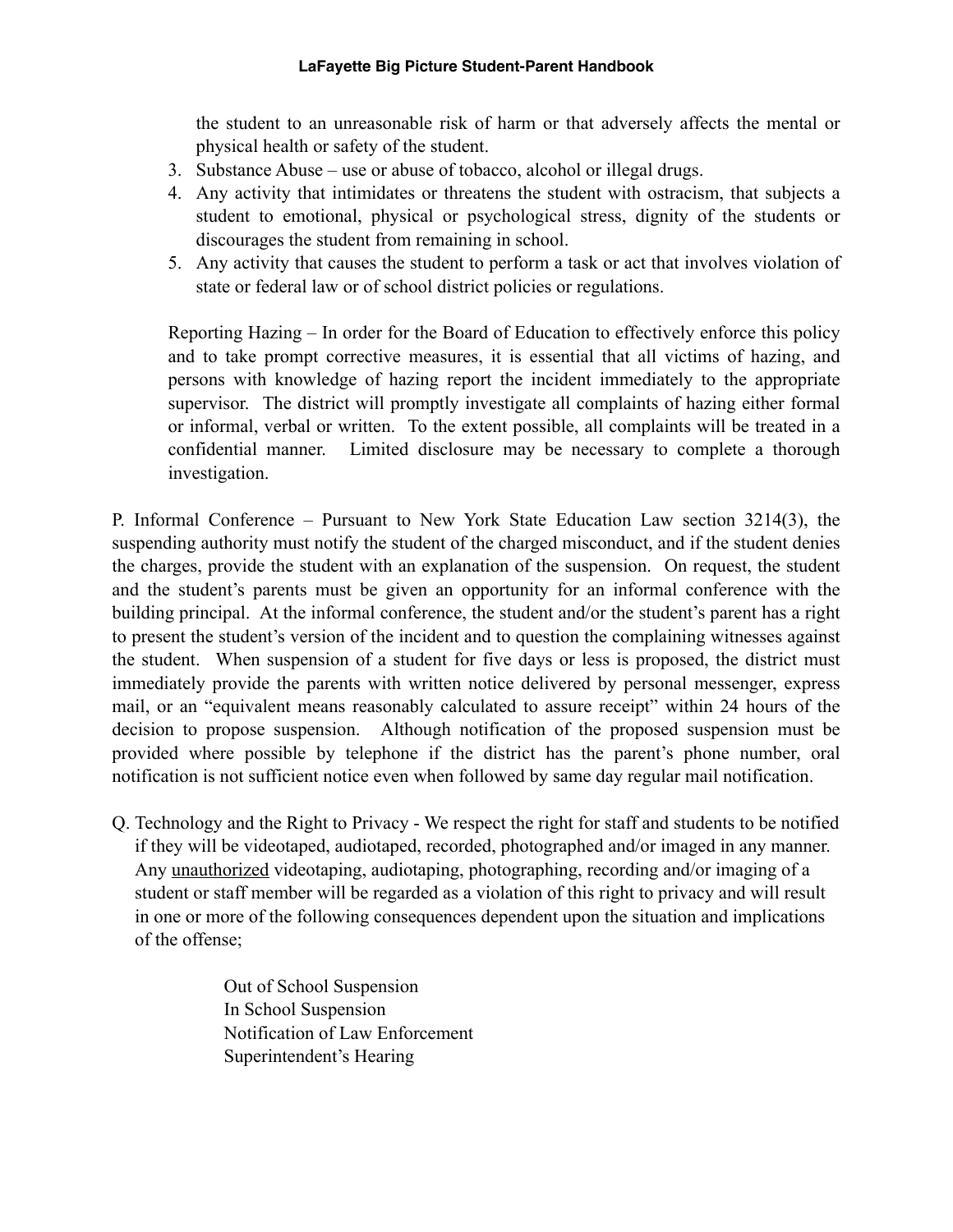In addition, if District Technology is involved, the District Technology/Internet Usage Policy will automatically apply

## CLASS I INFRACTION

Defined as – The possession of a dangerous weapon

- $\Box$  Guns
- $\Box$  Knife
- $\square$  Jackknife
- $\square$  Mace
- □ Pepper Gas
- Martial Arts Weapons
- Bombs
- $\square$  Fireworks
- $\Box$  Any object that may cause bodily harm and/or injury

Consequences for a Class I Infraction include, but are not limited to

- $\boxtimes$  Out of School Suspension
- $\boxtimes$  A Superintendent's Hearing, and/or
- $\boxtimes$  Notification of Law Enforcement
- $\boxtimes$  Youth Court Option (when applicable)

# CLASS II INFRACTION

Defined as the following

- Possession, Distribution and/or Sale of Substance (see Drug/Alcohol Policy)\*
- $\square$  Possession of Toy Weapon
- $\Box$  Indecent Exposure
- $\Box$  Fighting
- $\Box$  Assault
- $\square$  Theft
- $\Box$  Arson
- □ Possession/Use of Tobacco, Tobacco Products, Lighter/Matches
- $\Box$  Gambling
- □ Bomb Threats
- False Alarms
- $\Box$  Computer Tampering (See Computer Use Policy)
- $\Box$  Misuse of Technology (See Computer Use Policy)
- Any Act That Endangers the Safety, Health or Well Being of Students/ Staff/Building; Unacceptable Social Behavior
- Non-Sanctioned Senior Skip Day/Non-Sanctioned 'Class' Skip Day
- $\Box$  Personal Threats Against Staff, Students or Anyone

Consequences for a Class II Infraction include, but are not limited to

- $\boxtimes$  In School Suspension
- After School Detention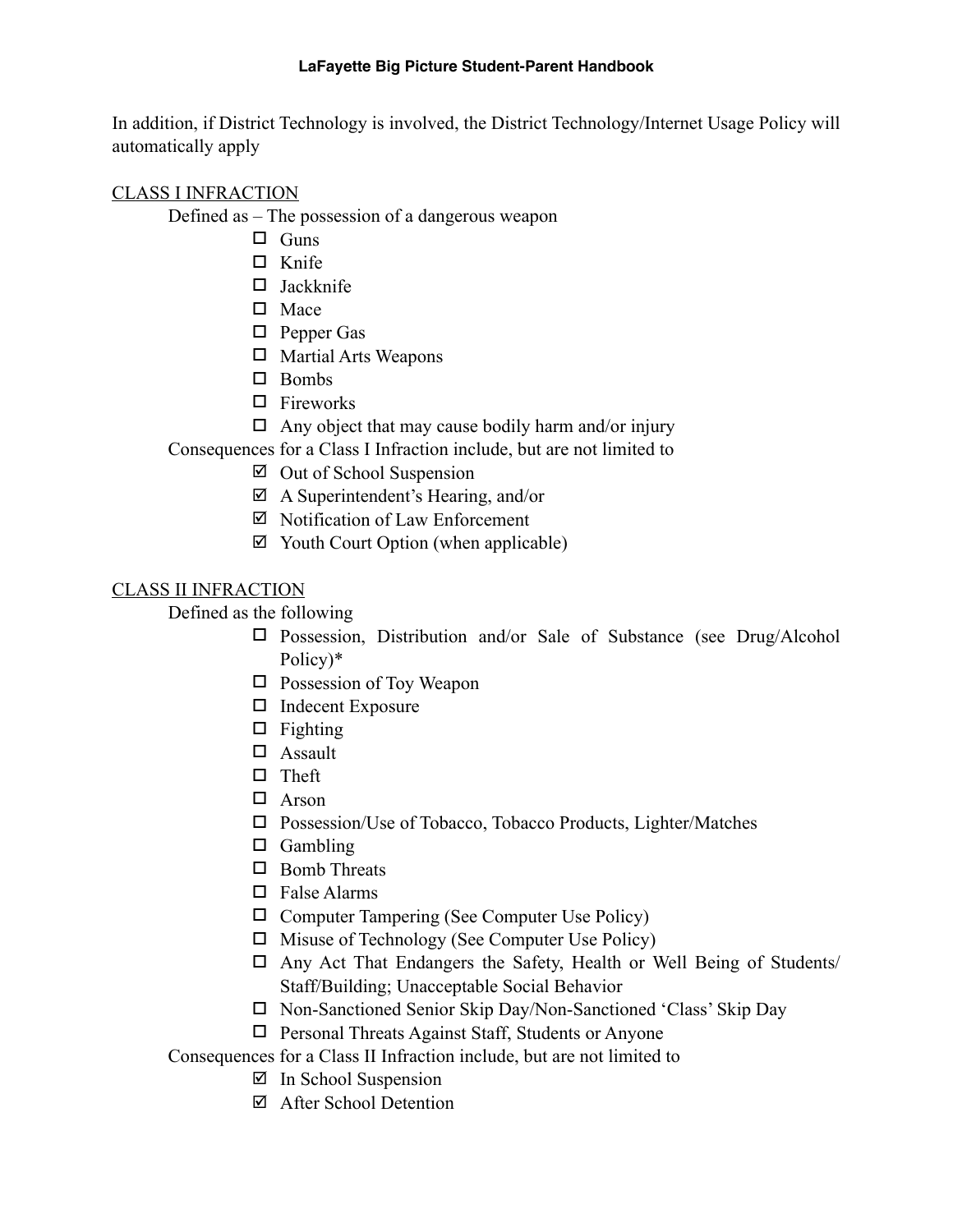- $\boxtimes$  Suspension from Computer Use
- $\boxtimes$  Out of School Suspension
- $\boxtimes$  A Superintendent's Hearing, and/or
- $\boxtimes$  Notification of Law Enforcement
- $\boxtimes$  Youth Court Option (when applicable)

\* Possession, distribution, and/or sale of any substance which causes damage, including but not limited to alcohol, prescription, and non-prescription drugs in or on school grounds or at a school function

# CLASS III INFRACTION

Defined as the following

- Verbal and/or Sexual Harassment
- $\Box$  Bullying
- $\square$  Excessive Arguing with Staff Member
- □ Defacement of School Property/Vandalism

Consequences for Class III Infractions include, but are not limited to

- Restitution
- $✓$  Reimbursement
- $\boxtimes$  In School Suspension
- After School Detention
- $\boxtimes$  Pass Restriction
- $\boxtimes$  Sexual Harassment Hearing
- $\boxtimes$  Out of School Suspension
- $\boxtimes$  A Superintendent's Hearing, and/or
- $\boxtimes$  Notification of Law Enforcement
- $\boxtimes$  Youth Court Option (when applicable)

# CLASS IV INFRACTION

Defined as the following

- $\Box$  Truancy/Out of Building Without a Pass
- $\Box$  Failure to Reimburse an Activity
- Altering/Forging Passes
- $\Box$  Cheating (See Academic Integrity Policy)
- $\Box$  Driving Self/Others Without Permission
- $\Box$  Reckless Driving on School Property

Consequences for Class IV Infractions include, but are not limited to

- $\boxtimes$  Revocation of Driving Privileges/Vehicle May Be Towed
- $\boxtimes$  In School Suspension
- After School Detention
- $\boxtimes$  Pass Restriction
- $\boxtimes$  Reimbursement/Restitution
- $\boxtimes$  Out of School Suspension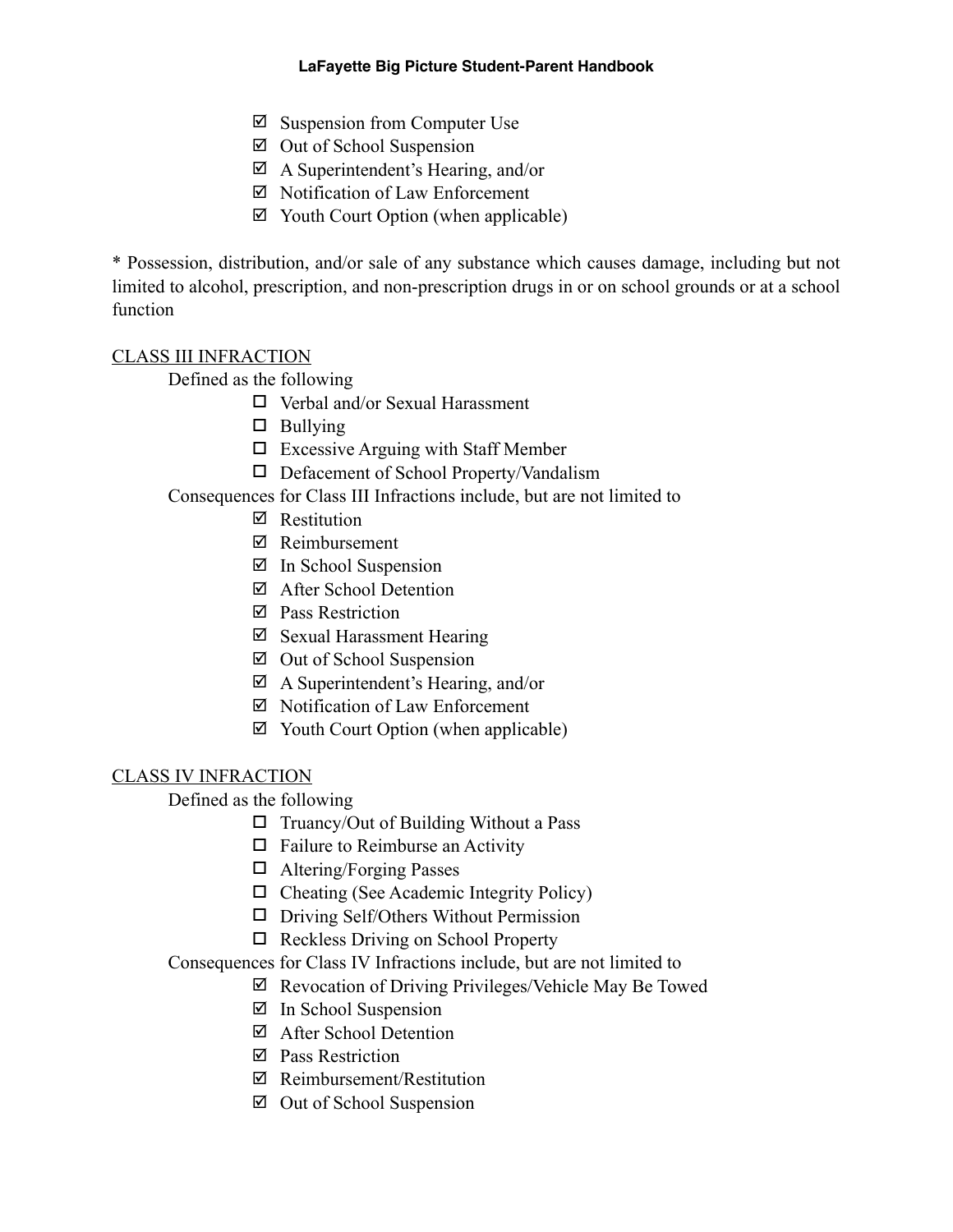- $\boxtimes$  Superintendent's Hearing, and/or
- $\boxtimes$  Notification of Law Enforcement
- $\boxtimes$  Youth Court Option (when applicable)

## CLASS V INFRACTION

Defined as the following

- $\square$  Tardy
- $\square$  Excessive Display of Affection
- Foul/Obscene Language and/or Gestures
- $\square$  Insubordination
- □ Class Cut
- $\square$  Class Disruption
- $\Box$  Clothing (disruptive to the educational process)\* (See Dress Code)
- $\square$  Unacceptable Bus Behavior (See Bus Behavior)
- Unauthorized Cell Phone, Camera Phone, Video Phone Use

Consequences for Class V Infractions include, but are not limited to

- $\boxtimes$  In School Suspension
- After School Detention
- $\boxtimes$  Bus Suspension
- $\boxtimes$  Out of School Suspension
- $\boxtimes$  Superintendent's Hearing, and/or
- $\boxtimes$  Notification of Law Enforcement
- $\boxtimes$  Youth Court Option (when applicable)

STUDENT PROTESTS – No activities are permitted on school grounds which interrupt the academic mission. As always, failure to attend classes may result in both academic and behavioral consequences.

#### DRESS CODE

The underlying reasons for dress codes are student health and safety, maintaining classroom discipline, promoting student self-respect, discouraging peer pressure, decreasing criminal activity as it relates to gang violence and monitoring intruders. Student attire may express personal, political or religious views unless the expression creates a material and substantial disruption to the educational environment or interferes with rights of others. The U.S. Supreme Court ruled in the 2007 Morse V. Frederich case to "…allow schools to restrict student expression that they reasonably regard as promoting illegal drug use." LaFayette has established the following dress code:

Inappropriate attire includes the following:

**1)** Clothing depicting and/or promoting any illegal activity, including but not limited to violence, drugs, tobacco or alcohol.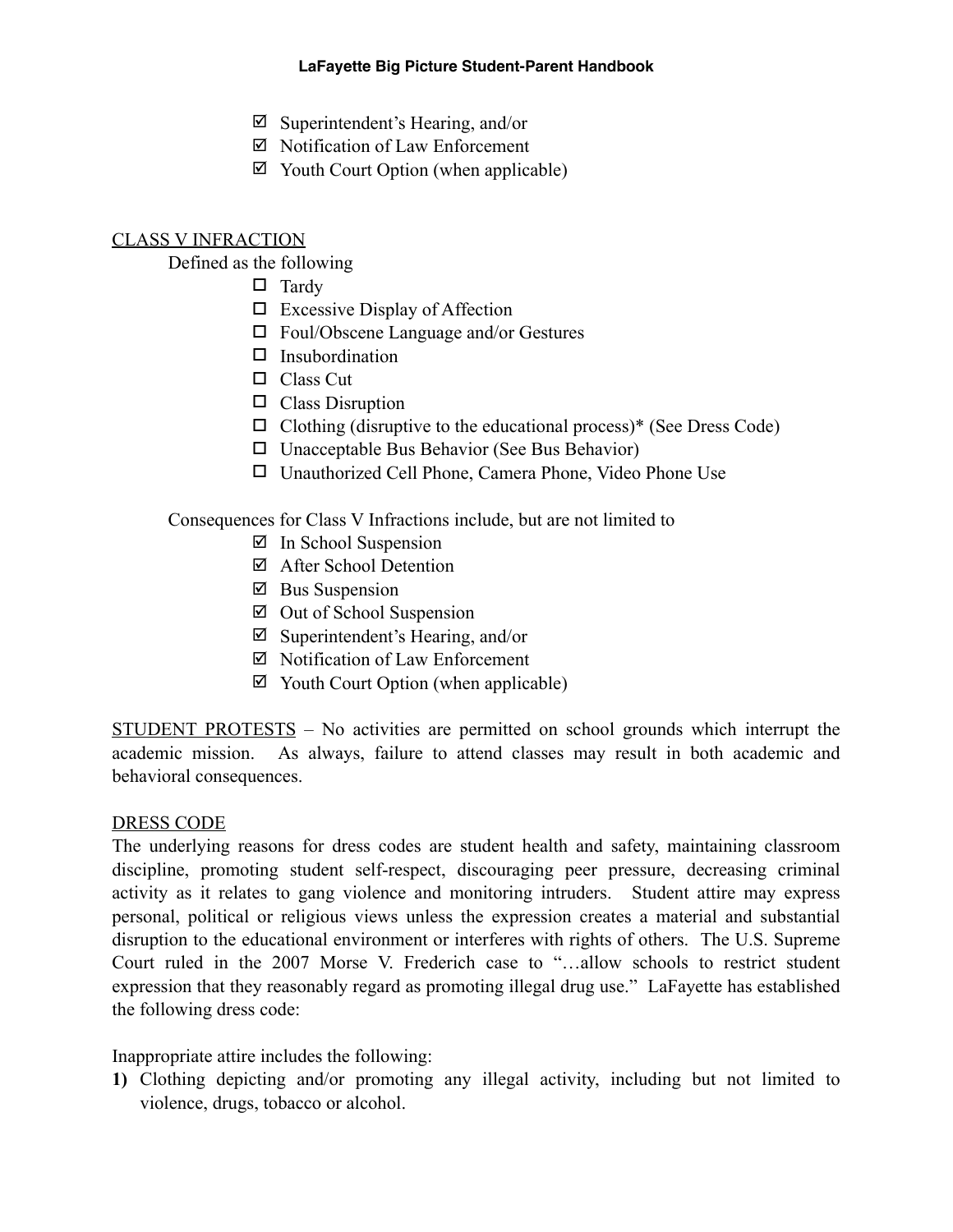- **2)** Clothing which is indecent, obscene and/or sexually explicit, for example, tube tops, halter tops, short shorts (less than a 5" inseam), mini-skirts, exposed undergarments.
- **3)** Clothing which is derogatory toward gender, race, and/or religion.
- **4)** Clothing which is distracting as to interfere with the teaching or learning process.

Students wearing such clothing will be asked to find suitable attire and, if necessary, a parent/ guardian may be contacted. Failing to follow these guidelines may result in further disciplinary procedures.

#### NOTIFICATION OF OUTSIDE AGENCIES/PARENTS

- 1. Law enforcement will be notified of code violations which constitutes a crime, including but not limited to the following;
	- Possession of dangerous weapons (see Class I infractions)
	- Possession, distribution and/or sale of alcohol, narcotics, or any illegal substance
	- Indecent exposure
	- Assault
	- Theft
	- Arson
	- Vandalism/defacement of school property
	- Bomb threats
	- False alarms
	- Personal threats against staff, student, or anyone
- 2. Parents are notified of code violations. All referrals are mailed home.
- 3. Referrals are made to criminal court and PINS petitions are filed when the Guidance Department counselors, the Student Assistance Counselor, administrators, the school nurse, and/or a pupil study team consisting or representatives from above, believe that internal efforts to remediate ungovernable and/or persistently truant students have been unsuccessful. Administration and/or Guidance may initiate the referral.
- 4. Human Service Agencies are contacted at the discretion of Guidance counselors and/or the administration. Generally a pupil study team will meet to determine the necessity of the referral and guidance counselors will initiate the contacts.

## DUE PROCESS

A student and/or parent who has concerns regarding the application of any policy may make an appeal in the following order: the Building Principal, the Superintendent of Schools, the Board of Education, the NYS Commissioner of Education.

The Role of Teachers, Administrators, Other School Personnel, the Board and Parents

**EX** Role of Teachers and Staff

• Explain rules of behavior to students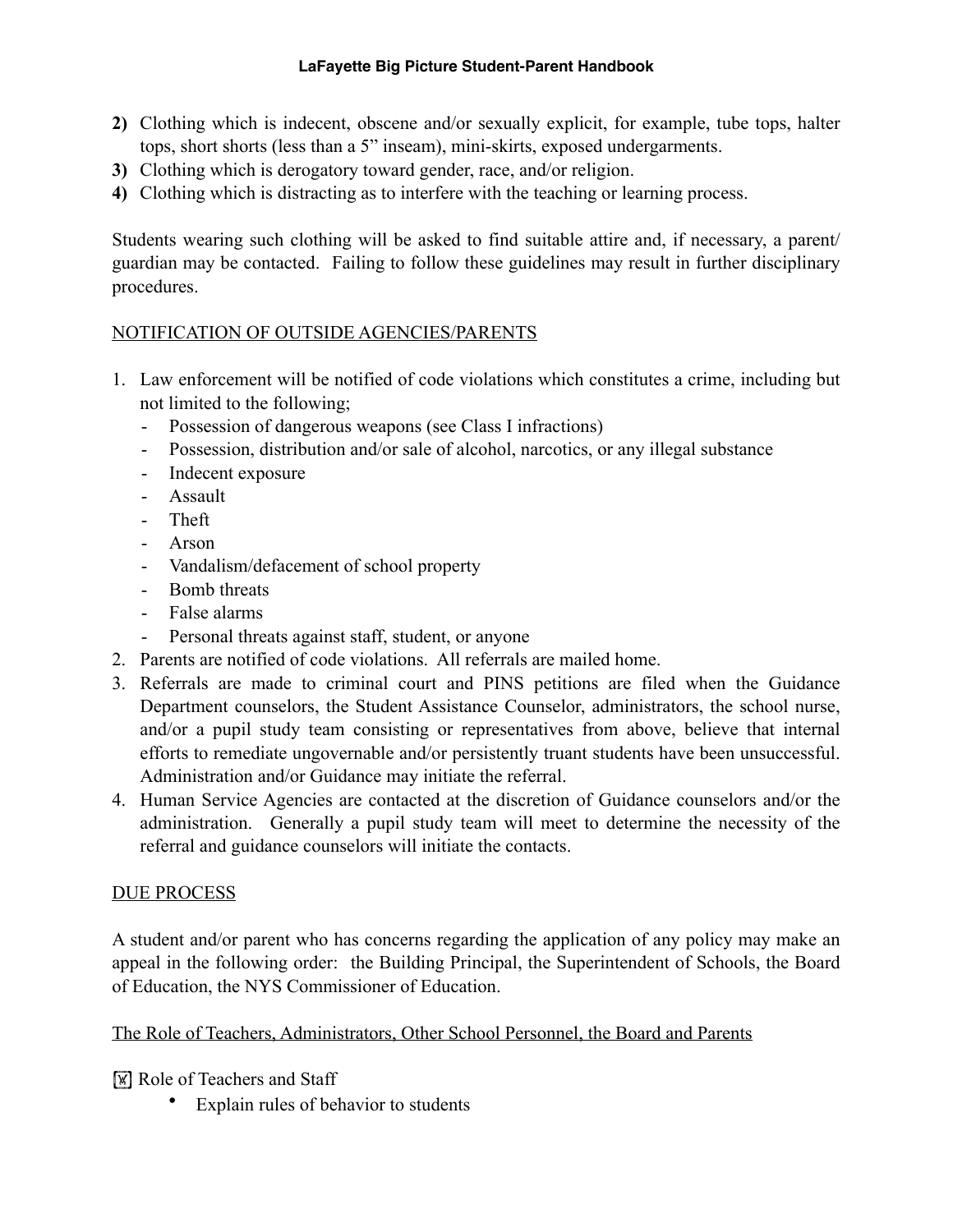- Enforce school rules and maintain order
- Fairness and consistency in enforcing school rules
- Reinforce desired behavior
- Refer students to counselors when appropriate
- Model appropriate standards of conduct, dress, language and respectful treatment of others

# **If Administrators**

- Take leadership role in establishing rules of conduct
- Make rules known to students, staff and parents
- Enforce school rules and maintain order
- Fairness and consistency in enforcing school rules<br>• Communicate and work with narents to help modif
- Communicate and work with parents to help modify student behavior
- Reinforce desired behavior
- Refer students to counselors when appropriate
- Model appropriate standards of conduct, dress, language and respectful treatment of others

**Ex** Board of Education

- Establish broad policy objectives for:
	- Good conduct
	- Promoting a safe and productive learning environment
- Authorize administration to enforce policies within legal boundaries
- Model appropriate standards of conduct, dress, language, and respectful treatment of others

**I'M** Parents

- Ensure regular and punctual student attendance
- Know the rules of conduct and the consequences and encourage student compliance
- Instill respect of law, authority, rights of others
- Model appropriate standards of conduct, dress, language and respectful treatment of others

# SCHOOL SEARCHES

Searches of students and their belongings: Both the United States Supreme Court and the NY Court of Appeals have held that the Fourth Amendment's protection against unreasonable searches and seizures is applicable to students in public schools. There are two different standards the courts use to determine whether a school search is reasonable under the Fourth Amendment. The courts will consider some school searches to be reasonable upon a showing that the search was reasonable under the circumstances (similar to the standard of reasonable suspicion while other school searches will only be reasonable if there is a probable cause. Both police and school officials are government actors. The standard applicable to a given search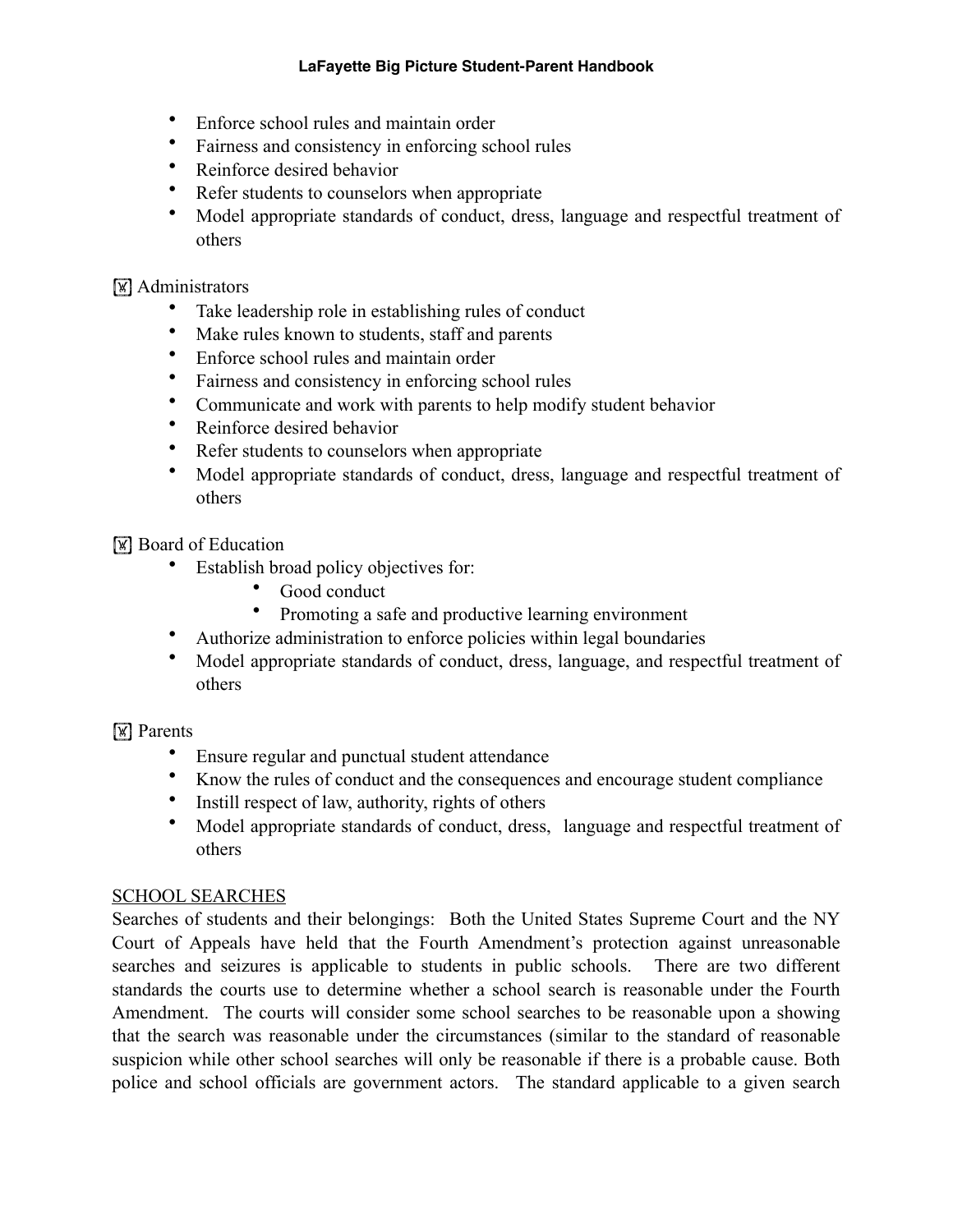depends on who is conducting the search and the reason for the search. Traditionally the cases fall into two categories as follows:

- Searches by school officials and SRO's will be lawful as long as the search is reasonable under the circumstances.
- Searches by police officers must be supported by the higher standard of probable cause.

In order to be reasonable under the circumstances a search by school officials must be:

- 1. Justified at its inception, and
- 2. Reasonably related in scope to the circumstances which initially justified the interference.
	- Under ordinary circumstances, a search of a student by a school official will be justified at its inception where there are reasonable grounds for suspecting that the search will turn up evidence that the student has violated or is violating the law or a school rule.
	- The search will be reasonably related in scope when the measures adopted are reasonably related to the objectives of the search and not excessively intrusive in light of the age of the student and the nature of the infraction.

# PUBLIC CONDUCT ON SCHOOL PROPERTY

In our vigilant efforts to promote a safe, respectful environment, it is necessary to place restrictions on public conduct on LaFayette School District property and at school functions. The following code is intended to maintain public order and protect the rights of others:

# NO PERSON OR PERSONS MAY:

- 1) Injure, threaten or harass others
- 2) Damage or remove District property
- 3) Disrupt classes, games, programs, activities, events
- 4) Distribute/display/wear materials that are obscene, libelous, advocate illegal activity, and/ or are disruptive to the educational programs
- 5) Intimidate, harass or discriminate on the basis of race, color, rationality, religion, age, sex, sexual orientation, or disability
- 6) Enter any portion of school premises without authorization
- 7) Obstruct or impede the movement of any person in any place that this code applies
- 8) Possess, consume, sell, distribute or exchange alcoholic beverages, controlled substances or be under the influence of either on school property or at a school function. We are a "Drug Free School Zone" and harsh legal penalties apply.
- 9) Possess/use firearms or other weapons including but not limited to air guns, pistols, rifles, shotguns, ammunition, explosives, box cutters, knives, gas canisters, pepper spray or other noxious spray in or on school property or at a school function, except in the case of law enforcement officers or except as specifically authorized by the LaFayette School District.
- 10) Loitering on school property
- 11) Gambling on school property or at school functions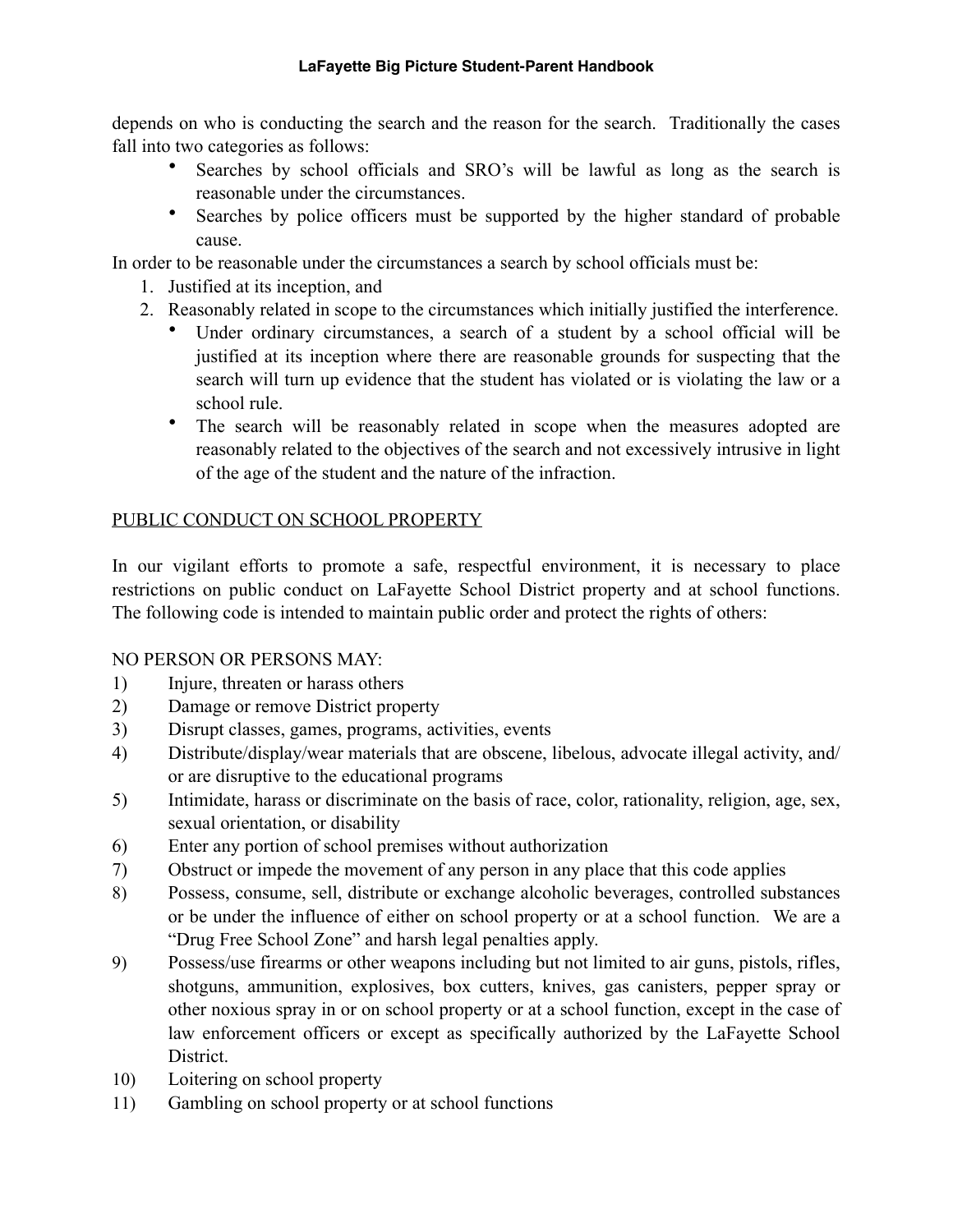- 12) Inciting others to commit acts prohibited by this code
- 13) Refusal to comply with any lawful order of District officials in performance of their duties
- 14) Violation of any federal or state statute, local ordinance or board policy while on school property or at a school function.

#### Penalties for Violation of This Code

Penalties will range from request to comply with the code to summoning of law enforcement and potential criminal prosecution. Students, faculty members are subject to immediate ejection and possible further disciplinary action.

## Enforcement

The Superintendent shall be responsible for enforcing the conduct required by this code. The superintendent may designate the other LaFayette School District staff who are authorized to take action consistent with the code.

When the Superintendent or his/her designee(s) sees an individual engaged in prohibited conduct, which in his or her judgment does not pose any immediate threat of injury to persons or property, the designated school official shall tell the individual that the conduct is prohibited, and attempt to persuade the individual to stop. The school official shall also warn the individual of the consequences for failing to stop. If the person refuses to stop engaging in the prohibited conduct, or if the person's conduct poses an immediate threat of injury to persons or property, the designated school official shall have the individual removed immediately from LaFayette School District property or the LaFayette School District function. If necessary, local law enforcement authorities will be contacted to assist in removing the person.

The LaFayette School District shall initiate disciplinary action against any student or staff member, as appropriate, with the "Penalties" section above. In addition, the District reserves its right to pursue a civil or criminal legal action against any person violating the code.

## TOBACCO AND SMOKING POLICY

SMOKING AND THE USE OF TOBACCO PRODUCTS ON SCHOOL PROPERTY IS A VIOLATION OF SCHOOL BOARD POLICY AND FEDERAL STATE LAW. FROM A HEALTH STANDPOINT, THE USE OF TOBACCO FOR SMOKING AND/OR CHEWING HAS LONG BEEN DOCUMENTED AS INJURIOUS TO ONE'S HEALTH WELL-BEING. THERE IS TO BE NO SMOKING IN OR ON SCHOOL PROPERTY.

It is a health hazard to everyone! Any student wishing to quit smoking may participate in the Tobacco Free School Program. This is a voluntary and confidential program designed to help students, not punish them. For more information, see any staff member.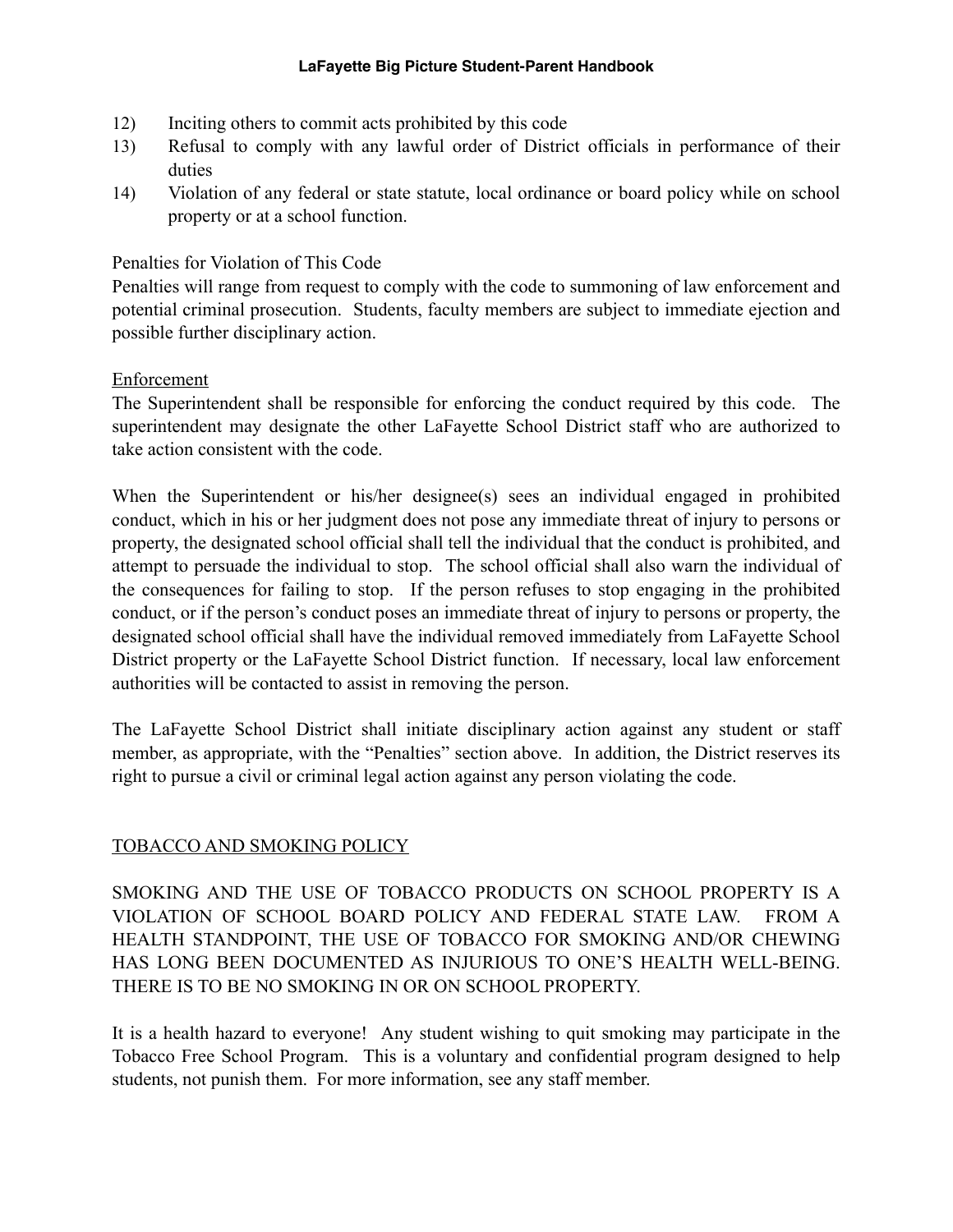#### STUDENTS WITH DISABILITIES

Overview of the Disciplinary Process for Students with Disabilities in New York State: If a student violates the school code of conduct and is being considered for a suspension or removal, school personnel must ensure the following due process protections are provided to the student and to the student's parent(s). for suspensions of five school days or less, the student's parent(s). For suspensions of five school days or less, the student's parent(s) or guardian must be provided with a written notice (section 3214 notice), and a follow-up telephone call if possible, within 24 hours of the incident leading to the suspension which describes the basis for the suspension and explains that the parent or guardian has a right to request an informal conference with the principal prior to the proposed suspension to discuss the incident and question any complaining witness(es) against the student. For suspensions in excess of five consecutive school days, describes the basis for the proposed suspension, explains that the student has an opportunity for a fair hearing conducted by either the superintendent or hearing officer designated by the superintendent at which the student will have a right to question any witnesses accusing him/her of committing the misconduct charged and to present witnesses on his/her own behalf. Where possible, notification must also be provided by telephone. For any student of compulsory school age, the school must provide alternative education to the student during the suspension.

In addition to the above, which apply to all students in New York State, there are additional procedures and protections that apply to students with disabilities including:

- the provision of a free appropriate public education to students who are suspended or removed for disciplinary reasons for more than ten school days in a school year;
- the responsibility of schools to address behaviors that result in suspensions or removals for more than ten school days in a school year (functional behavioral assessment and behavioral intervention plans);
- the determination of the relationship between the behavior and the student's disability when a suspension or removal would result in a disciplinary change of placement (manifestation determination);
- providing the parent of the student a copy of the procedural safeguards notice (special education rights) whenever a disciplinary action will result in a disciplinary change in placement;
- an expedited process (expedited due process hearings) to resolve disagreements between parents and schools regarding certain disciplinary actions;
- protections for students who are not classified when a parent asserts that the school had knowledge, prior to the behavior that resulted in the disciplinary action, that the student was a student with a disability ("student presumed to have a disability for discipline purposes"); and
- expedited evaluations of students suspected of having a disability during the time the student is suspended.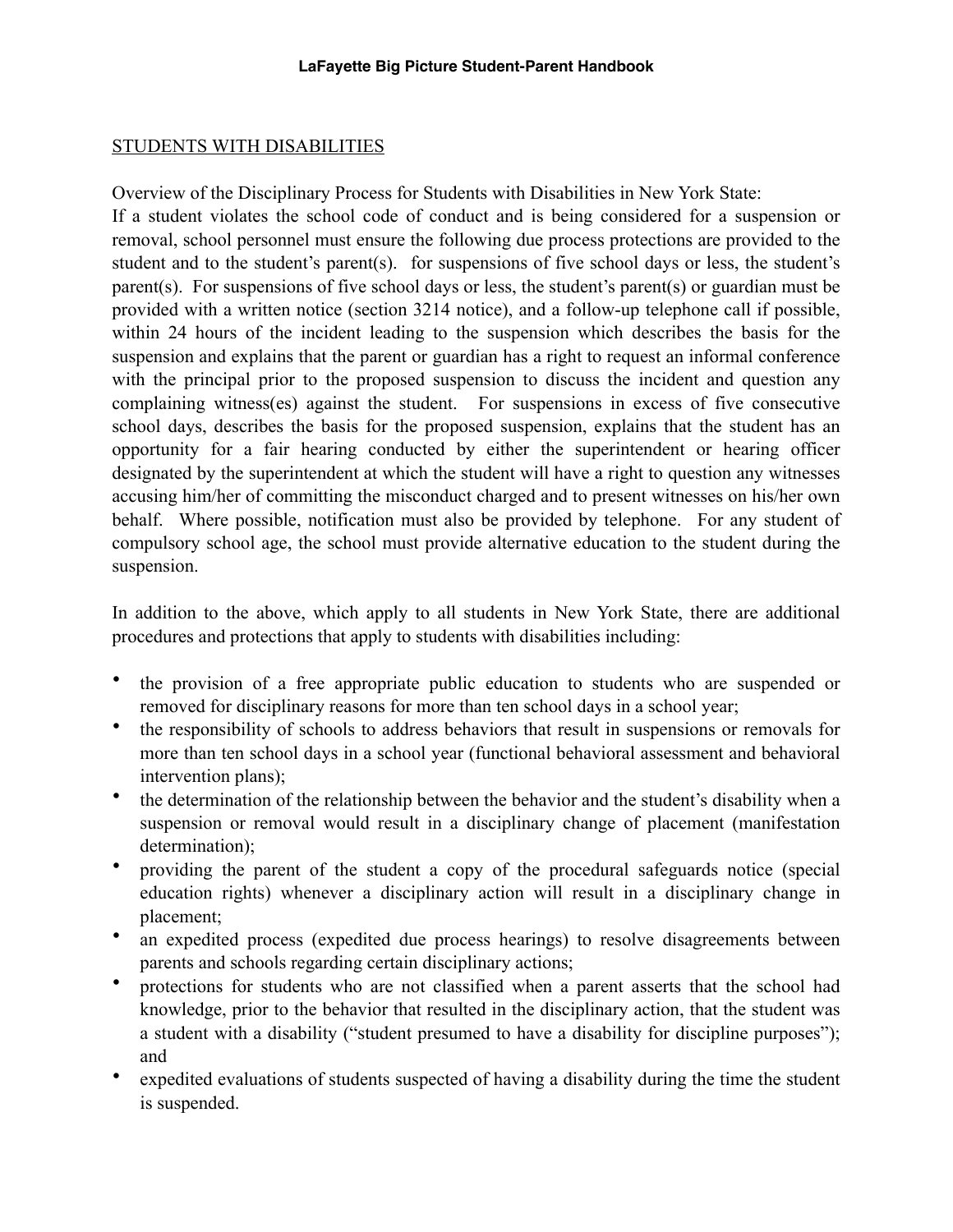Among the significant changes in the procedures from the discipline of students with disabilities, school officials have increased authority to suspend or remove students with disabilities to interim alternative educational settings for offenses relating to illegal drugs, controlled substances weapons. In instances when school personnel maintain that it is dangerous for a student to remain in his or her current educational placement, school officials can request an expedited due process hearing to move the student to an interim setting. School officials can remove a student with a disability from his or her current placement when necessary, even though the student had previously been removed earlier in that school year, as long as the removal does not constitute a "disciplinary change in placement."

The procedures relating to the discipline of students with disabilities require school personnel with authority to suspend or remove students to work closely with Committees on Special Education, establishing clear guidelines for communication and decision making on disciplinary matters. The following overview provides the framework for the actions that schools must take when determining that a student with a disability will be suspended or removed for behaviors that violate the school code of conduct. Subsequent sections of this document provide timelines and more detail on each of the requirements.

# **Disciplinary Change in Placement**

A suspension or removal from a student's current educational placement that is either:

- for more than ten consecutive school days; or
- for a period of ten consecutive days or less if the student is subjected to a series of suspensions or removals that constitute a pattern because they accumulate to more than ten school says in a school year and because of such factors as the length of each suspension or removal, the total amount of time the student is removed and the proximity of the suspension or removals to one another.

## CRITERIA FOR #504 REHABILITATION ACT OF 1973

The following criteria must be met in order for a student to quality for a #504 Accommodation Plan. Under the Rehabilitation Act, a handicapped person includes anyone whom:

Has a physical or mental impairment, which substantially limits one or more major life activities (caring for oneself, performing manual tasks, walking, seeing, hearing, breathing, and learning). For information please contact the Committee on Special Education Chairperson.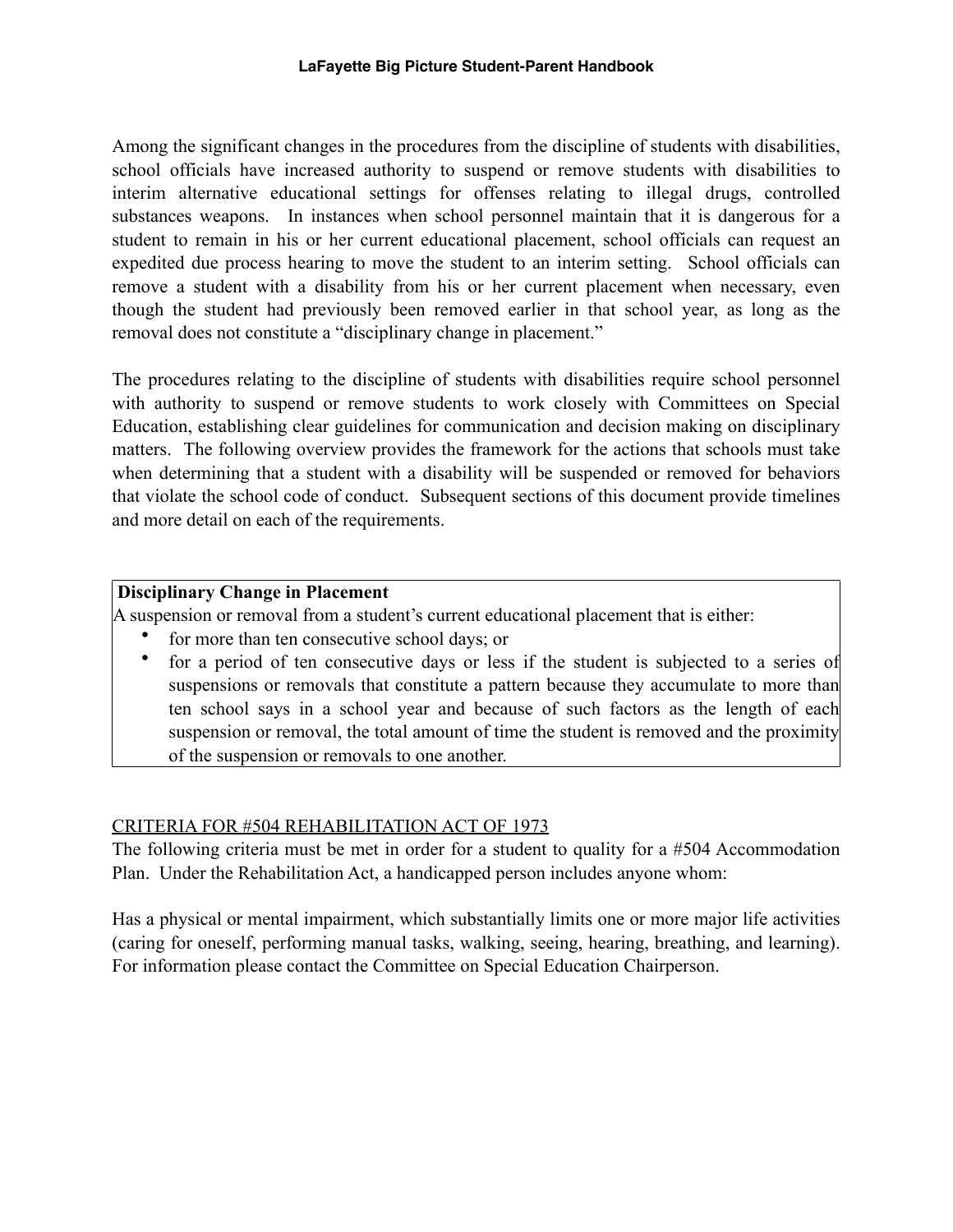## TECHNOLOGY/INTERNET

The LaFayette Central School District offers computers and internet access for educational purposes. The Acceptable Use Policy and Information Network Access Ethics Policy follow:

# LAFAYETTE CENTRAL SCHOOLS POLICY 8362 INSTRUCTION

## ACCEPTABLE COMPUTER USE POLICY BY STUDENTS AND STAFF

The LaFayette Central School District recognizes that computers are used to support learning and to enhance instruction. Computer information networks allow people to interact with many other computers and networks. It is a general policy that all computers are to be used in responsible, efficient, ethical and legal manner.

The LaFayette Central School District declares that when accessing or using school computers, networks or the internet, unethical or unacceptable behaviors just cause for taking disciplinary action, revoking information network access privileges, and/or initiating legal action for any activity through which an individual:

- Uses the information networks for illegal, inappropriate, or obscene purposes, or in support of such activities shall be defined as those which violate local, state and/or federal laws. Inappropriate use shall be defined as a violation of the intended use of the network, and/or purpose and goal. Obscene activities shall be defined as a violation of generally accepted social standards for use of a publicly-owned and operated communication vehicle.
- Personal use of the LaFayette Central School computer equipment will be allowed as long as the equipment/hardware does not have to be in service for educational/ instructional purpose at that time. (Exception being: personal use of Internet access not being used for school/educational purposes.
- Uses the information networks for any illegal activity, including violation of copyrights or other contracts violating such matters as institutional or third party copyright license agreements and other contracts.
- Intentionally disrupts information network traffic or crashes the network and connected systems.
- Degrades or disrupts equipment or system performance.
- Uses LaFayette Central School District computing resources for commercial or financial gain or fraud.
- Steals data, equipment or intellectual property.
- Gains unauthorized access to the files of others, or vandalizes the data or files of another user.
- Gains or seeks to gain unauthorized access to resources or entities.
- Forges electronic mail messages, or uses an account owned by another user.
- Invades the privacy of individuals.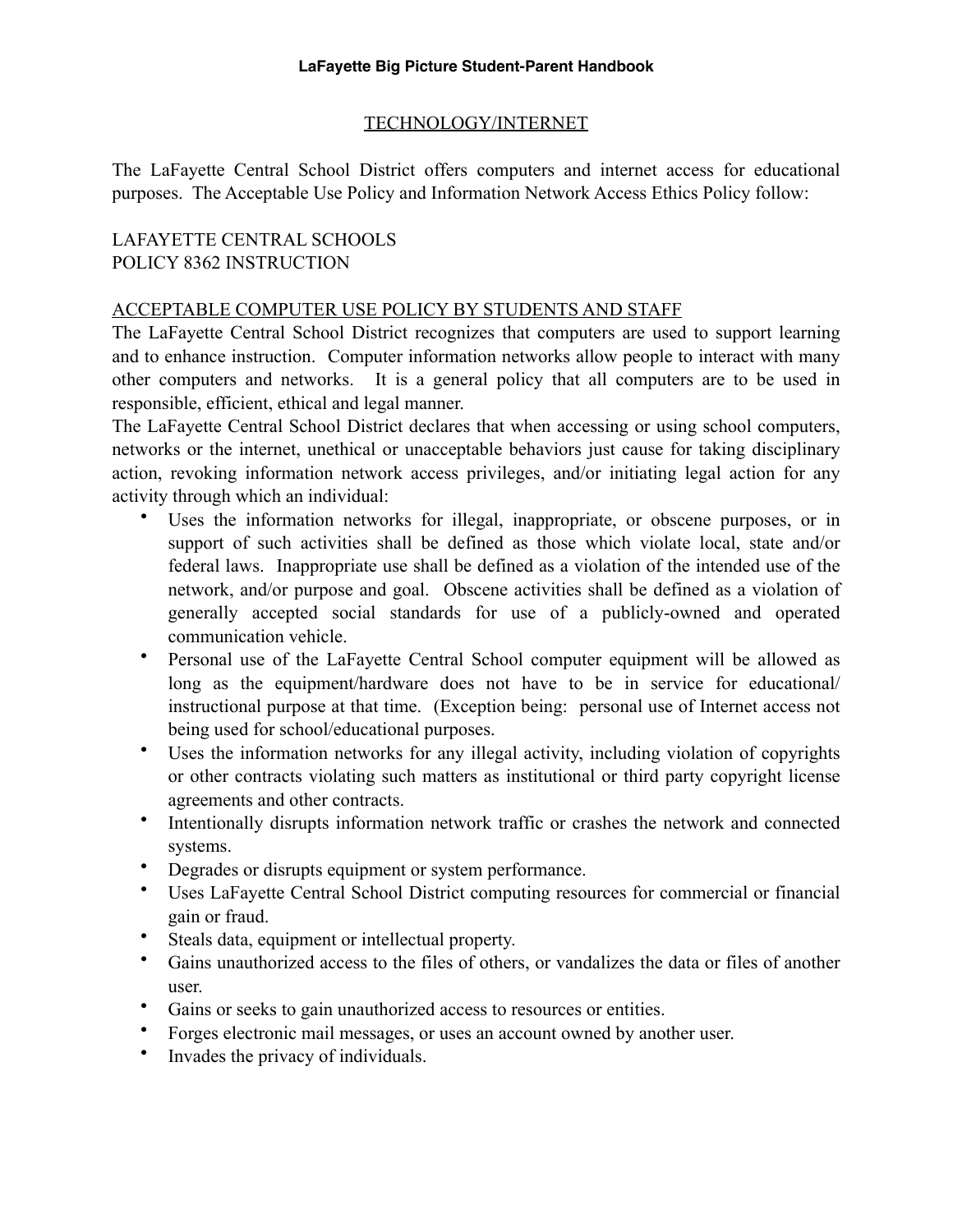\*\*\* We respect the right of staff and students to be notified if they will be videotaped, audiotaped, recorded, photographed, transmitted, and/or imaged in any manner. Any UNAUTHORIZED videotaping, audiotaping, photographing, recording, transmitting and/or imaging of a student or staff member with the intent of distributing, broadcasting, and/or posting for public access will be regarded as a deliberate violation of this right to privacy and will result in one or more of the following consequences dependent upon the situation, implications and scope of the offense. Please be aware that criminal prosecution may be mandated as civil and criminal law broadly protects an individual's right to privacy. Victims are well within their right to levy charges beyond the scope of school authority. Consequences:

 In School Suspension Out of School Suspension Notification of Law Enforcement Superintendent's Hearing

Parents/guardians who do not wish their child to use the Internet must inform the district in writing.

The acceptable computer policy which the students and parent/guardian must read states unacceptable/unethical behaviors is just cause for taking disciplinary action, revoking information network access privileges, and/or initiating legal action for any infraction of the stated rules.

Students are not allowed to play computer games while using computers in the classroom, lab or library. (Non-educational games.) Nothing should be downloaded to district owned computers without permission from the Network Administrator or District Technology Coordinator. This includes, but is not limited to, the use of disks and CD's.

If a student violates the rules, consequences of violations include, but are not limited to:

- 1. Suspension of information network access;
- 2. Revocation of information network access;
- 3. Suspension of network privileges;
- 4. Revocation of network privileges;
- 5. Suspension of computer access;
- 6. Revocation of computer access;
- 7. School Suspension;
- 8. School Expulsion; or
- 9. Legal action and prosecution by the authorities.

#### Remedies and Recourse

Anyone accused of any of the violations has all the rights that would normally apply if such a person were accused of school vandalism or any other illegal activity.

The District has the right to restrict or terminate network access at any time for any reason.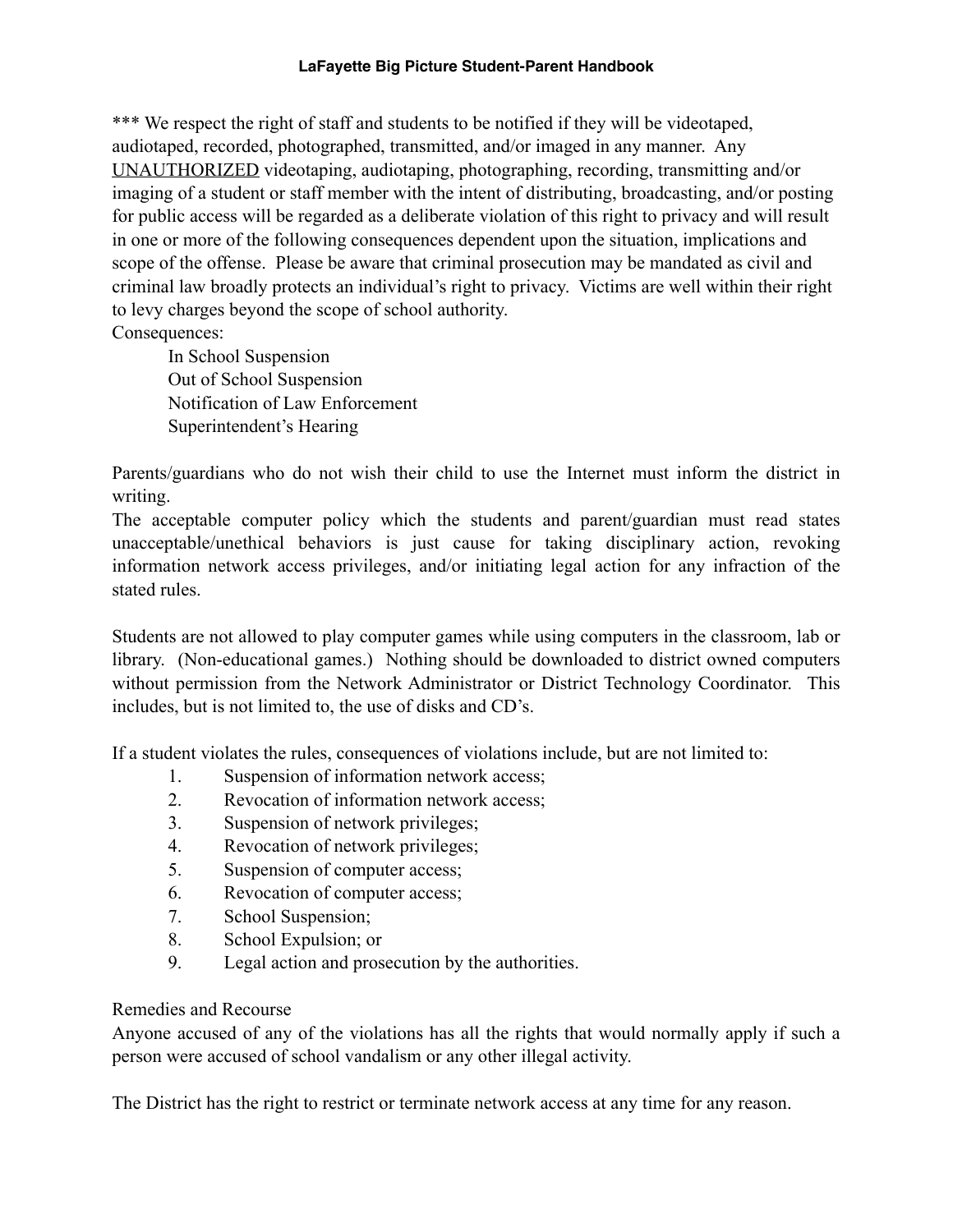The District further has the right to monitor network activity in any form that it sees fit to maintain the integrity of the information network.

# THE FOLLOWING IS THE SCHEDULE OF CONSEQUENCES FOR MISUSE OF THE INTERNET:

- 1. Inappropriate Use as defined in Board Policy # 8362 as a violation of intended use, will result in denied access for a minimum of 2 weeks for the first offense. Subsequent offense (s) will be regarded as flagrant disregard of Board policy and will result in up to 20 weeks of denied access.
- 2. Use for Purpose(s) of Obscenity as defined by Board Policy  $\#8362$  as material that is sexually explicit, indecent or vulgar, and a violation of generally accepted social standards, will result in immediate revocation of internet access from the date of the offense to the end of the school year with possible extension into the next school year.
- 3. Illegal Use as defined in Board Policy #8362 as the use of another person's account, violation of copyrights, license agreements, contracts forging electronic mail, use of computer resources for commercial purposes or fraud, invasion of privacy, and personal threats, will result in the revocation of internet access for one year with possible extension, and additionally, in school suspension, out of school suspension, initiating legal action, and/ or a Superintendent's Hearing.
- 4. Damage to Equipment or System as defined in Board policy #8362 as the degrading/ disrupting of equipment or system performance, stealing data, equipment or intellectual property etc., will result in revocation of internet access for one year with a possible extension, and additionally, in school suspension, out of school suspension, initiating legal action, and/or a Superintendent's Hearing.
- 5. The LaFayette Central School District is using X-Stop as it's Internet Filtering System to meet Federal E-Rate Guide Lines and the CIPA (Child Internet Protection Act). Any intentional efforts to circumvent the use of this filtration software will result in the revocation of all network access to any student/staff of the LaFayette Central School District.

# LAFAYETTE STUDENT EMAIL RULES

LaFayette students will each be provided with an email account.

LaFayette District student email is to be used ONLY for educational purposes and school related business.

## Rules and Regulations for Student Email Use

1.I will send only to people I know.

- 2.I will get teacher permission to mail to people I do not know.
- 3.I will keep my message short and to the point.
- 4.My messages will be polite and friendly and contain no offensive language.
- 5.I will have a reason to send a message.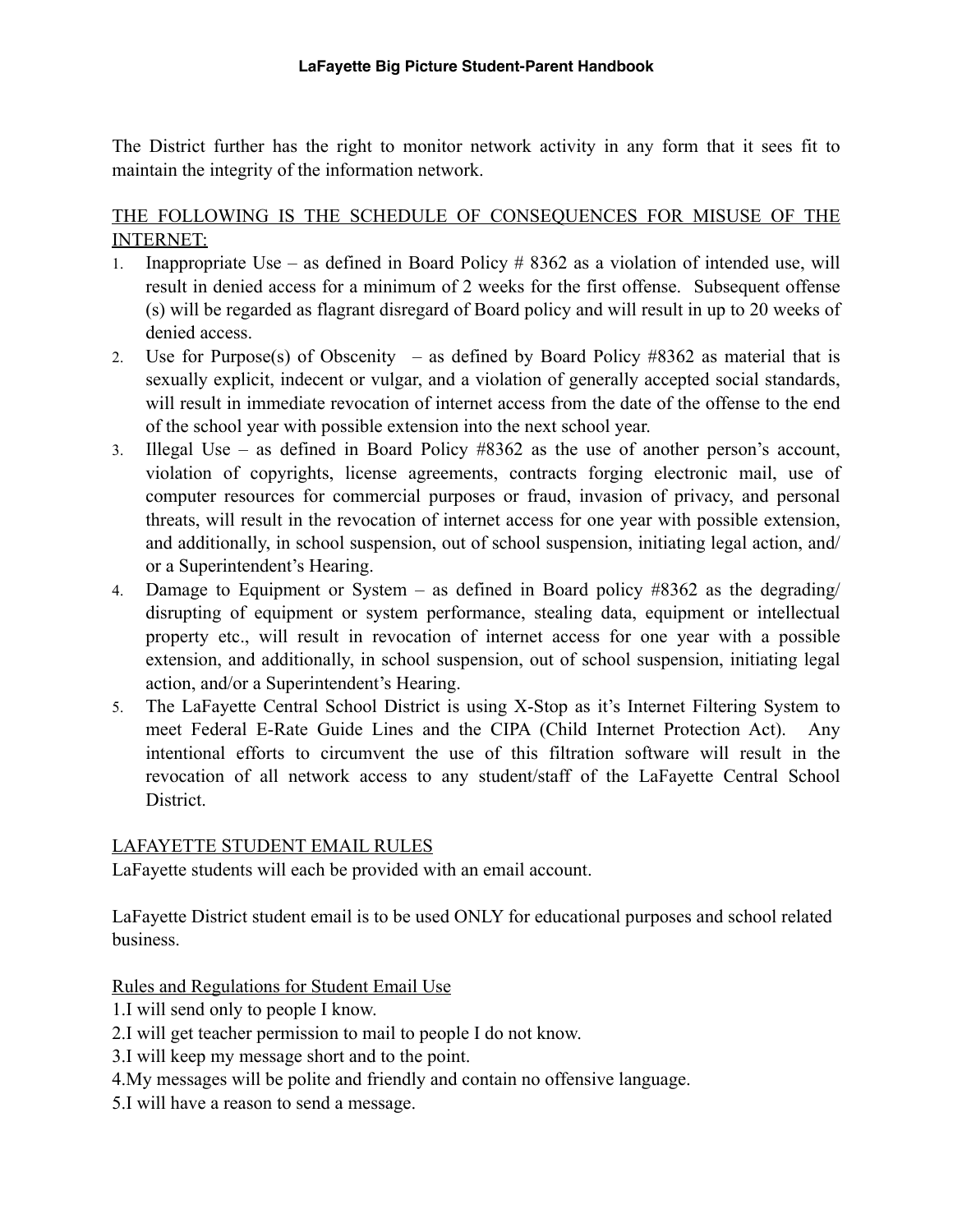6.I will put in a subject in the subject box.

7.I will use the proper greeting and sign my name.

- a. Name of the receiver of the message.
- b. Message.
- c. Sign my first name only.

8.I will double-check my message before sending.

9.I will double-check my address box before sending.

10.I will delete unnecessary messages in my In Box.

11.I will notify my teacher if I receive junk mail or offensive messages.

- 12.I will not send any software (games, programs, etc.) through e-mail.
- 13.I will get permission from my teacher before sending any pictures through e-mail.

14.I will not allow anyone else to use my account.

# CELL PHONES, SMART PHONES, IPODS, ETC.

The LaFayette Big Picture school believes that cell phones, smart phones, ipods, etc. are all tools that can be used to enhance a 21st century classroom and school environment. Students in our school are taught how to utilize these tools in courteous and professional ways to learn and locate information as well as be collaborative and productive. If these tools are used in discourteous and non-educational ways, staff and students will discuss the actions taken and how to correct the situation to remain courteous to our learning community.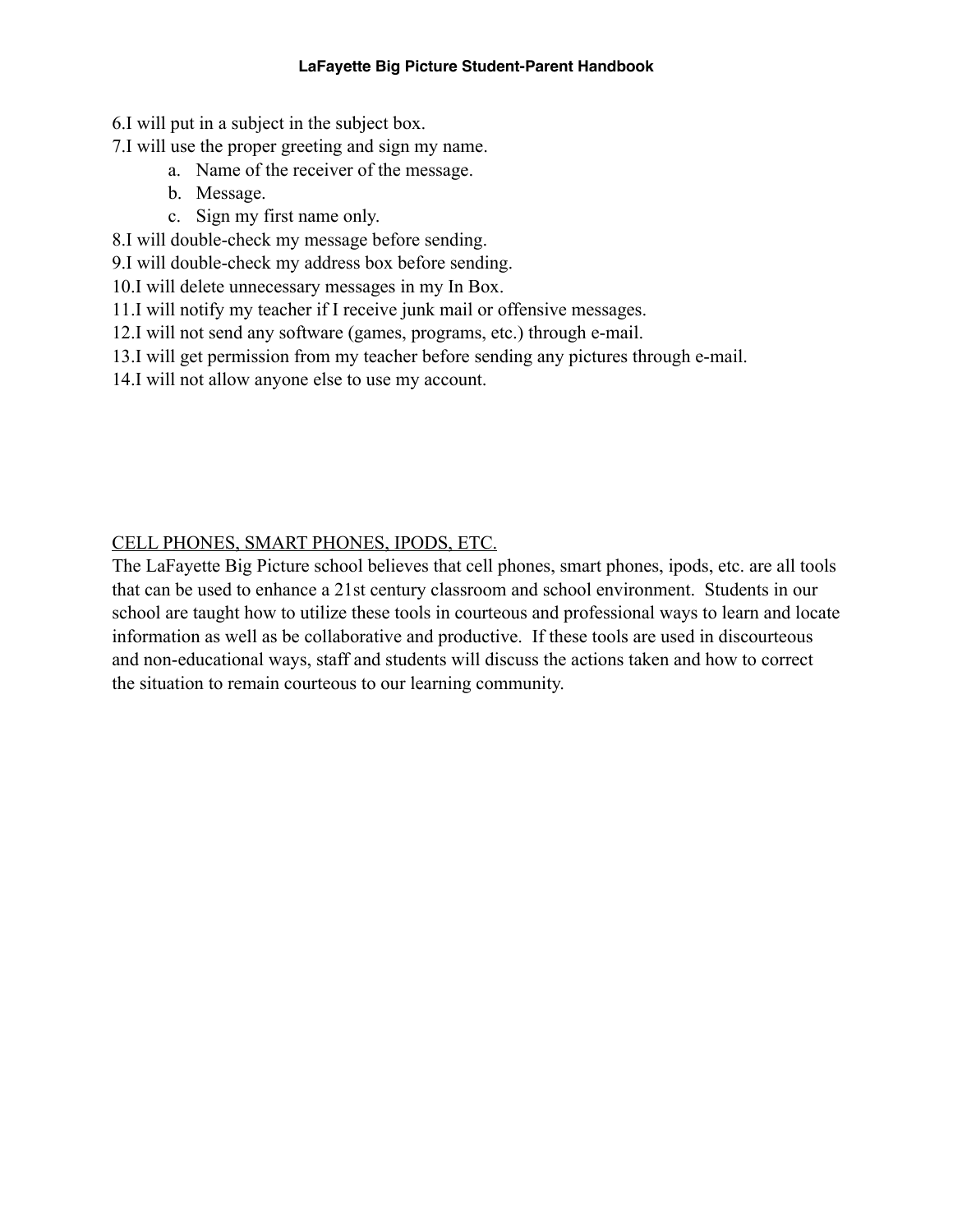# LAFAYETTE BIG PICTURE HIGH SCHOOL LaFayette, New York 13084

#### ANONYMOUS REPORT FORM

The S.A.V.E. Legislation stipulates that schools provide all students with a method to report potentially dangerous situations to appropriate authorities. Students who have concerns should use this form.

This form may be submitted to any staff member, placed in any School Office mailbox and/or mailed to us:

 LaFayette Big Picture School 5940 Feather Drive LaFayette, New York 13084

The information will be forwarded to the administration. (Submission of a <u>false</u> report may result in serious consequences.)

NAME (Optional)

 $\overline{a}$ 

EVENT / OCCURRENCE / CONCERN – Please provide as many details as possible (names, dates, etc.)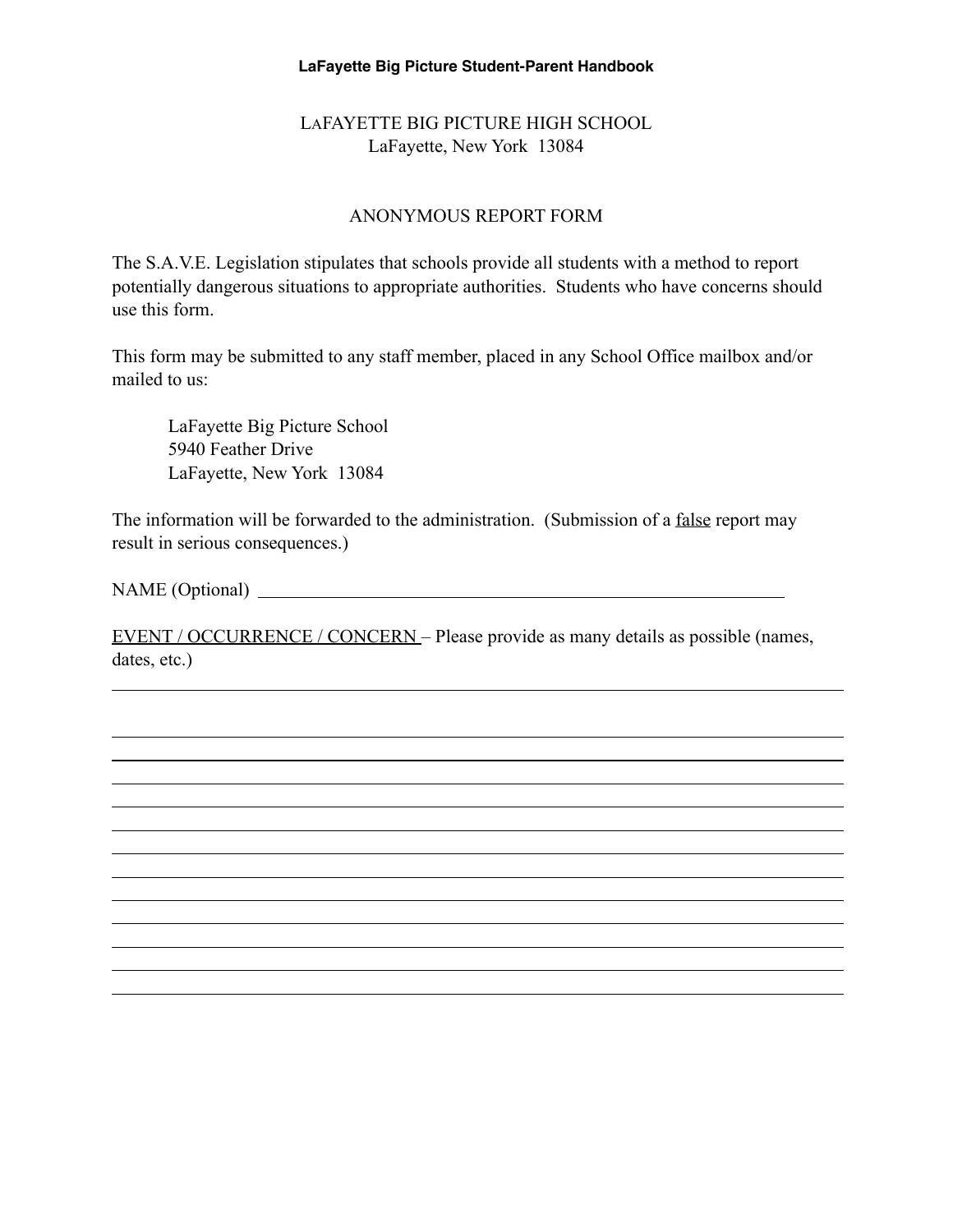Notification of Rights under FERPA for Elementary and Secondary Schools

The Family Educational Rights and Privacy Act (FERPA) affords parents and students over 18 years of age ("eligible students") certain rights with respect to the student's education records.

These rights are:

(2)The right to inspect and review the student's education records within 45 days of the day the School receives a request for access.

> Parents or eligible students should submit to the School principal [or appropriate school official] a written request that identifies the record(s) they wish to inspect. The School official will make arrangements for access and notify the parent or eligible student of the time and place where the records may be inspected.

(3) The right to request the amendment of the student's education records that the parent or eligible student believes are inaccurate, misleading, or otherwise in violation of the student's privacy rights under FERPA

> Parents or eligible students who wish to ask the School to amend a record should write the School principal [or appropriate school official], clearly identify the part of the record they want changed, and specify why it should be changed. If the School decides not to amend the record as requested by the parent or eligible student, the School will notify the parent or eligible student of the decision and advise them of their right to a hearing regarding the request for amendment. Additional information regarding the hearing procedures will be provided to the parent or eligible student when notified of the right to a hearing.

(4) The right to consent to disclosures of personally identifiable information contained in the student's education records, except to the extent that FERPA authorizes disclosure without consent.

> One exception, which permits disclosure without consent, is disclosure to school officials with legitimate educational interests. A school official is a person employed by the School as an administrator, supervisor, instructor, or support staff member (including health or medical staff and law enforcement personnel); a person serving on the School Board; a person or company with whom the School has contracted as its agent to provide a service instead of using its own employees or officials (such as an attorney, auditor, medical consultant, or therapist); or a parent or student serving on an official committee, such as a disciplinary or grievance committee, or assisting another school official in performing his or her tasks.

A school official has a legitimate educational interest if the official needs to review an education record in order to fulfill his or her professional responsibility.

[Optional] Upon request, the School discloses education records without consent to officials of another school district in which a student seeks or intends to enroll. [NOTE: FERPA requires a school district to make a reasonable attempt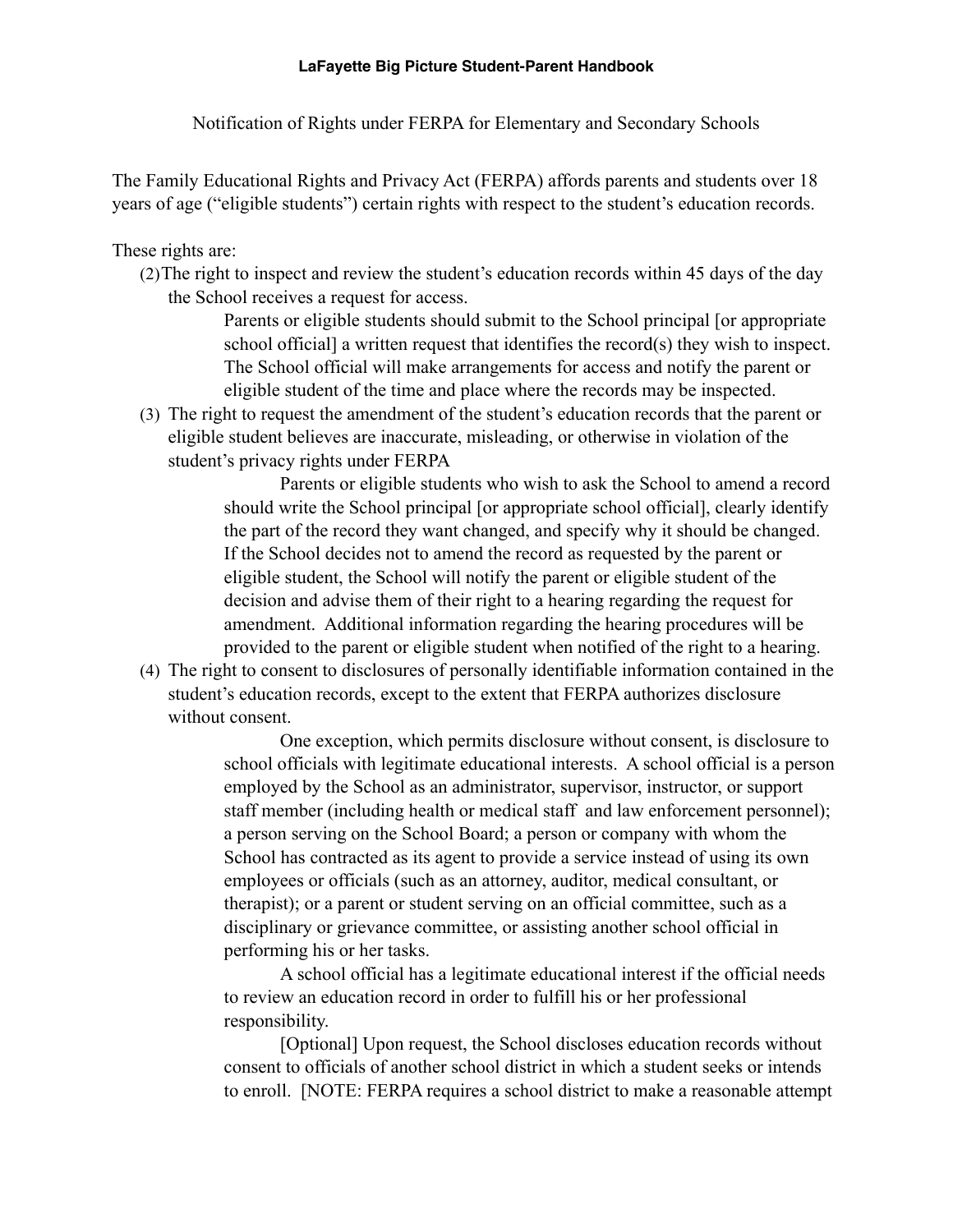to notify the parent or student of the records request unless it states in its annual notification that it intends to forward records on request.]

(5) The right to file a complaint with the U.S. Department of Education concerning alleged failures by the School District to comply with the requirements of FERPA. The name and address of the Office that administers FERPA are:

> Family Policy Compliance Office U.S. Department of Education 400 Maryland Avenue, SW Washington, DC 20202-5920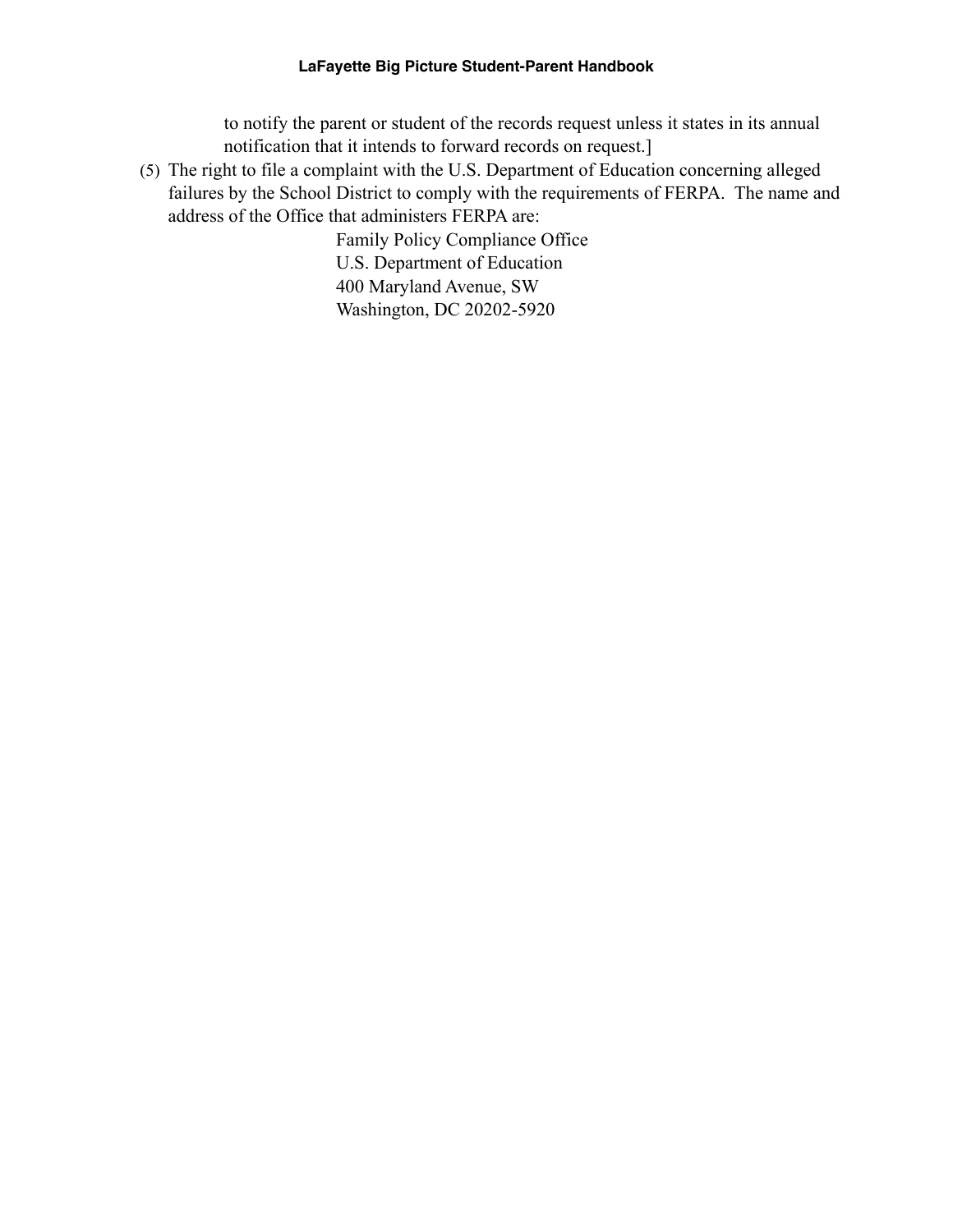Directory Information

The Family Educational Rights and Privacy Act (FERPA), a Federal law, requires that LaFayette Central School District, with certain exceptions, obtain your written consent prior to the disclosure of personally identifiable information from your child's education records. However, the LaFayette Central School District may disclose appropriately designated "directory information" without written consent, unless you have advised the District to the contrary in accordance with District procedures. The primary purpose of directory information is to all the LaFayette Central School District to include this type of information from your child's education records in certain school publications. Examples include:

A playbill, showing your student's role in a drama production;

The annual yearbook;

Honor roll or other recognition lists;

Graduation programs; and

Sports activity sheets, such as for wrestling, showing weight and height of team members

Directory information, which is information that is generally not considered harmful or an invasion of privacy if released, can also be disclosed to outside organizations without a parent's prior written consent. Outside organizations include, but are not limited to, companies that manufacture class rings or publish yearbooks. In addition, two federal laws require local educational agencies (LEAs) receiving assistance under the Elementary and Secondary Education Act of 1965 (ESEA) to provide military recruiters, upon request, with three directory information categories – names, addresses and telephone listings – unless parents have advised the LEA that they do not want their student's information disclosed without their prior written consent.

If you do not want the LaFayette Central School District to disclose directory information from your child's education records without your prior written consent, you must notify the District in writing by September 17, 2010. The LaFayette Central School District has designated the following information as directory information: [NOTE: an LEA may, but does not have to, include all the information listed below.]

| Participation in officially recognized       |
|----------------------------------------------|
|                                              |
| Telephone Listing                            |
| Weight/Height for athletic teams             |
| Degrees, honors, and awards received         |
| Major field of study                         |
| Grade Level                                  |
| Most recent educational/institution attended |
|                                              |